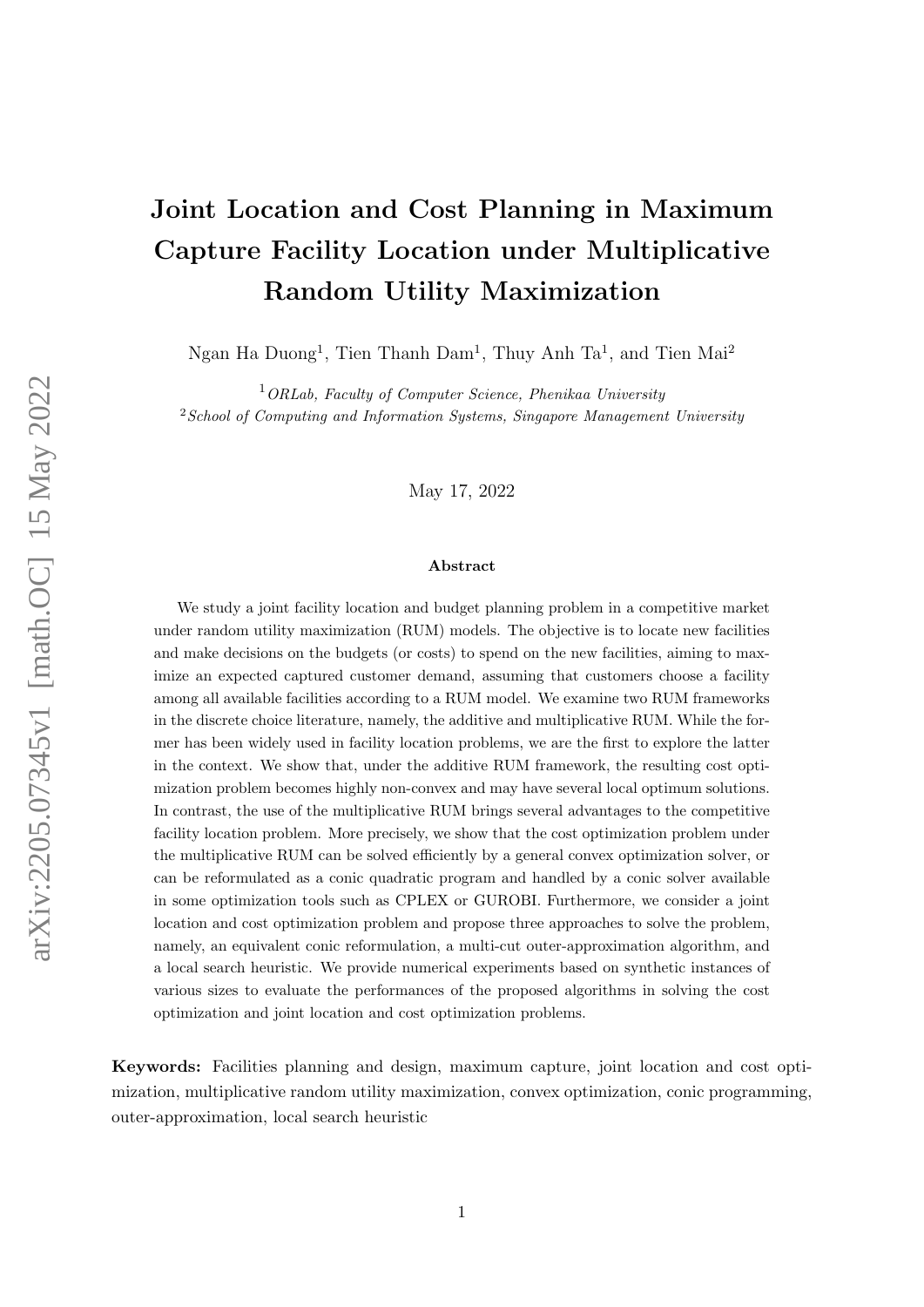## 1 Introduction

Facility location has been one of the most fundamental problems in decision-making for modern transportation and logistics systems. In the most classical setting, this is the problem of determining a subset of locations from a given set of location candidates to set up new facilities, aiming at maximizing a profit function (e.g. expected customer demand, or expected revenue) or minimizing a cost function (e.g., operational or transportation cost). Customer demand plays a critical role in facility location problems as it is a driving factor in determining where to open facilities. In this work, we focus on a class of competitive facility location problems where customers' demand is predicted by a random utility maximization (RUM) model [\(Benati and](#page-27-0) [Hansen,](#page-27-0) [2002a,](#page-27-0) [Dam et al.,](#page-28-0) [2021,](#page-28-0) Ljubić and Moreno, [2018,](#page-29-0) [Mai and Lodi,](#page-29-1) [2020\)](#page-29-1). In this class of problems, it is assumed that customers choose among different facilities by maximizing utilities that they assign to the available facilities. Such utilities are typically functions of facility attributes/features, e.g., quality of services and infrastructure of the facilities, and transportation costs. The use of the RUM framework in the context is well supported by the popularity and usefulness of RUM models in modeling and predicting people's choice behavior [\(Ben-Akiva and](#page-27-1) [Lerman,](#page-27-1) [1985\)](#page-27-1). To the best of our knowledge, existing RUM-based facility location studies only focus on making location decisions, ignoring the fact that customers' demand would be significantly affected by other factors such as the opening/operating costs spent on the new facilities. We address this limitation in this paper.

It is well-known that facility location and cost decisions would significantly impact customer demand, thus determining the success of the business, especially in a competitive market where other players are competing for the market share. For instance, in the context of car-sharing businesses where customers have the options of using their own vehicles or renting cars from different car-sharing services, [Ciari et al.](#page-27-2) [\(2014\)](#page-27-2), [Jorge and Correia](#page-28-1) [\(2013\)](#page-28-1) show that customer demand is mainly affected by the distance to the car-rental stations and the service availability at these stations, and [Shaheen et al.](#page-29-2) [\(1998\)](#page-29-2) indicate that when customers observe more vehicle availability and usage conveniences in the newly opened rental stations, their demand for the service would increase. Intuitively, customer demand would be critically affected by both the service availability within their neighborhood (i.e. locations of the service) and the quality of the service, which is generally dependent on the costs spent on the facilities. This is our main motivation to jointly consider the location and cost planning in the context of competitive facility location.

In our joint problem, the objective is to maximize an expected customer demand by making decisions on choosing locations to open new facilities and distributing the available budget to the new facilities. To model the impact of the costs on customer behavior, we include the costs into the customers' utility functions, taking into consideration the fact that giving a higher cost to a facility would make this facility more attractive to customers and increase the probability that the facility will be chosen. We then formulate the problem as an optimization problem with binary (for the choices of locations) and continuous (for the costs) variables. Due to the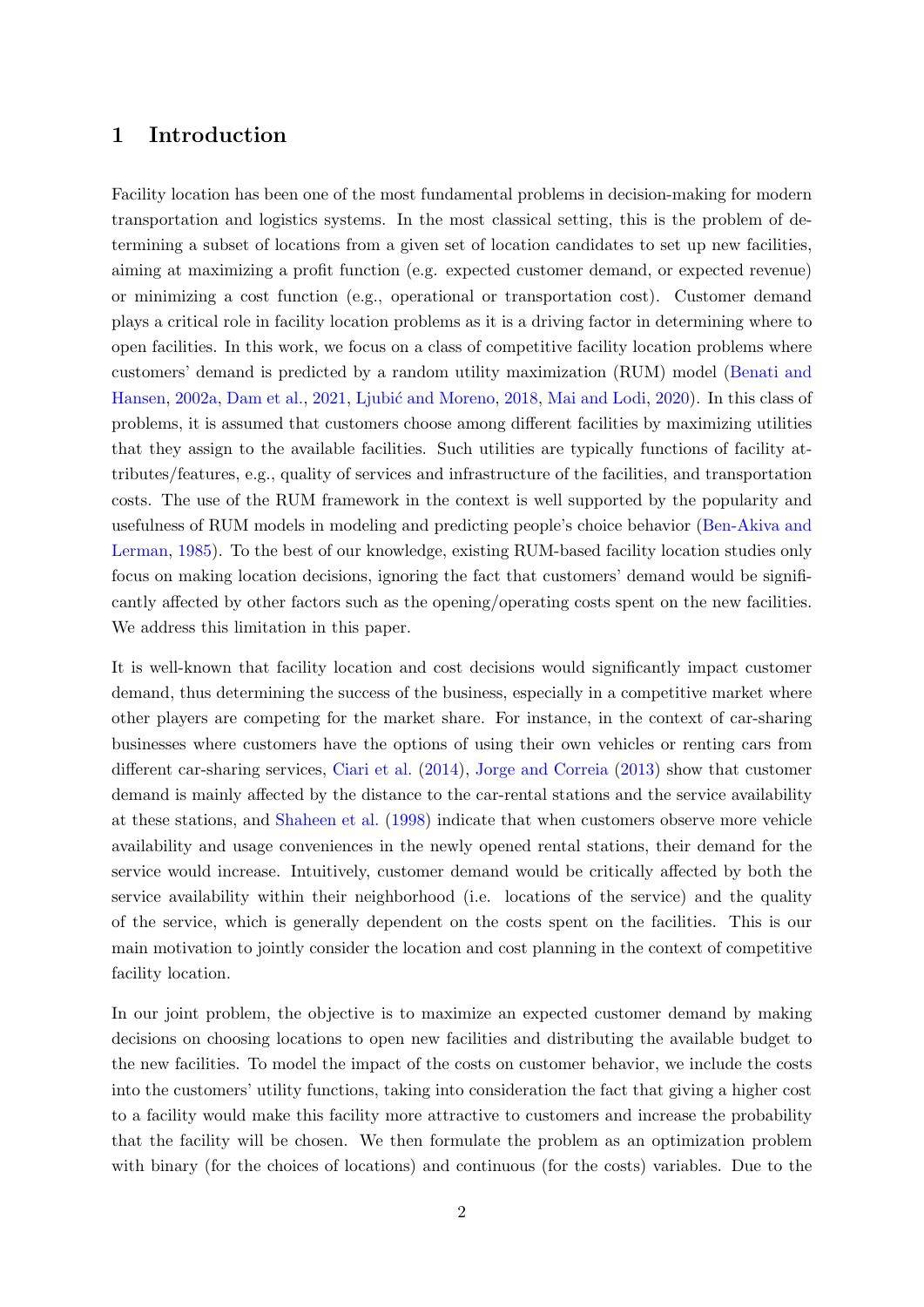nonlinear structures of the RUM models, the resulting location and cost optimization problem becomes highly nonlinear and challenging to handle. We then focus on the question of how to efficiently solve the proposed problems under large-scale settings. We will state our main contributions in the following, but before that, we note that, throughout the paper, when we say "choice-based decision-making problem", we are referring to a decision-making problem where customer/user behavior is predicted by a discrete choice model, e.g., facility location or assortment optimization under a RUM model.

Contributions: We consider both the additive RUM (ARUM) [\(McFadden,](#page-29-3) [1978\)](#page-29-3) and multiplicative RUM (MRUM) [\(Fosgerau and Bierlaire,](#page-28-2) [2009\)](#page-28-2) frameworks, where the former assumes that a random utility is a sum of a deterministic and a random error terms, the latter framework relies on the setting that the random utilities have a multiplicative structure, i.e., a random utility is a product of a deterministic and a random error term. While the former has been popularly used in facility location (any other choice-based decision-making problems), we are the first to consider the latter in the context. We show that while the cost optimization problem under ARUM is highly non-convex and may have several local optimal solutions, the cost optimization problem under the MRUM framework can be solved efficiently by convex optimization. Furthermore, we show that the cost optimization problem under MRUM can be reformulated as a conic program, which can be efficiently handled by a conic solver such as CPLEX or GUROBI. These indicate the fact that the MRUM framework would bring great advantages into the context of choice-based facility location, as compared to the classical ARUM framework.

We then consider the joint location and cost optimization problem under MRUM and propose three solution approaches to solve the problem. First, we propose an equivalent conic reformulation that allows us to exactly solve the problem by a mixed-integer conic program solver available in some popular optimization tools such as CPLEX or GUROBI (see [Bonami and](#page-27-3) [Tramontani,](#page-27-3) [2015,](#page-27-3) for instance). Second, we show that the joint problem can be also handled exactly by a multicut outer-approximation algorithm [\(Bonami et al.,](#page-27-4) [2011,](#page-27-4) [Hijazi et al.,](#page-28-3) [2014,](#page-28-3) [Mai and Lodi,](#page-29-1) [2020\)](#page-29-1). Third, motivated by the fact that some recent studies have shown that a local search heuristic would achieve state-of-the-art performance in the context [\(Dam et al.,](#page-28-0) [2021\)](#page-28-0), we develop such a local search procedure to solve our joint problem.

We provide numerical experiments based on generated instances of various sizes to validate the performances of our approaches, for both the cost optimization and the joint location and cost optimization problem under the MRUM framework. Our numerical results clearly demonstrate the superiority of the conic reformulation approach for the cost optimization problem, and the multicut outer-approximation algorithm for the joint location and cost optimization problem, especially for large-scale problem instances.

It should be noted that, in this paper, we focus on multinomial logit (MNL) based models (i.e., the random terms are independent and identically distributed) [\(Train,](#page-30-0) [2003\)](#page-30-0). This is the most popular model in the discrete choice modeling and choice-based decision-making literature. Other choice models taking into consideration the correlation between choice alternatives exist,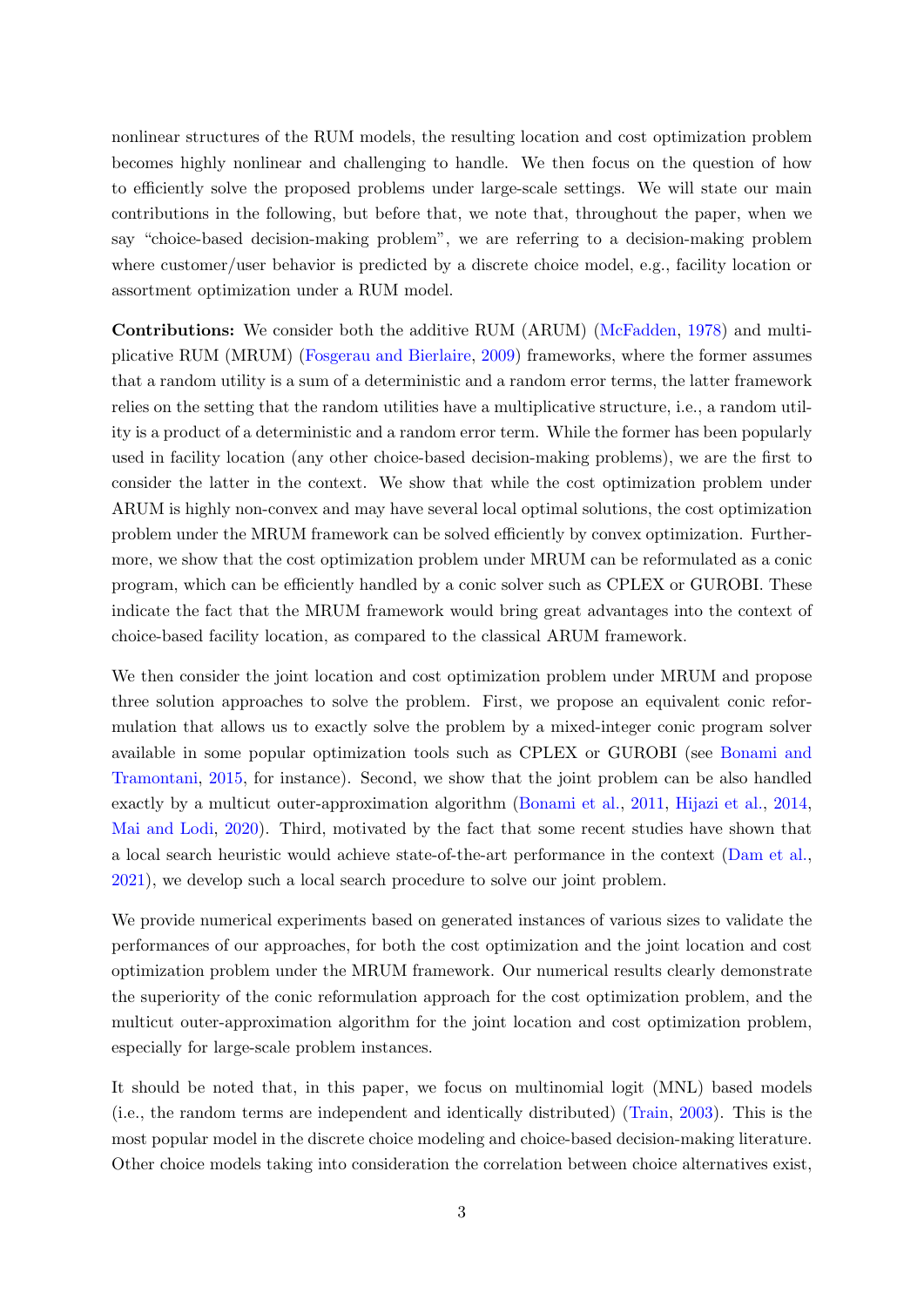e.g., the nested or mixed logit models [\(McFadden and Train,](#page-29-4) [2000,](#page-29-4) [Train,](#page-30-0) [2003\)](#page-30-0) but we will keep them for future work.

Literature review: Our work contributes to the line of research on the maximum capture facility location problem under random utilities. In this context, [Benati and Hansen](#page-27-0) [\(2002a\)](#page-27-0) seems to be the first to formulate the maximum capture problem (MCP) under the ARUM-based multinomial logit model (MNL) and propose methods based on mixed-integer linear programming (MILP) and variable neighborhood search. Afterward, some alternative MILP reformulations have been proposed by [Zhang et al.](#page-30-1) [\(2012\)](#page-30-1) and [Hasse](#page-28-4) [\(2009\)](#page-28-4). Haase and Müller [\(2014\)](#page-28-5) provide a comparison of existing MILP reformulation models and conclude that the MILP model from [Hasse](#page-28-4) [\(2009\)](#page-28-4) gives the best performance. [Freire et al.](#page-28-6) [\(2016\)](#page-28-6) strengthen the MILP reformulation of [Hasse](#page-28-4) [\(2009\)](#page-28-4) using a branch-and-bound algorithm with some tight inequalities. [Lin](#page-28-7) [and Tian](#page-28-7)  $(2021a,b)$  $(2021a,b)$  further improve the MILP approach using Benders decomposition. Ljubić [and Moreno](#page-29-0) [\(2018\)](#page-29-0) propose a branch-and-cut method combining outer-approximation and submodular cuts, and [Mai and Lodi](#page-29-1) [\(2020\)](#page-29-1) propose a multicut outer-approximation algorithm to efficiently solve large-scale instances. Recently, [\(Dam et al.,](#page-28-0) [2021\)](#page-28-0) study the MCP under the generalized extreme value (GEV) family of models and propose a local search algorithm with guarantees. To the best of our knowledge, existing works in the context of the MCP only focus on the selection of locations, thus the original optimization problems only involve binary variables. In contrast, our joint location and cost optimization problem involves both binary and continuous variables, thus existing combinatorial optimization algorithms do not directly apply.

The literature on random utility maximization models covers both the ARUM and MRUM frameworks. While the ARUM framework has been widely studied since the 1908s and already has as many successful applications [\(McFadden,](#page-29-3) [1978,](#page-29-3) [1981,](#page-29-6) [Train,](#page-30-0) [2003\)](#page-30-0). The MRUM framework appears in the literature since the 2000s and seems to be less popular. [Brilon and](#page-27-5) [Dette](#page-27-5) [\(2002\)](#page-27-5) seem to be the first to mention the multiplicative structure and since then this framework has been studied and applied by various researchers (Börjesson and Eliasson, [2014,](#page-27-6) Börjesson et al., [2012,](#page-27-7) [De Jong et al.,](#page-28-8) [2014,](#page-28-8) [Fosgerau,](#page-28-9) [2006,](#page-28-9) [Fosgerau and Bierlaire,](#page-28-2) [2009,](#page-28-2) [Hess](#page-28-10) [et al.,](#page-28-10) [2018\)](#page-28-10). In particular, it has been shown that changing from the additive to the multiplicative structure (i.e, from ARUM to MRUM) would lead to a large improvement in model fit, sometimes larger than that gained from introducing random coefficients in the deterministic terms of the utilities (i.e., the mixed MNL model [\(McFadden and Train,](#page-29-4) [2000\)](#page-29-4)) (see [Fosgerau](#page-28-2) [and Bierlaire,](#page-28-2) [2009,](#page-28-2) for instance). As far as we know, in the context of the choice-based facility location and other choice-based decision-making problems such as assortment optimization [\(Rusmevichientong et al.,](#page-29-7) [2010,](#page-29-7) [2014,](#page-29-8) [Talluri and Van Ryzin,](#page-29-9) [2004\)](#page-29-9), this is the first time the MRUM framework is exploited.

Since we study a joint location and cost optimization problem, our work closely relates to joint assortment and pricing optimization problems [\(Chen and Jiang,](#page-27-8) [2020,](#page-27-8) [Miao and Chao,](#page-29-10) [2021,](#page-29-10) [Wang,](#page-30-2) [2012\)](#page-30-2), where the relation to the MCP problem stems from the analogy of set of products to set of locations and of continuous prices to continuous costs to spend on the new facilities. In particular, the objective function in the MCP is a sum of ratios, thus our problem share a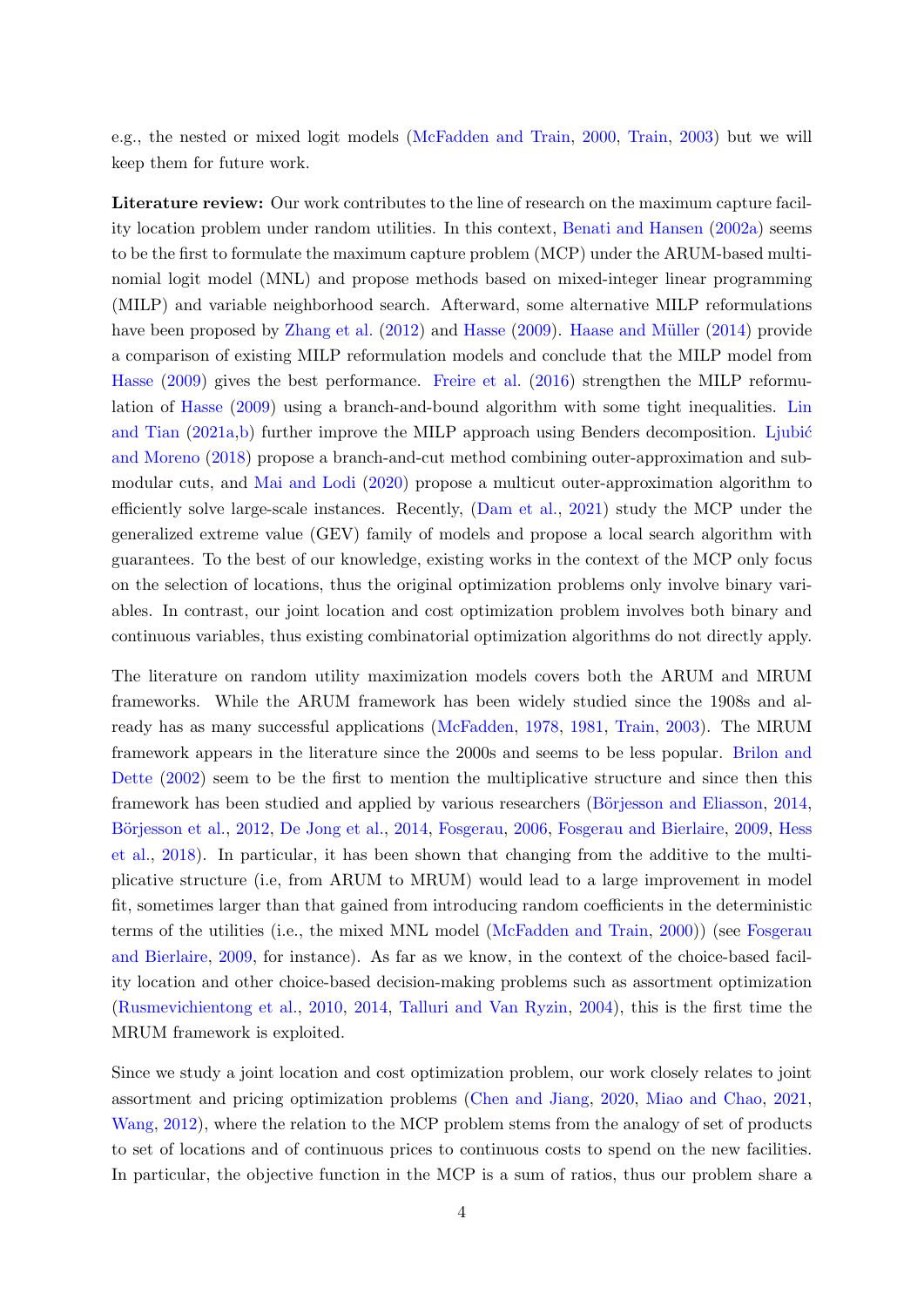similar structure with a joint assortment and price optimization problem under the mixed MNL model [\(McFadden and Train,](#page-29-4) [2000\)](#page-29-4), for which [Li et al.](#page-28-11) [\(2019\)](#page-28-11) show that the price optimization itself is highly non-convex and challenging to solve. Later on in the paper, we will also show that the cost optimization MCP under ARUM is also highly non-convex and may have several local optimums. Again, we highlight the fact that, as far as we know, existing assortment and/or price optimization work only employs the ARUM framework. Thus, our work here would encourage the use of the MRUM counterpart in assortment and/or price optimization problems.

Paper outline: Our paper is organized as follows. Section [2](#page-4-0) presents the problem formulations where we introduce the formulations of the joint location and cost optimization problems under both ARUM and MRUM frameworks. Section [3](#page-8-0) presents the cost optimization problems under the ARUM and MRUM frameworks where we investigate issues associated with the ARUMbased problem and develop solution methods for the MRUM-based one. Section [4](#page-11-0) presents our solution methods to deal with the joint location and cost optimization problem under MRUM. Section [5](#page-18-0) provide our numerical experiments, and Section [6](#page-26-0) concludes.

**Notation:** Boldface characters represent matrices (or vectors), and  $a_i$  denotes the *i*-th element of vector **a**. We use  $[m]$ , for any  $m \in \mathbb{N}$ , to denote the set  $\{1, \ldots, m\}$ .

## <span id="page-4-0"></span>2 Problem Formulations

In this section, we present the additive and multiplicative RUM models and introduce the formulations of the joint facility location and cost optimization problems under these frameworks.

### 2.1 Additive and Multiplicative RUM models

The discrete choice framework [\(Train,](#page-30-0)  $2003$ ) assumes that each individual (decision-maker) n associates an utility  $U_{ni}$  with each alternative i in a choice set  $S_n$ . It is then assumed that each utility  $U_{ni}$  consists of two parts: a deterministic part  $V_{ni}$  that contains some observed attributes of the corresponding alternative and the individual n, and a random term  $\epsilon_{ni}$  that is unknown to the analyst. Different assumptions can be made on the random terms, leading to different types of discrete choice models. In general, a linear-in-parameters formula is used for the deterministic part of the utility, i.e,  $V_{ni} = \beta^{T} \mathbf{a}_{ni}$ , where  $\beta$  is a vector of parameters that can be estimated using historical observations and  $a_{ni}$  is a vector of attributes of alternative i as observed by individual n. Under the RUM framework, the probability that individual n selects item  $i \in S_n$  can be computed as  $P(U_{ni} \geq U_{ni}, \forall j \in S_n)$ , i.e., the individual chooses an item of the highest utility.

Under the additive RUM (ARUM) assumption [\(McFadden,](#page-29-3) [1978,](#page-29-3) [Train,](#page-30-0) [2003\)](#page-30-0), the deterministic parts and random terms have additive form,  $U_{in} = V_{ni} + \epsilon_{ni}$ . Under the popular multinomial logit (MNL) model where  $\epsilon_{ni}$  are i.i.d and follow the standard Gumbel distribution, the choice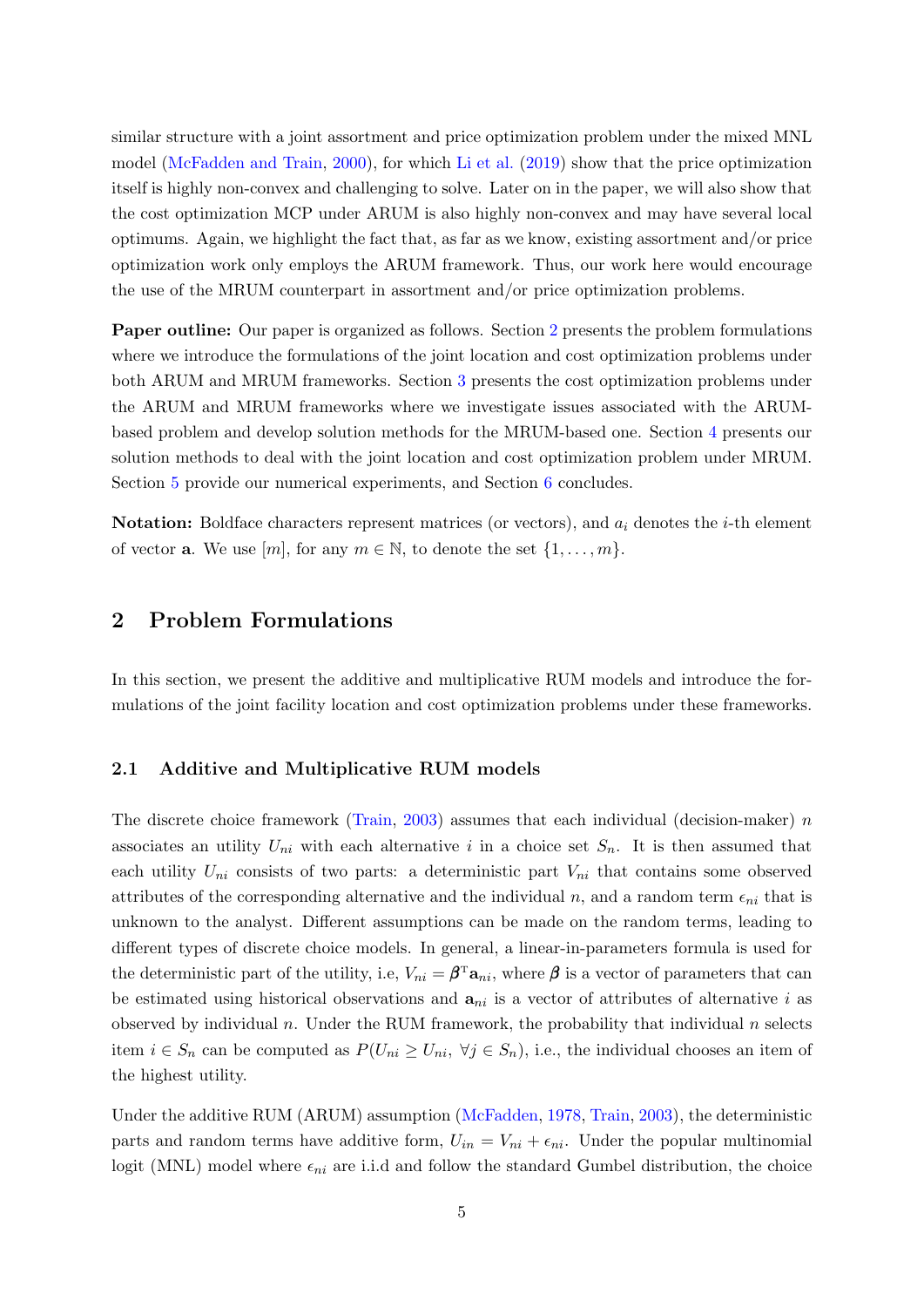probabilities have the following form

$$
P(i|S_n) = \frac{e^{V_{ni}}}{\sum_{j \in S_n} e^{V_{nj}}}, \ \forall i \in S_n.
$$

The MNL is widely used in both demand modeling and decision-making [\(Talluri and Van Ryzin,](#page-29-9) [2004,](#page-29-9) [Train,](#page-30-0) [2003\)](#page-30-0) due to its simple structure. The model however retains the independence from irrelevant alternatives (IIA) property which may be not hols in many situations. Efforts have been made to overcome this shortcoming, resulting in several discrete choice models, i.e., the nested logit [\(Ben-Akiva,](#page-27-9) [1973\)](#page-27-9), cross nested logit [\(Vovsha and Bekhor,](#page-30-3) [1998\)](#page-30-3), network multivariate extreme value (MEV) [\(Daly and Bierlaire,](#page-28-12) [2006\)](#page-28-12), or mixed logit [\(McFadden,](#page-29-6) [1981\)](#page-29-6) models.

The multiplicative RUM framework (Börjesson et al., [2012,](#page-27-7) [Brilon and Dette,](#page-27-5) [2002,](#page-27-5) [Fosgerau and](#page-28-2) [Bierlaire,](#page-28-2) [2009\)](#page-28-2) replaces the additive assumption in the ARUM framework by its multiplicative couter part, i.e.,  $U_{ni} = V_{ni} \epsilon_{ni}$ , where  $V_{ni}$  and the random terms  $\epsilon_{ni}$  are additionally assumed to be positive to made  $\log V_{ni}$  and  $\log \epsilon_{ni}$  valid to derive the choice probabilities. The choice probability that individual n selects item i becomes  $P(V_{ni}\epsilon_{ni} \geq V_{nj}\epsilon_{ni} \ \forall j \in S_n)$ . Since the logarithm is a strictly increasing function, the choice probabilities can be further written as

$$
P(V_{ni}\epsilon_{ni}\geq V_{nj}\epsilon_{ni}\ \forall j\in S_n)=P(\log V_{ni}+\log \epsilon_{ni}\geq \log V_{nj}+\log \epsilon_{nj},\ \forall j\in S_n).
$$

We then can impose some similar assumptions on the random terms  $\log \epsilon_{nj}$ , as in the ARUM framework, to get closed form choice probabilities. For instance, if  $\log \epsilon_{ni}$  are i.i.d and follow the standard Gumbel distribution, the choice probabilities become

$$
P(i|S_n) = \frac{e^{\log V_{ni}}}{\sum_{j \in S_n} e^{\log V_{nj}}} = \frac{V_{ni}}{\sum_{nj} V_{nj}}
$$

.

Here, we note that it is only necessary to assume that the signs of  $V_{ni}$  are the same over  $i \in S_n$ . In the case that  $V_{ni}$  are negative, we can write the choice probabilities as  $P((-V_{ni})(-\epsilon_{ni}) \ge$  $(-V_{nj})(-\epsilon_{ni}), \ \forall j \in S_n$ ) =  $P(\log(-V_{ni}) + \log(-\epsilon_{ni}) \geq \log(-V_{nj}) + \log(-\epsilon_{ni}), \ \forall j \in S_n$ , with the assumption that  $-\epsilon_{ni}$  are positive. One then can assume that  $log(-\epsilon_{ni})$  are i.i.d Gumbel distributed to obtained a MNL-based model  $P(i|S_n) = (-V_{ni})/\left(\sum_{j \in S_n} (-V_{nj})\right)$ . Similarly to the ARUM framework, other assumptions can be made for the random terms ( $\log \epsilon_{ni}$  or  $log(-\epsilon_{ni})$  to obtain models with nested, cross nested, or mixed structures.

#### 2.2 Joint Location and Cost Optimization MCP

In the context of the competitive maximum capture problem, a "newcomer" firm aims to locate new facilities in a competitive market where there are existing facilities from competitors. The firm's objective is to maximize the expected captured market share achieved by attracting customers to new facilities. To capture the customers' demand, we suppose that a customer selects a facility according to a RUM discrete choice model (ARUM or MRUM). In this context,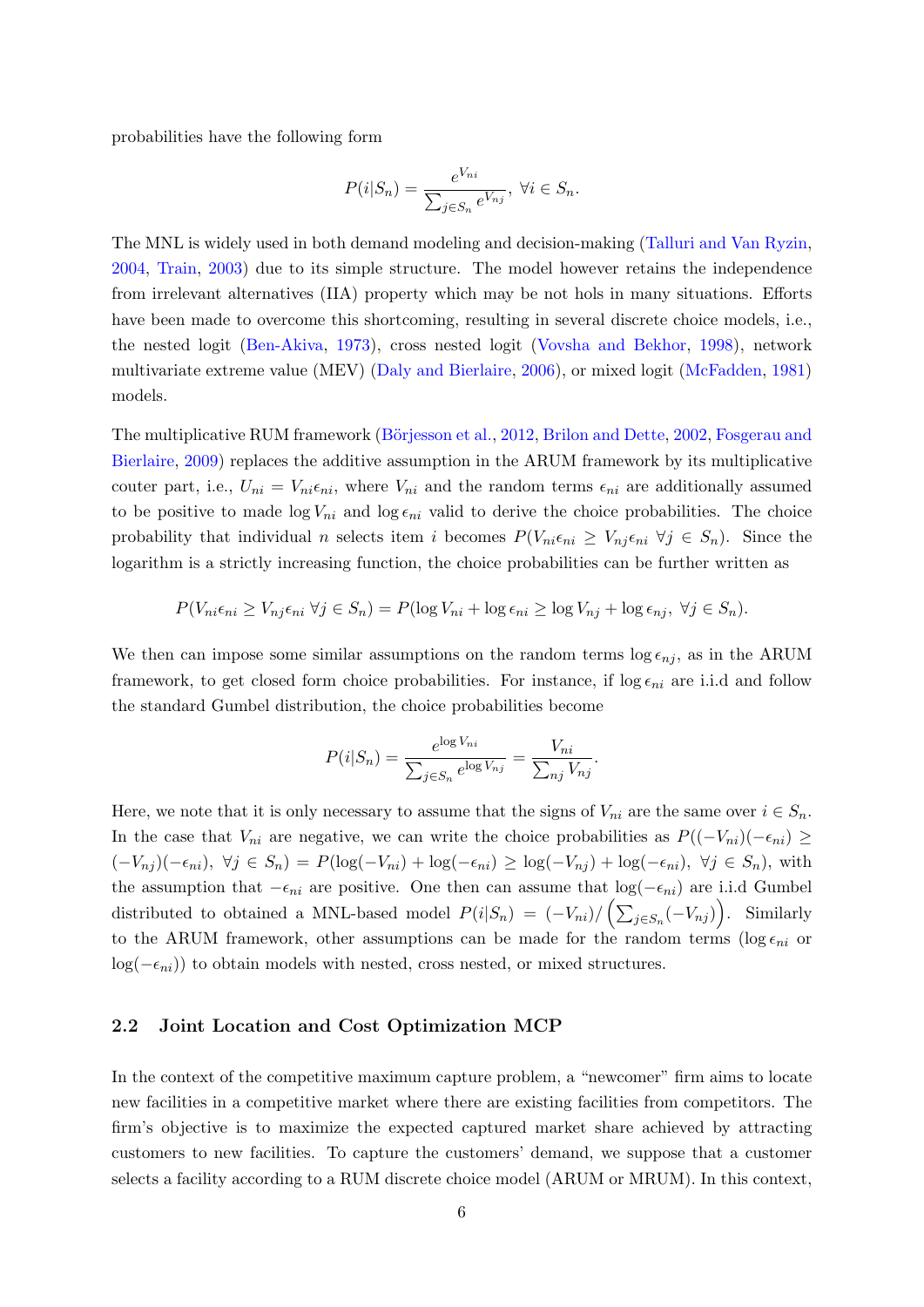each customer i associates each new facility j with a random utility  $U_{ij}$  and choices are made by maximizing his/her utilities. The firm's decisions are a set of locations to setup new facilities and costs to spend on new facilities. In the following, we describe in detail our problem formulations under both ARUM and MRUM MNL-based models.

Assume that there are m possible locations to locate new facilities. Let us denote by  $\mathcal{V} = [m]$ the set of all locations and by I the set of all customer types. Depending on the application, I can be a set of customer types categorized by customers' characteristics (e.g, age or income), or can be a set of geographical zones where customers are located. Assume that there are  $q_i$ customers for each type  $i \in I$ . Let  $V_{ij}$  be the deterministic utility that customer  $i \in I$  assign to a facility at location  $j \in [m]$  when making choice decisions, and  $V^i$  is a vector of size m with entries  $V_{ij}$ , for all  $i \in I$ . Given any subset  $S \subset [m]$  of new facilities, under the additive MNL model, the choice probabilities of customer  $i \in I$  are given as

$$
P^{\text{ARUM}}(j|S,\mathbf{V}^i) = \frac{e^{V_{ij}}}{U_i^C + \sum_{j' \in S} e^{V_{ij'}}},
$$

where  $U_i^c$  represents the utility of the competitor. Without loss of generality, we can assume that  $U_i^c = 1$  [\(Dam et al.,](#page-28-0) [2021\)](#page-28-0). When the facility planing and cost optimization problems are considered simultaneously, we write the utilities  $V_{ij}$  as  $V_{ij} = a_{ij}x_j + b_{ij}$ , where  $a_{ij}$  is a parameter representing the sensitivity of customer i w.r.t. the cost spent on facility j,  $x_j$  is the cost to spend on facility  $j$ , and  $b_{ij}$  is another factor that affect customer choice decisions, e.g., distance or parking availability. The parameters  $a_{ij}$  play an important role in our model, in the sense if a customer i is located far away from location j, the investing cost of facility j would not make a significant impact on the choices of the customer, and on the other hand if location  $j$  is close to the location of customer i, then adding more budget to the facility setup would make a huge impact on the attractiveness of the facility. In fact, it is to be expected that larger  $x_j$ (more cost to spend on facility  $j$ ) will make the facility more attractive to customers, thus  $a_{ij}$ should take positive values. The joint facility location and cost optimization problem can be formulated as

<span id="page-6-0"></span>
$$
\max_{S \in \mathcal{S}} \left\{ f^{\text{ARUM}}(S, \mathbf{x}) = \sum_{i \in I} q_i \sum_{j \in S} \frac{e^{a_{ij} x_j + b_{ij}}}{1 + \sum_{j' \in S} e^{a_{ij'} x_{j'} + b_{ij'}}} \right\}
$$
\nsubject to\n
$$
\sum_{j \in S} x_j \leq C,
$$
\n
$$
x_j \in [L_j^x, U_j^x], \forall j \in S
$$
\n
$$
\mathbf{x} \in \mathbb{R}_+^{|S|}, \tag{1}
$$

where C is the maximum budget to spend on the new facilities,  $L_j^x$  and  $U_j^x$  are the lower and upper bounds for the cost on facility  $j \in [m]$ . It is required that  $\sum_{j \in S} L_j^x \leq C$  for some  $S \in \mathcal{S}$ to ensure feasibility. More general linear constraints on the costs x can be included, but we only consider a capacity constraint  $\sum_{j \in S} x_j \leq C$  and the bound constraints for the sake of simplicity.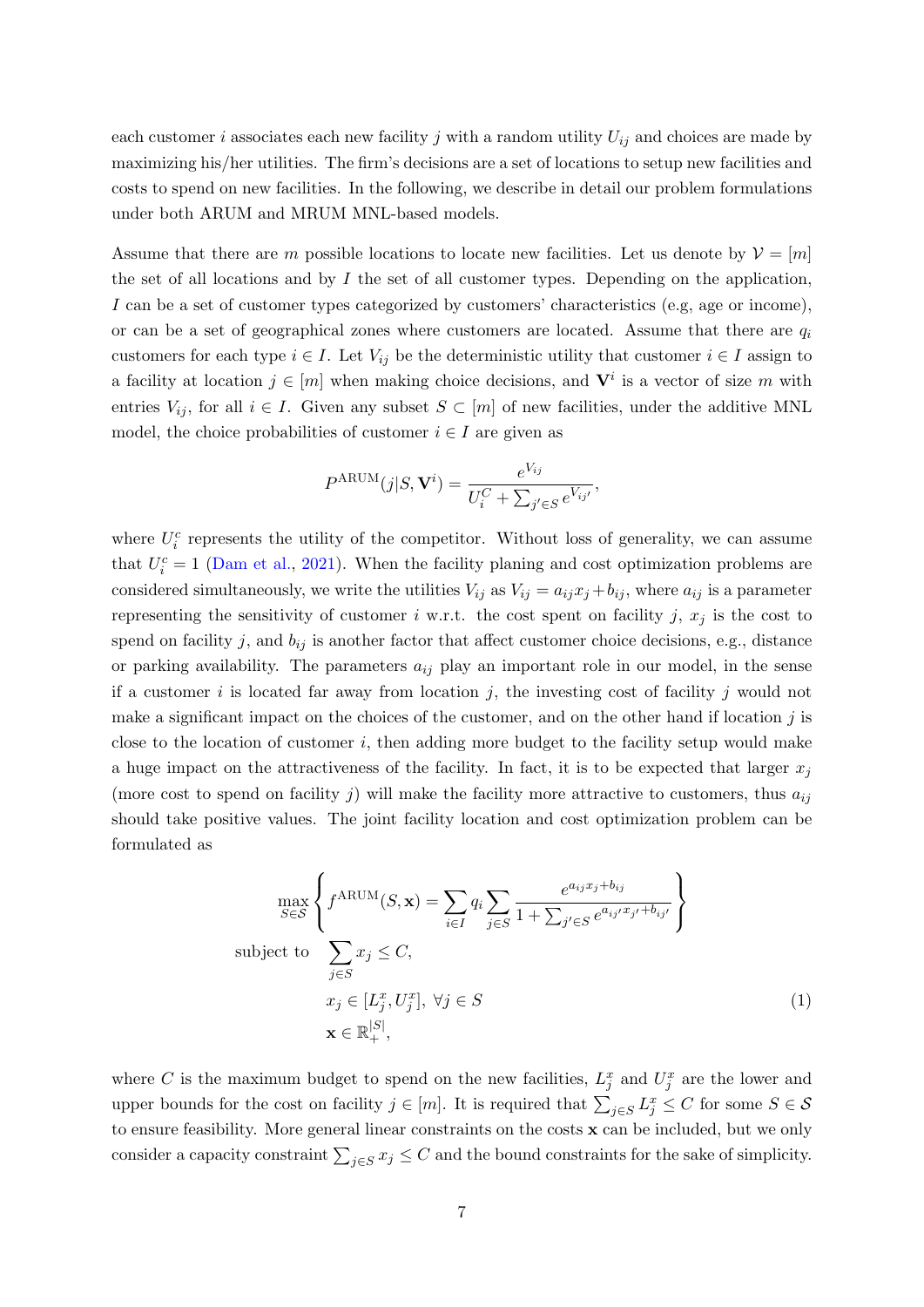It is then convenient to represent the set of locations  $S$  by binary variables and formulate the MCP under ARUM as a binary-continuous nonlinear program

$$
\max_{\mathbf{y}} \left\{ f^{\text{ARUM}}(\mathbf{y}, \mathbf{x}) = \sum_{i \in I} q_i \frac{\sum_{j \in [m]} y_j e^{a_{ij} x_j + b_{ij}}}{1 + \sum_{j \in [m]} y_j e^{a_{ij} x_j + b_{ij}}} \right\}
$$
 (MCP-ARUM)

subject to  $\sum$ 

 $\mathbf x$ 

$$
j \in [m] \sum_{j \in [m]} y_j \le M \tag{3}
$$

<span id="page-7-3"></span><span id="page-7-2"></span><span id="page-7-1"></span><span id="page-7-0"></span> $x_j y_j \leq C$  (2)

$$
x_j \le y_j U_j^x, \ \forall j \in [m] \tag{4}
$$

$$
x_j \ge y_j L_j^x, \ \forall j \in [m] \tag{5}
$$

$$
\in \mathbb{R}^m_+, \ \mathbf{y} \in \{0,1\}^m
$$

where  $M$  is the maximum number of facilities to be opened, constraints  $(4)$  is to ensure that if there is no facility at location  $j$ , the corresponding cost should be zero and  $(5)$  is to force the cost  $x_j$  to be at least  $L_j^x$  if location j is selected (i.e.,  $y_j = 1$ ).

If the choice model is a multiplicative MNL model, the choice probabilities become

$$
P^{\text{MRUM}}(j|S, \mathbf{V}^i) = \frac{V_{ij}}{1 + \sum_{j' \in S} V_{ij'}} = \frac{a_{ij}x_j + b_{ij}}{1 + \sum_{j' \in S} a_{ij'}x_{j'} + b_{ij'}},
$$

and the joint facility and cost optimization MCP can be formulated as

$$
\max_{\mathbf{x}, \mathbf{y}} \left\{ f^{\text{MRUM}}(\mathbf{y}, \mathbf{x}) = \sum_{i \in I} q_i \frac{\sum_{j \in [m]} y_j (a_{ij} x_j + b_{ij})}{1 + \sum_{j \in [m]} y_j (a_{ij} x_j + b_{ij})} \right\}
$$
\n(MCP-MRUM)

\nsubject to

\n
$$
\sum_{j \in [m]} x_j y_j \leq C
$$
\n
$$
\sum_{j \in [m]} y_j \leq M,
$$
\n
$$
x_j \leq y_j U_j^x, \forall j \in [m]
$$
\n
$$
x_j \geq y_j L_j^x, \forall j \in [m]
$$
\n
$$
\mathbf{x} \in \mathbb{R}_+^m, \mathbf{y} \in \{0, 1\}^m
$$

If the costs x are fixed and only the facility location problem is considered, then ([MCP-ARUM](#page-6-0)) and ([MCP-MRUM](#page-7-1)) share the same structure, thus existing methods developed for the ARUM-based MCP problem [\(Benati and Hansen,](#page-27-10) [2002b,](#page-27-10) Haase and Müller, [2014,](#page-28-5) [Mai and Lodi,](#page-29-1) [2020\)](#page-29-1) can be applied to the MRUM-based problem. When the cost optimization is taken into consideration, the joint facility location and cost optimization problem under MRUM seems to have a simpler structure, as exponential functions are now replaced by linear ones. We discuss this in more detail in the next sections.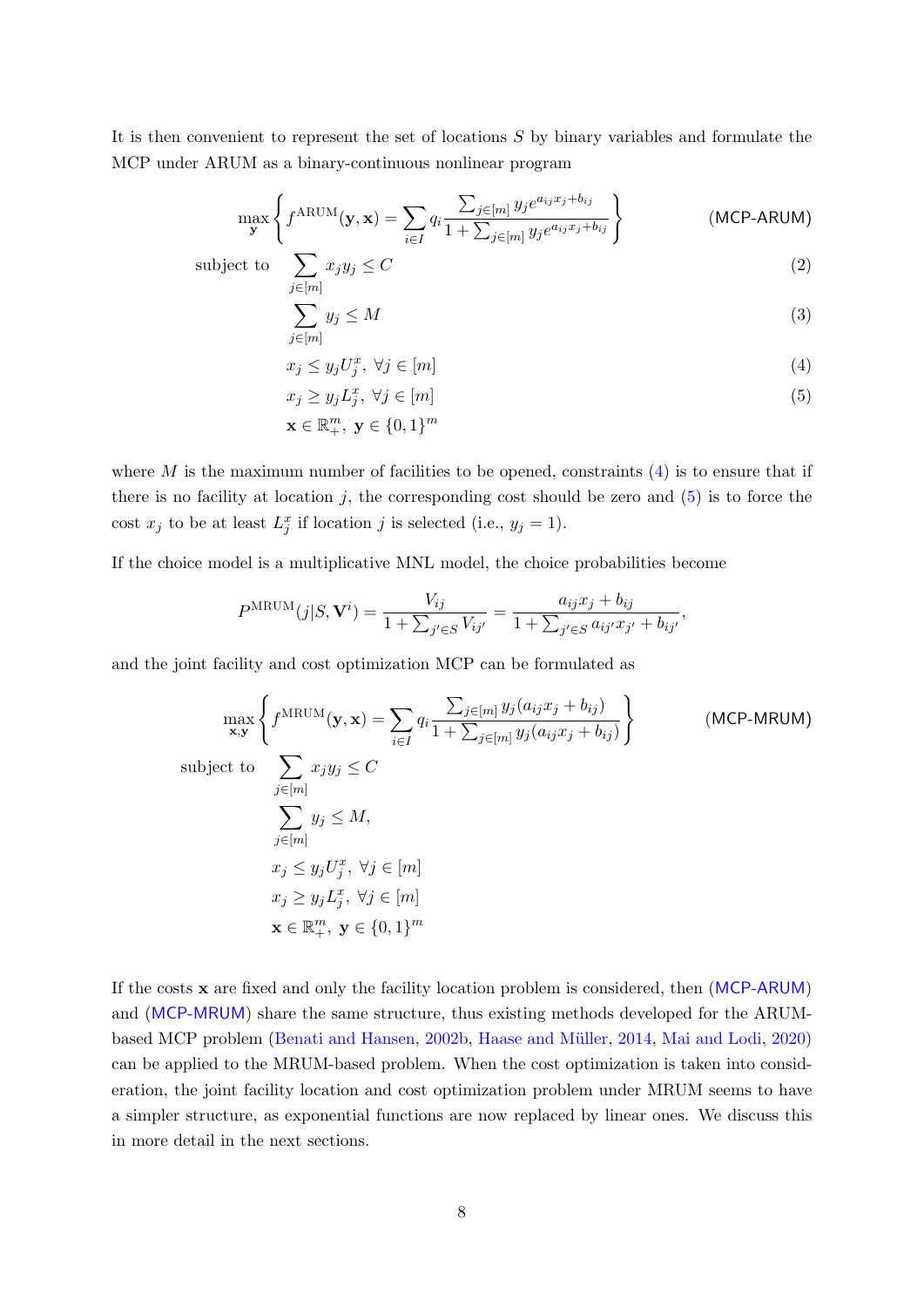# <span id="page-8-0"></span>3 Cost Optimization MCP

In this section we focus on the cost optimization problem, assuming that the location variables y are fixed. We show that the cost optimization problem under ARUM is generally non-concave and would have several locally optimal solutions, even when there is only one customer type, i.e.,  $|I| = 1$ . In contrast, we show that the cost optimization problem under the MRUM is convex and can be solved to optimality by a nonlinear optimization solver. Furthermore, the cost optimization problem under MRUM can be formulated as a conic program, for which some exiting solvers such as CPLEX or GUROBI can handle.

## 3.1 Non-unimodality of the MCP under ARUM

We first consider the cost optimization problem under ARUM. The following remark states that  $f^{ARUM}(\mathbf{y}, \mathbf{x})$  is not unimodal in x. As a result, the MCP under ARUM, even when we only seek optimal costs, is generally not tractable to handle.

**Proposition 1** The objective function of the MCP under ARUM is not unimodal, even when there is only one customer type, i.e.,  $|I| = 1$ .

Proof. We validate the remark with a counterexample. Let us consider the following instance of  $|I|=1$ ,

$$
f^{\text{ARUM}}(\mathbf{x}) = \frac{e^{x_1} + 1.2e^{x_2}}{1 + e^{x_1} + 1.2e^{x_2}}
$$

and a feasible set X defined as  $\mathcal{X} = {\mathbf{x} \in [0,1]^2 | \mathbf{x} \leq 1, x_1 + x_2 \leq 1}.$  Here since we fix S, we remove the corresponding notation for notational simplicity. Clearly, the above objective function is an instance of the MCP under ARUM with 1 customer zone and 2 locations. The MCP can be written equivalently as

$$
\max_{x_1 \in [0,1]} \left\{ e^{x_1} + 1.2e^{1-x_1} \right\},\,
$$

and it is easy to see that there are to local optimal solutions at  $x_1 = 0$  and  $x_1 = 1$  and the objective function achieves its maximum value at  $x_1 = 0$ . We illustrate the two local optimums in Fig. [1](#page-9-0) below. Thus, MCP has two local optimal solutions at  $\mathbf{x} = (1,0)$  and  $\mathbf{x} = (0,1)$ .

In fact, when  $|I|=1$ , we can write the objective value of the cost optimization problem under ARUM as

$$
\max_{\mathbf{x} \in \mathcal{X}} \{ f^{\text{ARUM}}(\mathbf{y}, \mathbf{x}) \} = q_i - \frac{1}{1 + \max_{\mathbf{x} \in \mathcal{X}} \left\{ \sum_{j \in S} e^{a_{ij} x_{ij} + b_{ij}} \right\}}
$$

where *i* is the unique customer type in *I*. The problem  $\max_{\mathbf{x} \in \mathcal{X}} \left\{ \sum_{j \in S} e^{a_{ij}x_{ij} + b_{ij}} \right\}$  is a maximization problem with a convex objective function, thus several local optimums may exist. In general, the non-unimodality of the cost optimization problem under MRUM implies that a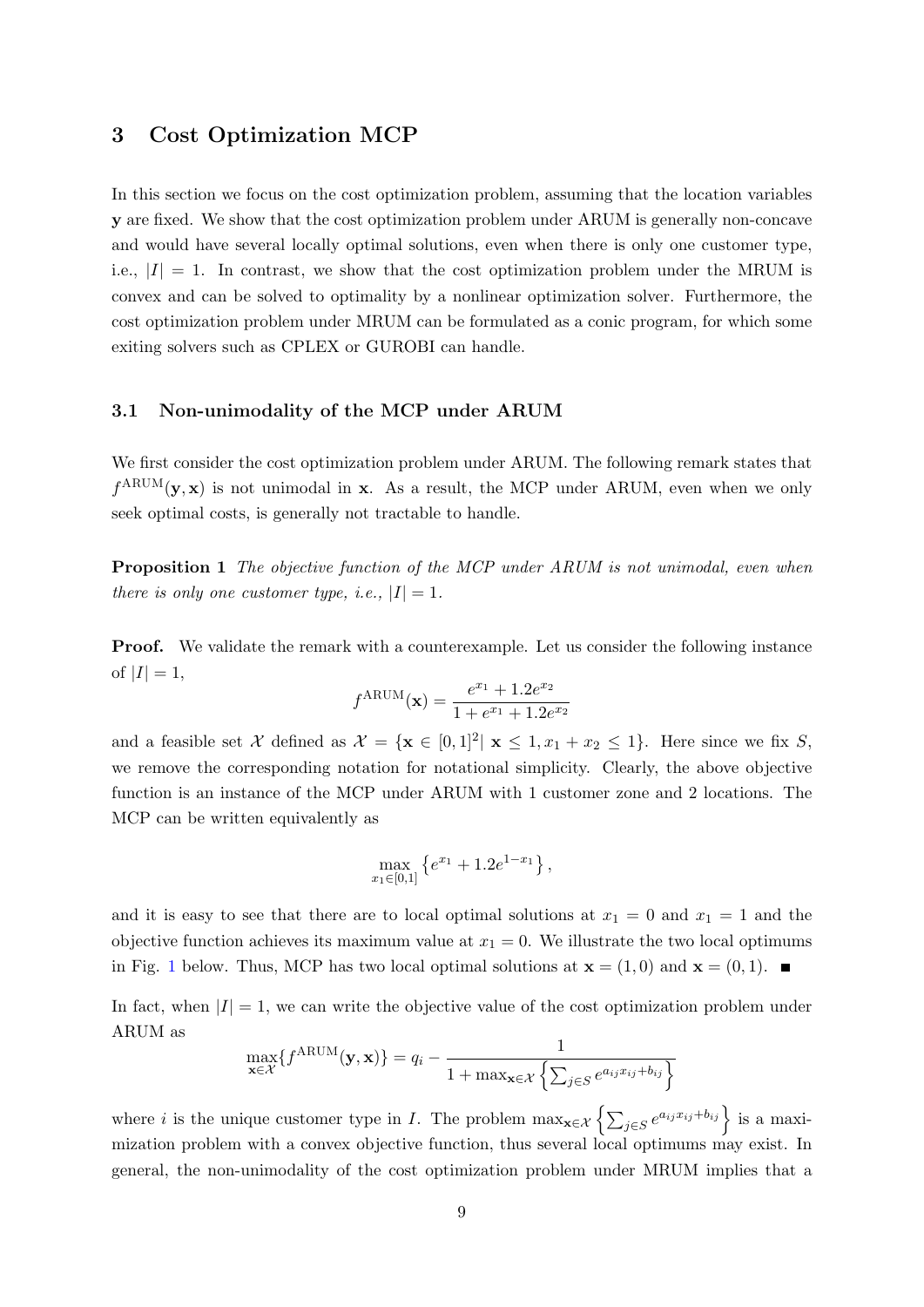<span id="page-9-0"></span>

Figure 1: Illustrative example

nonlinear optimization algorithm would end up with a sub-optimal solution. Solving such an optimization problem is often termed as an NP-hard problem.

## 3.2 Cost Optimization MCP under MRUM

We consider the cost optimization problem under the MRUM framework, where the objective function can be written as

$$
f^{\text{MRUM}}(\mathbf{x}) = \sum_{i \in I} q_i \frac{\sum_{j \in S} (a_{ij} x_j + b_{ij})}{1 + \sum_{j \in S} (a_{ij} x_j + b_{ij})}
$$
  
= 
$$
\sum_{i \in I} q_i - \sum_{i \in I} \frac{q_i}{1 + \sum_{j \in S} (a_{ij} x_j + b_{ij})}
$$

<span id="page-9-1"></span>It is known that a function of the form  $1/(\mathbf{\alpha}^T\mathbf{z})$  is convex in z [\(Benati and Hansen,](#page-27-0) [2002a,](#page-27-0) [Mai and Lodi,](#page-29-1) [2020\)](#page-29-1). As a result,  $f^{\text{MRUM}}(\mathbf{y}, \mathbf{x})$  is concave. We state this important result in Remark [1](#page-9-1) below.

# Remark 1 (Concavity)  $f^{\text{MRUM}}(x)$  is concave in x.

The concavity implies that the cost optimization problem under MRUM can be solved to optimality by a general nonlinear optimization algorithm, e.g., gradient ascent, trust region, or linear search [\(Nocedal and Wright,](#page-29-11) [2006\)](#page-29-11).

Conic reformulation. Conic optimization refers to optimization of a linear function over conic quadratic inequalities of the form  $||Az-b|| \leq cx+d$ , where  $||\cdot||$  is the L2 norm. Solvers for such a conic quadratic optimization problem are now available in some commercial optimization tools such as CPLEX or GUROBI. We will make use of the fact that such a rotate cone/hyperbolic inequality of the form  $z_1^2 \leq z_2 z_3$ , for  $z_1, z_2, z_3 \geq 0$ , can be formulated as a conic quadratic inequality  $||(2z_1, z_2 - z_3)|| \leq z_2 + z_3$ .

In the following, we show that the cost optimization under MRUM can be formulated as a conic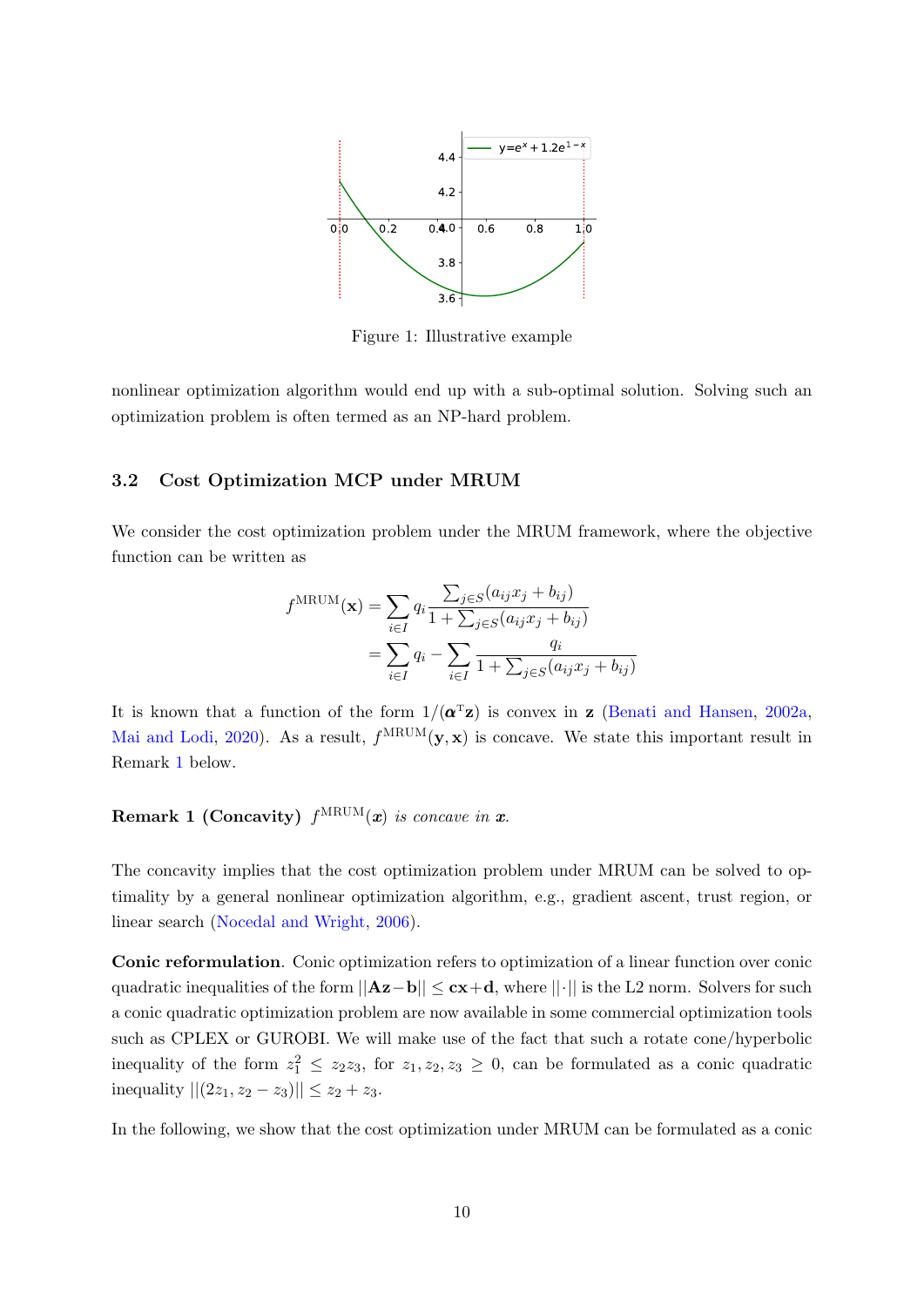quadratic optimization problem. We first let

$$
\theta_i = \frac{1}{(1 + \sum_{j \in S} b_{ij}) + \sum_{j \in S} a_{ij} x_j}
$$

$$
w_i = (1 + \sum_{j \in S} b_{ij}) + \sum_{j \in S} a_{ij} x_j
$$

We then can formulate the cost optimization problem under MRUM as

<span id="page-10-0"></span>
$$
\max_{\mathbf{x}} \quad \sum_{i \in I} q_i - \sum_{i \in I} q_i \theta_i \tag{CP}
$$
\n
$$
\text{subject to} \quad w_i = (1 + \sum_{j \in S} b_{ij}) + \sum_{j \in S} a_{ij} x_j, \ \forall i \in I
$$
\n
$$
\theta_i w_i = 1, \ \forall i \in I \tag{6}
$$
\n
$$
\text{Constraints } (2) \text{-} (3) \text{-} (4) \text{-} (5),
$$
\n
$$
\mathbf{x} \in \mathbb{R}_+^{|S|}, \ \mathbf{w}, \theta \in \mathbb{R}_+^{|I|}.
$$

Constraints [\(6\)](#page-10-0) are not rotated cones, but we can safely replace them by rotate cones  $\theta_i w_i \geq 1$ . We state this result in the following proposition.

Proposition 2 ([CP](#page-9-1)) can be formulated as the following conic quadratic optimization problem

<span id="page-10-1"></span>
$$
\max_{\mathbf{x}} \quad \sum_{i \in I} q_i - \sum_{i \in I} q_i \theta_i \tag{CP-CONIC}
$$
\n
$$
subject \quad w_i = (1 + \sum_{j \in S} b_{ij}) + \sum_{j \in S} a_{ij} x_j, \ \forall i \in I
$$
\n
$$
\theta_i w_i \ge 1, \ \forall i \in I
$$
\n
$$
Constraints \ (2)-(3)-(4)-(5),
$$
\n
$$
\mathbf{x} \in \mathbb{R}_+^{|S|}, \ \mathbf{w}, \mathbf{\theta} \in \mathbb{R}_+^{|I|}.
$$

**Proof.** We observe that if we replace the equality constraints by inequalities  $\theta_i w_i \geq 1$ , then because  $\theta_i$  and  $w_i$  are non-negative and the objective function involves terms  $q_i\theta_i$ , the maximization problem always forces  $\theta_i$  to be as small as possible. Thus, at optimum, the inequality constraints  $\theta_i w_i \geq 1$  are always active, i.e.,  $\theta_i w_i = 1$ . This leads to the desired result.  $\blacksquare$ 

The conic program in ([CP-CONIC](#page-10-1)) has  $m + 2|I|$  continuous variables while the original concave optimization problem  $\max_{\mathbf{x}} \{f^{\text{MRUM}}(\mathbf{x})\}$  has only m continuous variables. However, it is expected that solving the conic program using an advanced optimization tool such as CPLEX would be faster and more scalable than directly solving the problem by a convex optimization solver, due to some advanced linear and conic programming techniques implemented in CPLEX's conic solvers [\(Bonami and Tramontani,](#page-27-3) [2015\)](#page-27-3).

The cost optimization MCP problem has the form of a some-of-ratio program. In its most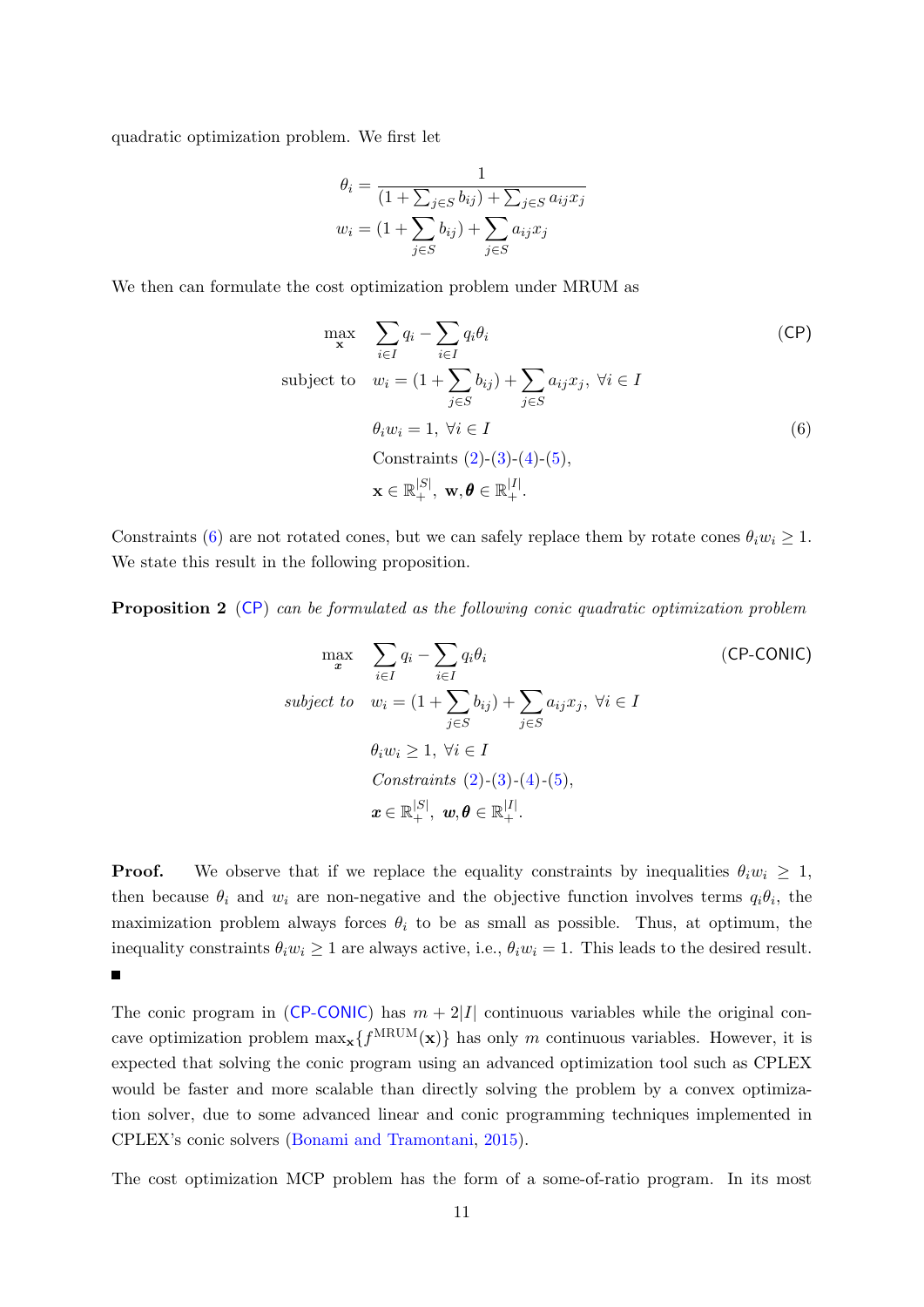general form, the problem can be written as  $\max_{\mathbf{x}} \{ \sum_{n \in [N]} ((\boldsymbol{\alpha}^n)^T \mathbf{x}) / ((\boldsymbol{\beta}^n)^T \mathbf{x}) \}$ , where  $N \in \mathbb{N}_+$ , and  $\alpha^n, \beta^n, n \in [N]$ , are vectors of the same size with x. Such a some-of-ratio problem is known to be highly non-convex and challenging to be solved globally [\(Schaible,](#page-29-12) [1995\)](#page-29-12). In our context, the cost optimization problem can be solved by convex optimization because the objective function can be written as a sum of ratios of constant numerators.

It is also interesting to link the formulation in ([CP-CONIC](#page-10-1)) to the context of price optimization under discrete choice models. Under the MRUM framework, if the choice model is the MNL, the objective function of the corresponding price optimization problem contains only one ratio, thus the problem can be conveniently converted to a linear program [\(Schaible,](#page-29-12) [1995\)](#page-29-12). If the choice model is the mixed MNL, the problem will have the form of the general some-of-ratio program and would be highly non-convex and challenging to handle.

## <span id="page-11-0"></span>4 Joint Location and Cost Optimization under MRUM

In this section, we consider the joint facility location and cost optimization problem under MRUM. We will present our three approaches, two exact and one heuristic, to handle the problem, namely, an equivalent mixed-integer conic program, a multicut outer-approximation algorithm and a local search procedure.

## <span id="page-11-1"></span>4.1 CONIC Reformulation

We will also make use of the following rotated cone  $x_1^2 \le x_2x_3$ , with  $x_1, x_2, x_2 \ge 0$  to present conic quadratic inequality. To reformulate the nonlinear binary program ([MCP-MRUM](#page-7-1)) as a CONIC program, we denote

$$
\theta_i = \frac{1}{1 + \sum_{j \in [m]} b_{ij} y_j + \sum_{j \in [m]} a_{ij} y_j x_j}
$$

$$
w_i = 1 + \sum_{j \in [m]} b_{ij} y_j + \sum_{j \in [m]} a_{ij} y_j x_j
$$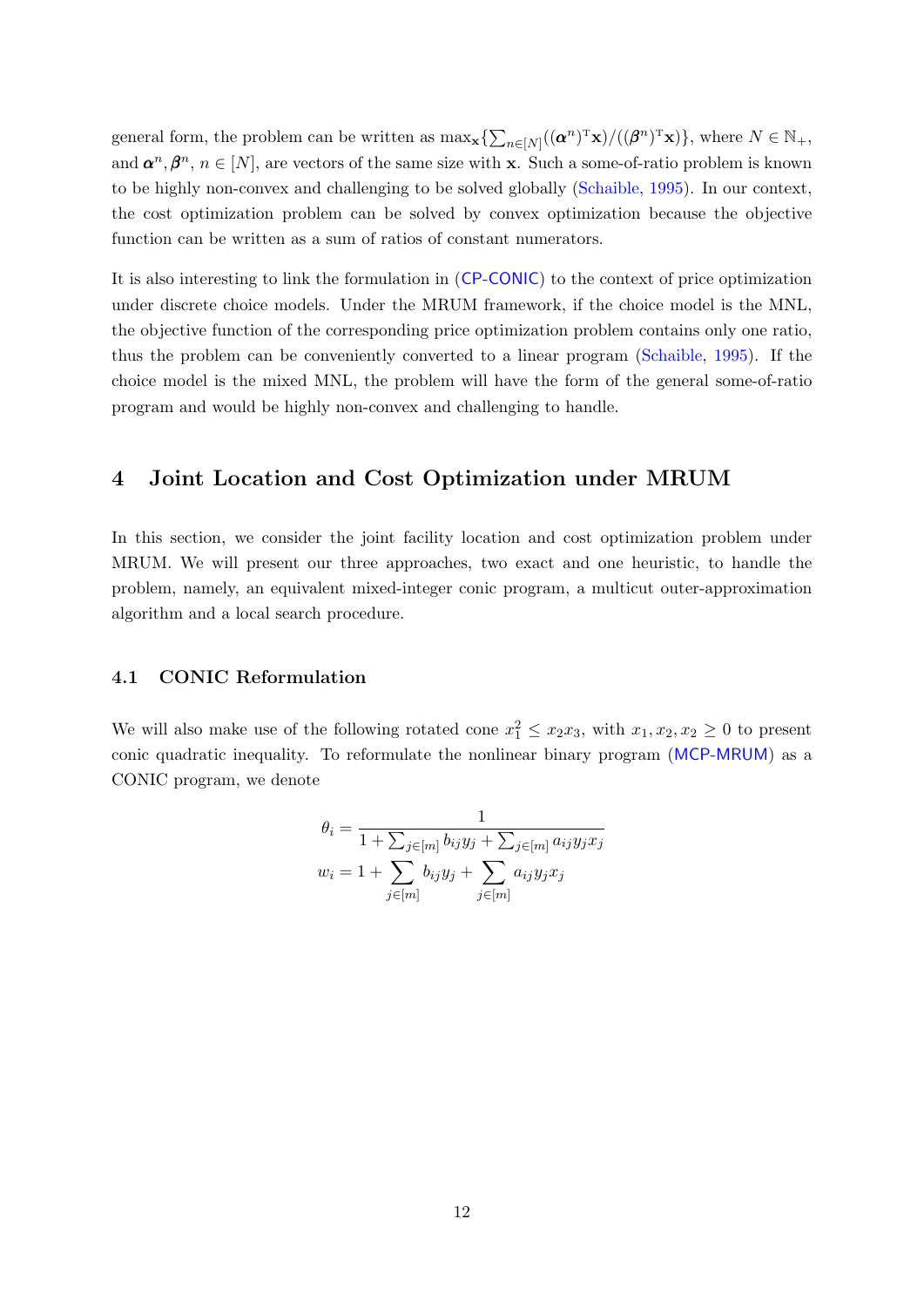and write ([MCP-MRUM](#page-7-1)) as

$$
\min_{\mathbf{x}, \mathbf{y}} \quad \sum_{i \in I} q_i \theta_i
$$
\n
$$
\text{subject to} \quad \theta_i w_i = 1, \ \forall i \in I
$$
\n
$$
w_i = 1 + \sum_{j \in [m]} b_{ij} y_j + \sum_{j \in [m]} a_{ij} y_j x_j, \ \forall i \in I
$$
\n
$$
\sum_{j \in [m]} x_j y_j \leq C
$$
\n
$$
\sum_{j \in [m]} y_j \leq M,
$$
\n
$$
x_j \leq y_j U_j^x, \ \forall j \in [m]
$$
\n
$$
x_j \geq y_j L_j^x, \ \forall j \in [m]
$$
\n
$$
\mathbf{x} \in \mathbb{R}_+^m, \ \mathbf{y} \in \{0, 1\}^m
$$
\n
$$
(P3)
$$

We now let  $z_j = y_j x_j$ . Since this term involves a binary variable, the equality can be linearized using McCormick inequalities [\(McCormick,](#page-29-13) [1976\)](#page-29-13) as

$$
z_j \le U_j^x y_j, \ z_j \ge L_j^x y_j
$$
  

$$
z_j \le x_j - L_j^x (1 - y_j), \ z_j \ge x_j - U_j^x (1 - y_j)
$$

Furthermore, since both  $\theta_i$  and  $w_i$  are non-negative, similarly to Proposition [2,](#page-10-1) one can show that the equality  $\theta_i w_i = 1$  can be replaced by the inequality  $\theta_i w_i \geq 1$ , which is a rotated cone. In summary, we can formulate ([MCP-MRUM](#page-7-1)) as the following CONIC program

$$
\min_{\mathbf{x}, \mathbf{y}} \quad \sum_{i \in I} q_i \theta_i \qquad (\text{FC-CONIC})
$$
\n
$$
\text{subject to} \quad \theta_i w_i \ge 1, \ \forall i \in I
$$
\n
$$
w_i = 1 + \sum_{j \in [m]} b_{ij} y_j + \sum_{j \in [m]} a_{ij} z_j, \ \forall i \in I
$$
\n
$$
\sum_{j \in [m]} z_j \le C
$$
\n
$$
\sum_{j \in [m]} y_j \le M,
$$
\n
$$
x_j \le y_j U_j^x, \ \forall j \in [m]
$$
\n
$$
x_j \ge y_j L_j^x, \ \forall j \in [m]
$$
\n
$$
z_j \le U_j^x y_j, \ z_j \ge L_j^x y_j, \ \forall j \in [m]
$$
\n
$$
z_j \le x_j - L_j^x (1 - y_j), \ z_j \ge x_j - U_j^x (1 - y_j), \ \forall j \in [m]
$$
\n
$$
\mathbf{x} \in \mathbb{R}_+^m, \ \mathbf{y} \in \{0, 1\}^m, \ \mathbf{z} \in \mathbb{R}_+^m
$$
\n
$$
(FC-CONIC)
$$

The mixed-integer conic program in ([FC-CONIC](#page-11-1)) has  $2m + 2|I|$  continuous and m binary vari-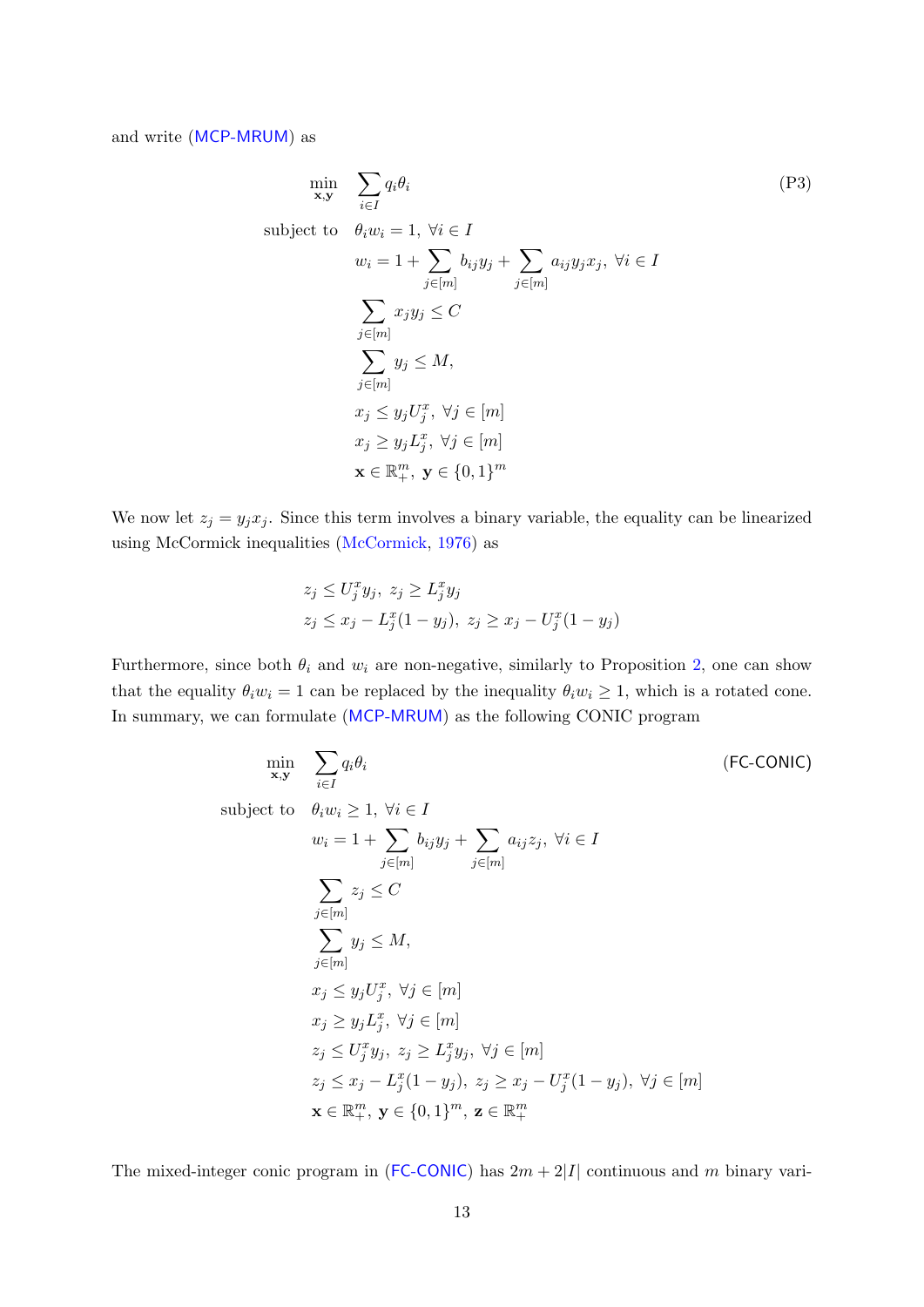ables, and has  $6m + 2|I| + 2$  constraints, as compared to m continuous and m binary variables and 2 constraints of the original joint problem ([MCP-MRUM](#page-7-1)).

## <span id="page-13-0"></span>4.2 Multicut Outer-Approximation

We show that an outer-approximation algorithm can be used to solve the joint facility location and cost optimization problem. We also let  $z_j = x_j y_j$ ,  $j \in [m]$ , and linearize these terms using McCormick inequalities [\(McCormick,](#page-29-13) [1976\)](#page-29-13) to obtain the equivalent reformulation

$$
\max_{\mathbf{x}, \mathbf{y}, \mathbf{z}} f(\mathbf{y}, \mathbf{x}, \mathbf{z}) = \sum_{i \in I} q_i - \sum_{i \in I} \frac{q_i}{1 + \sum_{j \in [m]} a_{ij} z_j + y_j b_{ij}}
$$
 (MCP-MRUM-2)  
\nsubject to\n
$$
\sum_{j \in [m]} z_j \leq C
$$
\n
$$
\sum_{j \in [m]} y_j \leq M,
$$
\n
$$
z_j \leq U_j^x y_j; \ z_j \geq L_j^x y_j, \ \forall j \in [m]
$$
\n
$$
z_j \leq x_j - L_j^x (1 - y_j); \ z_j \geq x_j - U_j^x (1 - y_j), \ \forall j \in [m]
$$
\n
$$
x_j \leq y_j U_j^x, \ \forall j \in [m]
$$
\n
$$
x, \mathbf{z} \in \mathbb{R}_+^m, \ \mathbf{y} \in \{0, 1\}^m
$$

We can further see that the objective function of  $(MCP-MRUM-2)$  $(MCP-MRUM-2)$  $(MCP-MRUM-2)$  is concave in  $z, y$ . This remark is essential for the use of the outer-approximation method. We state it in the following remark.

**Remark 2 (Concavity)** Each component  $q_i/(1+\sum_{j\in [m]}a_{ij}z_j+y_jb_{ij})$  of the objective func-tion of ([MCP-MRUM-2](#page-13-0)) is concave in y and  $z, \forall i \in I$ .

To apply the multicut outer-approximation scheme [\(Duran and Grossmann,](#page-28-13) [1986,](#page-28-13) [Mai and Lodi,](#page-29-1) [2020\)](#page-29-1), we divide the set of customers I into L disjoint groups  $\mathcal{D}_1, \ldots, \mathcal{D}_\mathcal{L}$  such that  $\bigcup_{l \in \mathcal{L}} \mathcal{D}_l = I$ . We then write the objective function of ([MCP-MRUM-2](#page-13-0)) as

$$
f(\mathbf{x}, \mathbf{y}, \mathbf{z}) = \sum_{l \in [\mathcal{L}]} \phi_l(\mathbf{z}, \mathbf{y})
$$

where

$$
\phi_l(\mathbf{z}, \mathbf{y}) = \sum_{i \in \mathcal{D}_l} \left( q_i - \frac{q_i}{1 + \sum_{j \in [m]} a_{ij} z_j + y_j b_{ij}} \right)
$$

An multicut outer-approximation algorithm will build a piecewise linear function that outerapproximates each concave function  $\phi_l(\mathbf{y}, \mathbf{z})$ . Such a outer-approximation can be constructed by creating sub-gradient cuts of the form  $\theta_l \leq \nabla_{\mathbf{y}} \phi_l(\mathbf{y}, \mathbf{z})(\mathbf{z}-\overline{\mathbf{z}}) + \nabla_{\mathbf{z}} \phi_l(\mathbf{y}, \mathbf{z})(\mathbf{y}-\overline{\mathbf{y}}) + \phi_l(\overline{\mathbf{y}}, \overline{\mathbf{z}})$ , where  $(\bar{\mathbf{y}}, \bar{\mathbf{z}})$  is the current solution candidate, and  $\nabla_{\mathbf{y}} \phi_l(\mathbf{y}, \mathbf{z})$  and  $\nabla_{\mathbf{z}} \phi_l(\mathbf{y}, \mathbf{z})$  are the gradients of  $\phi_l(\cdot)$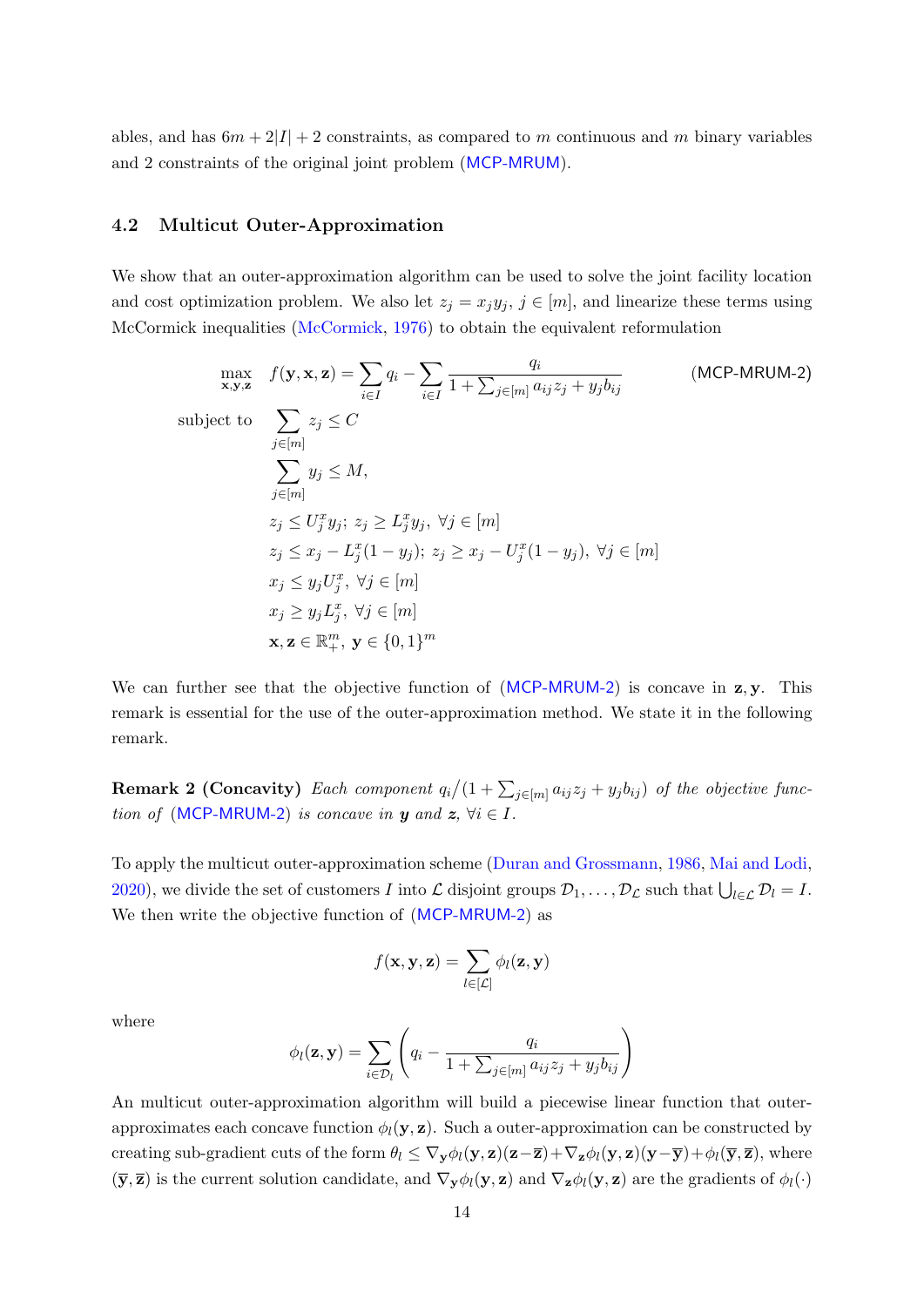w.r.t. y, z, respectively. The outer-approximation algorithm executes an iterative procedure where at each step it adds sub-gradient cuts to the following master problem

$$
\max_{\theta, \mathbf{x}, \mathbf{y}, \mathbf{z}} \qquad \sum_{l \in [\mathcal{L}]} \theta_l \tag{sub-MOA}
$$

subject to

<span id="page-14-0"></span>
$$
\mathbf{A}\mathbf{y} + \mathbf{B}\mathbf{z} - \mathbf{D}\boldsymbol{\theta} \ge \mathbf{c}
$$
  
\n
$$
\sum_{j \in [m]} z_j \le C
$$
  
\n
$$
\sum_{j \in [m]} y_j \le M,
$$
  
\n
$$
z_j \le U_j^x y_j; z_j \ge L_j^x y_j, \forall j \in [m]
$$
  
\n
$$
z_j \le x_j - L_j^x (1 - y_j); z_j \ge x_j - U_j^x (1 - y_j), \forall j \in [m]
$$
  
\n
$$
x_j \le y_j U_j^x, \forall j \in [m]
$$
  
\n
$$
x_j \ge y_j L_j^x, \forall j \in [m]
$$
  
\n
$$
\mathbf{x}, \mathbf{z} \in \mathbb{R}_+^m, \mathbf{y} \in \{0, 1\}^m, \boldsymbol{\theta} \in \mathbb{R}_+^{\mathcal{L}}
$$
  
\n(8)

where the linear constraints in [\(7\)](#page-14-0) are the sub-gradient cuts added to the master problem at each iteration. The algorithm will keep adding cuts and solving the master problem until its get a solution  $(\mathbf{x}^*, \mathbf{y}^*, \mathbf{z}^*, \boldsymbol{\theta}^*)$  such that  $\sum_{l \in [\mathcal{L}]} \theta_l^* \leq \sum_{l \in [\mathcal{L}]} \phi_l(\mathbf{y}^*, \mathbf{z}^*) + \tau$ , where  $\tau > 0$  is a stopping threshold. The concavity of  $\phi_l(\mathbf{y}, \mathbf{z})$ ,  $\forall l \in [\mathcal{L}]$  guarantees that the outer-approximation algorithm will eventually converge to an optimal solution [\(Bonami et al.,](#page-27-4) [2011,](#page-27-4) [Duran and Grossmann,](#page-28-13) [1986\)](#page-28-13).

### 4.3 Local Search Heuristic

<span id="page-14-2"></span>Previous works show that a local search procedure can achieve state-of-the-art performance for the facility location MCP under ARUM. Therefore, in this section, we explore a local search procedure to solve the joint facility and cost optimization problem under MRUM. First, let us define

<span id="page-14-1"></span>
$$
\Phi(\mathbf{y}) = \max_{\mathbf{x} \in \mathcal{X}(\mathbf{y})} \{ f^{\text{MRUM}}(\mathbf{y}, \mathbf{x}) \},\tag{9}
$$

where  $\mathcal{X}(y)$  is the feasible set of **x** conditional on **y**, i.e.,  $\mathcal{X}(y) = \{x \in \mathbb{R}^m_+ | \sum_{j \in [m]} x_j \leq$ C,  $x_j \leq y_j U_j^x$ ,  $x_j \geq y_j L_j^x$ ,  $\forall j \in [m]$ . According to Section [3,](#page-8-0) for a given y, the value of  $\Phi(\mathbf{y})$ can be computed efficiently by solving a convex optimization problem, or an equivalent CONIC program. We now can perform a local search procedure on  $\Phi(\mathbf{x})$ . Prior works show that the objective function of the facility location MCP is monotonic, i.e., opening new facilities always increases the objective function. However, we show that it is not the case here in the context of the joint facility location and cost optimization problem.

**Proposition 3**  $\Phi(y)$  is not necessarily monotonic increasing in y.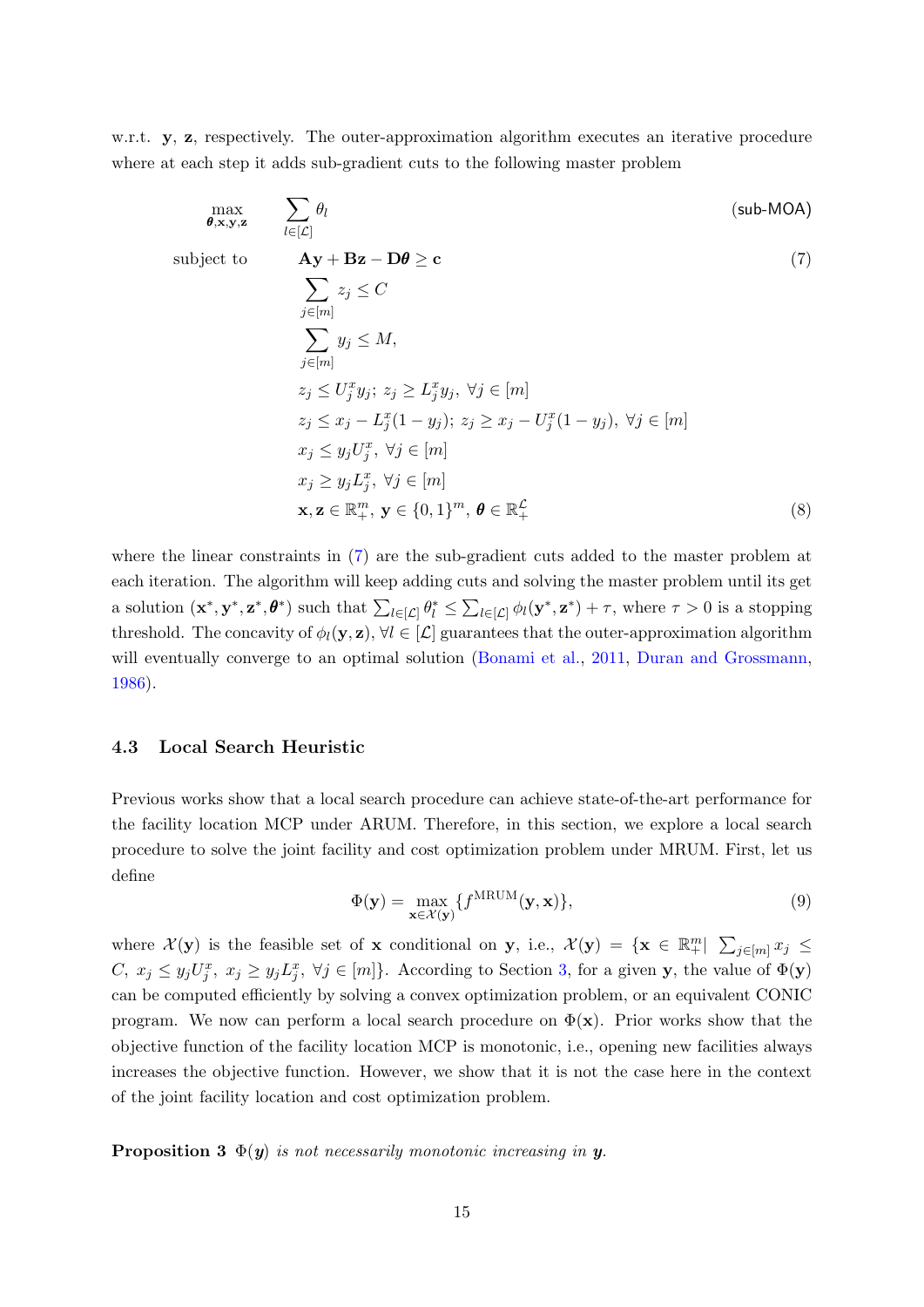**Proof.** We provide a counter example to prove the claim. Let us consider a simple example with  $I = \{1\}$  (there is only one customer zone),  $m = 2$ ,  $q_i = 1$  for all  $i \in I$ ,  $b_{11} = b_{12} = 0$ ,  $a_{11} = 5, a_{12} = 1, U_1^x = U_2^x = 3, L_1^x = L_2^x = 3, C = 4.$  Let  $\mathbf{y}^1 = (1,0)$  and  $\mathbf{y}^2 = (1,1)$ . We see that

$$
\Phi(\mathbf{y}^1) = \max_{x_1 \in [2,3]} \left\{ \frac{5x_1}{1+5x_1} \right\} = \frac{15}{16}
$$

$$
\Phi(\mathbf{y}^2) = \max_{x_1, x_2 \in [2,3], x_1 + x_2 \le 4} \left\{ \frac{5x_1 + x_2}{1+5x_1 + x_2} \right\} = \frac{12}{13}
$$

Thus,  $\Phi(\mathbf{y}^1) > \Phi(\mathbf{y}^2)$ , implying that  $\Phi(\mathbf{y})$  is not monotonic increasing in y, as desired.

Intuitively, when a new facility at location  $j$  is built and operated, it would require a minimum cost  $L_j^x > 0$ , which would reduce the investment/operational costs for other facilities. The objective function then would decrease if the new facility is much less attractive to the customer than the other ones. On the other hand, if the total budget C is sufficiently large, e.g.,  $C \geq$  $\sum_{j\in[m]} U_j^x$ , then we can see that  $\Phi(\mathbf{y})$  is monotonic increasing in y.

Proposition [3](#page-14-1) implies that an optimal solution to [\(9\)](#page-14-2) would not necessarily reach the maximum capacity M. Moreover, in prior MCP work, [Dam et al.](#page-28-0) [\(2021\)](#page-28-0) and [Thuy Ta et al.](#page-30-4) [\(2021\)](#page-30-4) show that a simple greedy local search based on adding locations to an empty set of locations guarantee  $(1 - 1/e)$  approximation solutions. This would be not the case for [\(9\)](#page-14-2) due to the non-monotonicity.

[Dam et al.](#page-28-0) [\(2021\)](#page-28-0) propose a three-step local search procedure that performs very well for the ARUM-based facility location MCP. The second step of this algorithm requires gradient information to direct the local search. To adapt this in the context of the joint facility location and cost optimization problem, we need to compute the gradients of  $\Phi(\mathbf{y})$  w.r.t. any y. To this end, let us consider a Lagrange dual of the minimization problem in [\(9\)](#page-14-2).

$$
L(\mathbf{x}, \lambda, \boldsymbol{\gamma}^U, \boldsymbol{\gamma}^L | \mathbf{y}) = f^{\text{MRUM}}(\mathbf{y}, \mathbf{x}) - \lambda \left( \sum_{j \in [m]} x_j - C \right) - \sum_{j \in [m]} \gamma_j^U(x_j - y_j U_j^x) + \sum_{j \in [m]} \gamma_j^L(x_j - y_j L_j^x). \tag{10}
$$

For a given  $y \in \mathcal{Y}$ , let  $\mathbf{x}^*(y)$ ,  $\lambda^*(y)$ ,  $\gamma_j^{U*}(y)$  and  $\gamma_j^{L*}(y)$ ,  $\forall j \in [m]$  be the saddle point of  $L(\mathbf{x}, \lambda, \boldsymbol{\gamma}^U, \boldsymbol{\gamma}^L | \mathbf{y})$ . The following proposition gives a formula for the first-order derivatives of  $\Phi(\mathbf{y})$  w.r.t. y.

**Proposition 4** The first-order derivatives of  $\Phi(\mathbf{y})$  is given as

<span id="page-15-0"></span>
$$
\frac{\partial \Phi(\mathbf{y})}{\partial y_j} = \frac{\partial f^{\text{MRUM}}(\mathbf{y}, \mathbf{x}^*)}{\partial y_j} + \gamma_j^{U*}(\mathbf{y}) U_j^x - \gamma_j^{L*}(\mathbf{y}) L_j^x, \ \forall j \in [m].
$$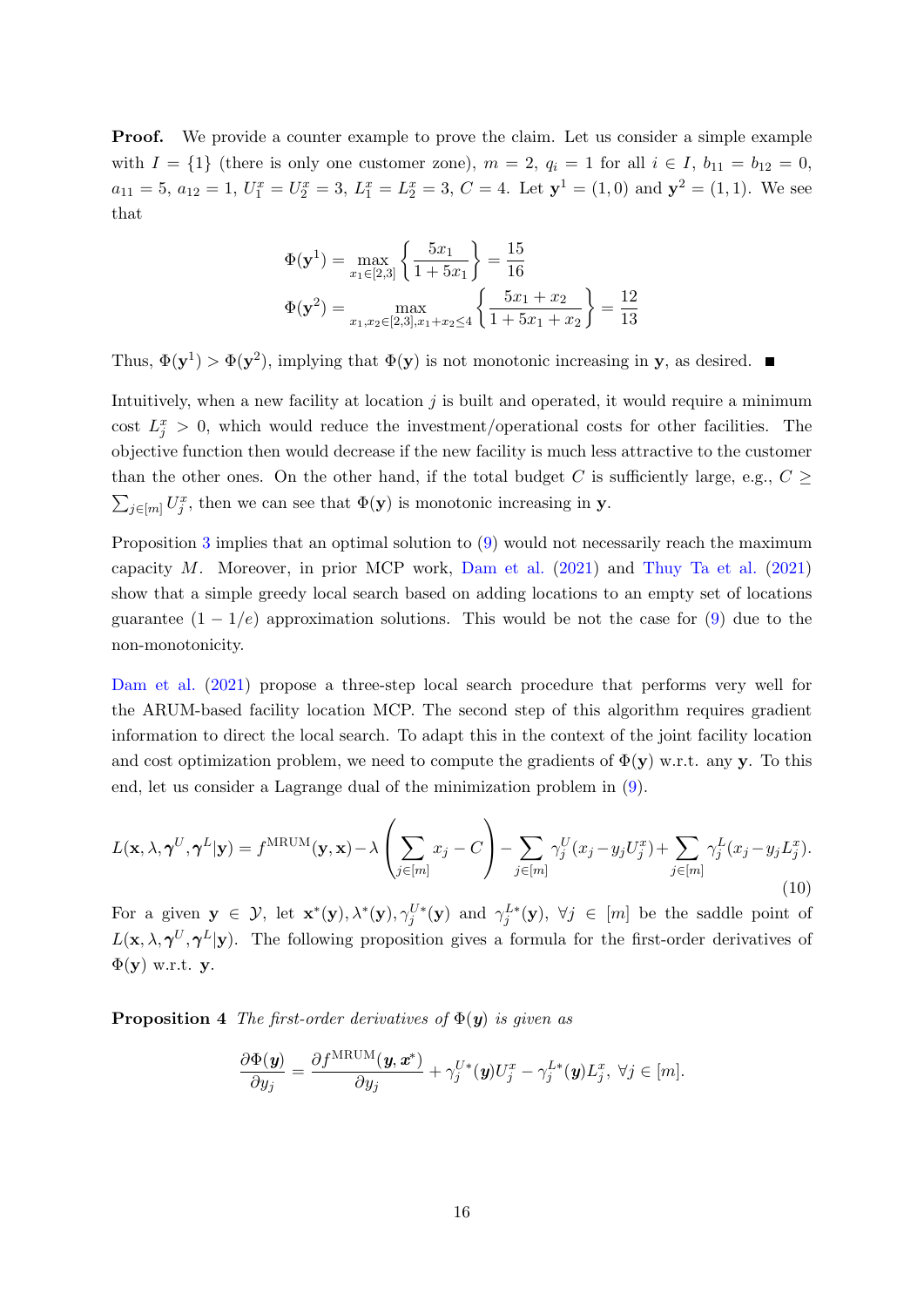**Proof.** The KKT conditions imply that, for any  $y \in \mathcal{Y}$ ,

$$
L(\mathbf{x}^*(\mathbf{y}), \lambda^*(\mathbf{y}), \boldsymbol{\gamma}^{U*}(\mathbf{y}), \boldsymbol{\gamma}^{L^*}(\mathbf{y})|\mathbf{y}) = f^{\text{MRUM}}(\mathbf{y}, \mathbf{x}^*(\mathbf{y}))
$$
(11)

$$
\frac{L(\mathbf{x}^*(\mathbf{y}), \lambda^*(\mathbf{y}), \pmb{\gamma}^{U*}(\mathbf{y}), \pmb{\gamma}^{L^*}(\mathbf{y})|\mathbf{y})}{\partial x_j} = 0, \ \forall j \in [m]
$$
\n(12)

$$
\lambda^*(\mathbf{y})\left(\sum_{j\in[m]} x_j^*(\mathbf{y}) - C\right) = 0\tag{13}
$$

<span id="page-16-3"></span><span id="page-16-2"></span><span id="page-16-0"></span>
$$
\gamma_j^{U*}(\mathbf{y})(x_j^*(\mathbf{y}) - y_j U_j^x) = 0, \ \forall j \in [m]
$$
\n(14)

<span id="page-16-5"></span><span id="page-16-4"></span>
$$
\gamma_j^{L*}(\mathbf{y})(x_j^*(\mathbf{y}) - y_j L_j^x) = 0, \ \forall j \in [m]
$$
\n(15)

Taking the derivatives of the both sides of [\(11\)](#page-16-0) w.r.t.  $y_j$ , noting that  $\Phi(\mathbf{y}) = f^{\text{MRUM}}(\mathbf{y}, \mathbf{x}^*(\mathbf{y})),$ we have

$$
\frac{\Phi(\mathbf{y})}{\partial y_j} = \frac{f^{MRUM}(\mathbf{y}, \mathbf{x}^*(\mathbf{y}))}{\partial y_j} = \frac{\partial L(\mathbf{x}^*(\mathbf{y}), \lambda^*(\mathbf{y}), \boldsymbol{\gamma}^{U*}(\mathbf{y}), \boldsymbol{\gamma}^{L*}(\mathbf{y})|\mathbf{y})}{\partial y_j} \n= \frac{L(\mathbf{x}^*, \lambda^*, \boldsymbol{\gamma}^{U*}, \boldsymbol{\gamma}^{L*}|\mathbf{y})}{\partial y_i} + \sum_{j' \in [m]} \frac{L(\mathbf{x}^*, \lambda^*, \boldsymbol{\gamma}^{U*}, \boldsymbol{\gamma}^{L*}|\mathbf{y})}{\partial x_{j'}} \frac{x_{j'}^*(\mathbf{y})}{\partial y_j} + \frac{L(\mathbf{x}^*, \lambda^*, \boldsymbol{\gamma}^{U*}, \boldsymbol{\gamma}^{L*}|\mathbf{y})}{\partial y_j} \frac{\lambda^*(\mathbf{y})}{\partial y_j} \n+ \sum_{j' \in [m]} \frac{L(\mathbf{x}^*, \lambda^*, \boldsymbol{\gamma}^{U*}, \boldsymbol{\gamma}^{L*}|\mathbf{y})}{\partial \gamma_{j'}^{U*}} \frac{\gamma_{j'}^{U*}(\mathbf{y})}{\partial y_j} + \sum_{j' \in [m]} \frac{L(\mathbf{x}^*, \lambda^*, \boldsymbol{\gamma}^{U*}, \boldsymbol{\gamma}^{L*}|\mathbf{y})}{\partial \gamma_{j'}^{L*}} \frac{\gamma_{j'}^{L*}(\mathbf{y})}{\partial y_j} \tag{16}
$$

Now, looking at each term of [\(16\)](#page-16-1) with the help of the KKT conditions, we see that

<span id="page-16-1"></span>
$$
\sum_{j' \in [m]} \frac{L(\mathbf{x}^*, \lambda^*, \boldsymbol{\gamma}^{U*}, \boldsymbol{\gamma}^{L*} | \mathbf{y})}{\partial x_{j'}} \frac{x_{j'}^*(\mathbf{y})}{\partial y_j} = 0 \tag{17}
$$

due to [\(12\)](#page-16-2). Moreover, since  $\lambda(\sum_{j\in [m]}x_j - C)$  is the only term in  $L(\mathbf{x}, \lambda, \boldsymbol{\gamma}^U, \boldsymbol{\gamma}^L | \mathbf{y})$  involving  $\lambda$ , we have  $\overline{1}$ 

$$
\frac{L(\mathbf{x}^*, \lambda^*, \boldsymbol{\gamma}^{U*}, \boldsymbol{\gamma}^{L*}|\mathbf{y})}{\partial \lambda} \frac{\lambda^*(\mathbf{y})}{\partial y_j} = \left(\sum_{j' \in [m]} x_{j'}^*(\mathbf{y}) - C\right) \frac{\partial \lambda^*(\mathbf{y})}{\partial y_j}
$$

If  $\sum_{j' \in [m]} x_{j'}^*(\mathbf{y}) - C = 0$ , then we have  $\frac{L(\mathbf{x}^*, \lambda^*, \gamma^{U^*}, \gamma^{L^*}|\mathbf{y})}{\partial \lambda}$ ∂λ  $\lambda^*(\mathbf{y})$  $\frac{\partial^*(\mathbf{y})}{\partial y_j} = 0.$  Otherwise, if  $\sum_{j' \in [m]} x_{j'}^*(\mathbf{y}) C < 0$ , the the complementary slackness [\(13\)](#page-16-3) tells us that  $\lambda^*(y) = 0$ . Moreover, due to the continuity of  $\lambda^*(y)$  and  $\mathbf{x}^*(y)$  in y, we should have  $\frac{\lambda^*(y)}{\partial y}$  $\frac{\partial^2 (y)}{\partial y_j} = 0$ . Thus, we always have

$$
\frac{L(\mathbf{x}^*, \lambda^*, \boldsymbol{\gamma}^{U*}, \boldsymbol{\gamma}^{L*}|\mathbf{y})}{\partial \lambda} \frac{\lambda^*(\mathbf{y})}{\partial y_j} = 0.
$$
\n(18)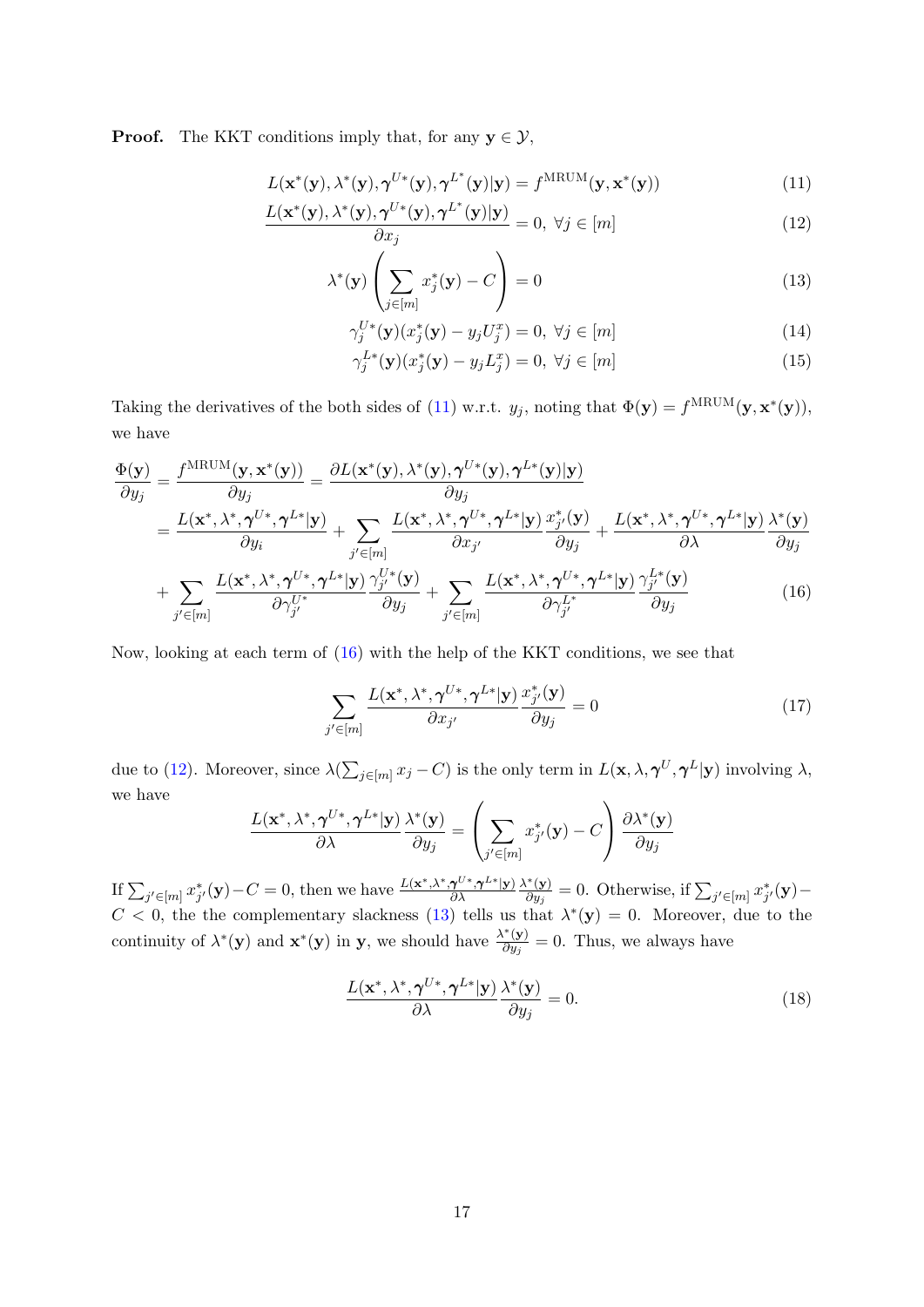Similarly, we also have

$$
\sum_{j' \in [m]} \frac{L(\mathbf{x}^*, \lambda^*, \boldsymbol{\gamma}^{U*}, \boldsymbol{\gamma}^{L*} | \mathbf{y})}{\partial \gamma_{j'}^{U*}} \frac{\gamma_{j'}^{U*}(\mathbf{y})}{\partial y_j} = 0
$$
\n(19)

<span id="page-17-0"></span>
$$
\sum_{j' \in [m]} \frac{L(\mathbf{x}^*, \lambda^*, \pmb{\gamma}^{U*}, \pmb{\gamma}^{L*} | \mathbf{y})}{\partial \gamma_{j'}^{L*}} \frac{\gamma_{j'}^{L*}(\mathbf{y})}{\partial y_j} = 0
$$
\n(20)

Combining  $(16)-(20)$  $(16)-(20)$  $(16)-(20)$ , we have

$$
\frac{\partial \Phi(\mathbf{y})}{\partial y_j} = \frac{\partial L(\mathbf{x}^*, \lambda^*, \boldsymbol{\gamma}^{U*}, \boldsymbol{\gamma}^{L*}|\mathbf{y})}{\partial y_j} \n= \frac{\partial f^{\text{MRUM}}(\mathbf{y}, \mathbf{x}^*)}{\partial y_j} + \gamma_j^{U*} U_j^x - \gamma_j^{L*} L_j^x, \ \forall j \in [m],
$$

as desired.

Proposition [4](#page-15-0) tells us that we need to compute the Lagrange multipliers  $\lambda^*, \gamma^{U*}$  and  $\gamma^{L*}$  to to compute the derivatives of  $\Phi(\mathbf{y})$  w.r.t. y. This can be done by solving the Lagrange duality  $\min_{\lambda,\gamma^U,\gamma^L}\max_{\mathbf{x}}L(\mathbf{x},\lambda,\gamma^U,\gamma^L|\mathbf{y})$ , which would be expensive. Alternatively, we can directly solve the convex problem  $\max_{\mathbf{x} \in \mathcal{X}(\mathbf{y})} f^{\text{MRUM}}(\mathbf{y}, \mathbf{x})$  by an existing optimization solver and infer the Lagrange multipliers from the optimal solution obtained. That is, let x<sup>\*</sup> be the unique optimal solution to  $\max_{\mathbf{x} \in \mathcal{X}(\mathbf{y})} f^{\text{MRUM}}(\mathbf{y}, \mathbf{x})$ . From [\(12\)](#page-16-2) we have

$$
\frac{\partial f^{\mathrm{MRUM}}(\mathbf{y}, \mathbf{x}^*)}{\partial x_j}-\lambda^*-\gamma_j^{U*}+\gamma_j^{L*}=0, \; \forall j\in [m].
$$

To infer  $\lambda^*, \gamma^{U*}$  and  $\gamma^{L*}$ , we consider the following cases:

• If  $\sum_{j\in[m]}x_j^* < C$ , then from [\(13\)](#page-16-3) we see that  $\lambda^* = 0$ . Then using the complementary slackness conditions in [\(14\)](#page-16-4)-[\(15\)](#page-16-5) we can infer the values of  $\gamma_j^{U*}$  and  $\gamma_j^{L*}$  as follows. For each  $x_j^*$  such that  $y_j > 0$  we have

$$
\begin{cases} \text{If } x_j^* = y_j U_j^x \text{ then } \gamma_j^{L*} = 0 \text{ and } \gamma_j^{U*} = \frac{\partial f^{\text{MRUM}}(\mathbf{y}, \mathbf{x}^*)}{\partial x_j} \\ \text{If } x_j^* = y_j L_j^x \text{ then } \gamma_j^{U*} = 0 \text{ and } \gamma_j^{L*} = -\frac{\partial f^{\text{MRUM}}(\mathbf{y}, \mathbf{x}^*)}{\partial x_j} \\ \text{If } y_j L_j^x < x_j^* < y_j U_j^x \text{ then } \gamma_j^{U*} = \gamma_j^{L*} = 0. \end{cases}
$$

• If  $\sum_j x_j^* = C$  and if there is  $j^* \in [m]$  such that  $y_{j^*} L_{j^*}^x < x_{j^*}^* < y_{j^*} U_{j^*}^x$ , then  $\gamma_{j^*}^{U^*} = \gamma_{j^*}^{L^*} = 0$ . Thus,

$$
\lambda^* = \frac{\partial f^{\text{MRUM}}(\mathbf{y}, \mathbf{x}^*)}{\partial x_{j^*}}
$$

and for any  $j \in [m]$  we have

$$
\gamma_j^{U*} - \gamma_j^{L*} = \frac{\partial f^{\mathrm{MRUM}}(\mathbf{y}, \mathbf{x}^*)}{\partial x_j} - \lambda^* \stackrel{\mathrm{def}}{=} t_j
$$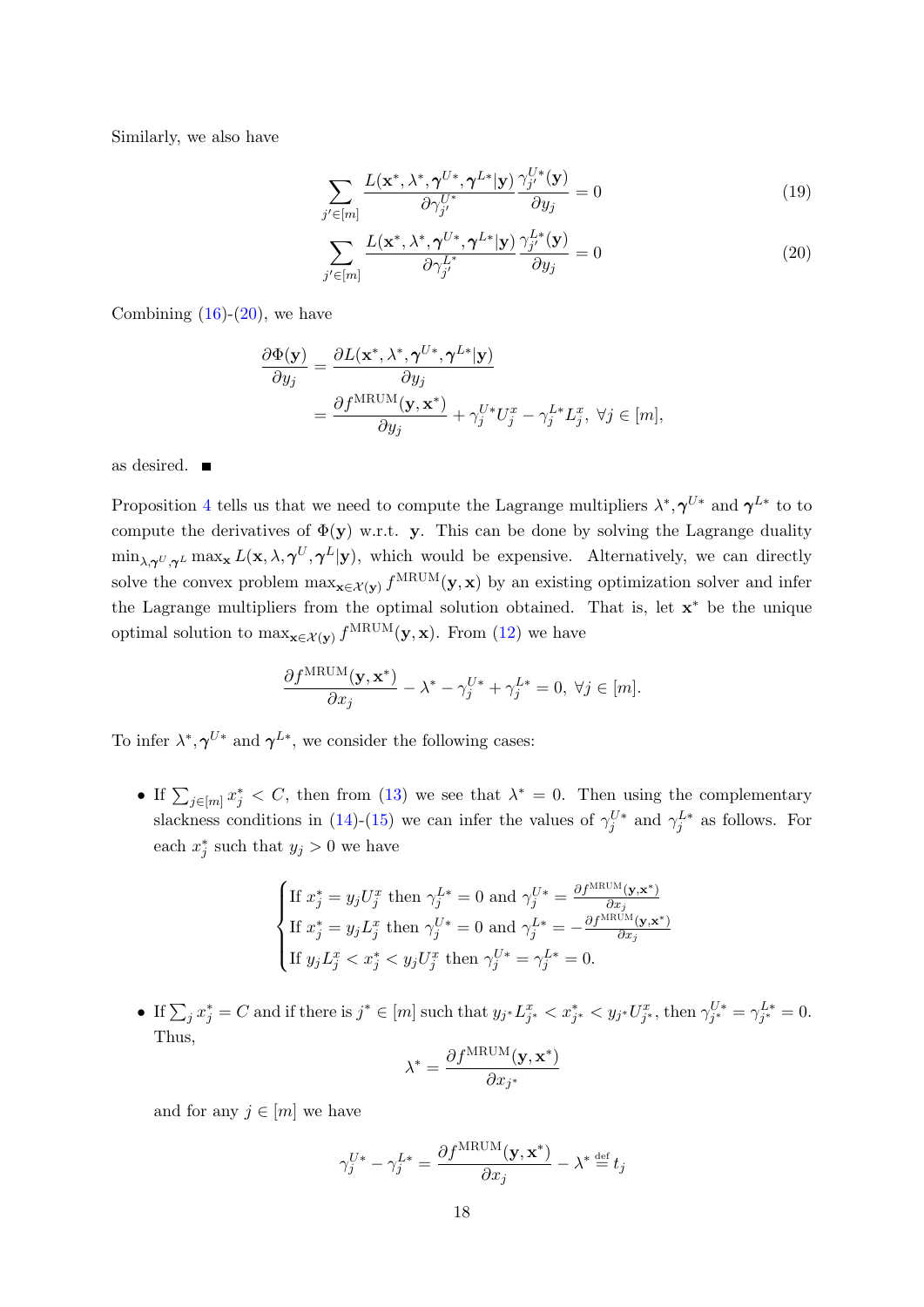and

If 
$$
x_j^* = y_j U_j^x
$$
 then  $\gamma_j^{L*} = 0$  and  $\gamma_j^{U*} = t_j$   
\nIf  $x_j^* = y_j L_j^x$  then  $\gamma_j^{U*} = 0$  and  $\gamma_j^{L*} = -t_j$   
\nIf  $y_j L_j^x < x_j^* < y_j U_j^x$  then  $\gamma_j^{U*} = \gamma_j^{L*} = 0$ .

• If  $\sum_{j\in[m]}x_j^*=C$ , and  $x_j^*=y_jU_j^x$  or  $x_j^*=y_jL_j^x$  for all  $j\in[m]$ . This means that C can be written as a sum of some lower bounds  $L_j^x$  and some upper bounds  $U_j^x$ . In this situation, the Lagrange multipliers cannot be uniquely identified using the KKT conditions. We can simply add some small amount to  $C$  such that it no-longer can be written as a sum of some upper and lower bounds  $L_j^x, U_j^x$ . This allows us to switch the situation to the two above cases, for which the Lagrange multipliers can be well identified. Note that, by adding a small amount to C, we slightly modify the objective function  $\Phi(\mathbf{y})$ , but we expect that if the amount added to C is relatively small, we still can obtain a good approximation of the gradients of  $\Phi(\mathbf{y})$ .

The local search algorithm consists of three steps. In the first step, we start with an empty solution and keep adding locations to the current solution, taking locations that increase the objective function  $\Phi(\mathbf{y})$  the most. The first step stops when the solution candidate reaches the capacity M or it cannot find a better solution. The second step is a gradient-based local search. The gradient information given in Proposition  $4$  is made use to approximate the nonlinear objective function  $f^{\text{MRUM}}$  and find the next solution candidates. The last step is a simple exchanging procedure trying to swap a location in the current choice set with some other locations outside the current choice set of locations to improve the solution found after the second step. We refer the reader to [Dam et al.](#page-28-0) [\(2021\)](#page-28-0) for more details.

The above local search procedure runs fast and returns good solutions for previous competitive facility location problems [\(Dam et al.,](#page-28-0) [2021,](#page-28-0) [Thuy Ta et al.,](#page-30-4) [2021\)](#page-30-4), but it would be not the case in the context of the joint problem because each iteration of the local search requires to compute several values of  $\Phi(\mathbf{y})$ , thus requires to solve several cost optimization problems. In other words, the local search algorithm developed for the joint location and cost optimization under MRUM would be expensive and not as competitive as the other exact methods discussed above (i.e., the CONIC reformulation and the outer-approximation algorithm). We will show this clearly in the experimental section below.

## <span id="page-18-0"></span>5 Numerical Experiments

In this section, we provide experimental results for the two problems we study, i.e. the cost optimization MCP and the joint location and cost optimization MCP problems under MRUM. We first present our experimental settings and then provide our comparison results.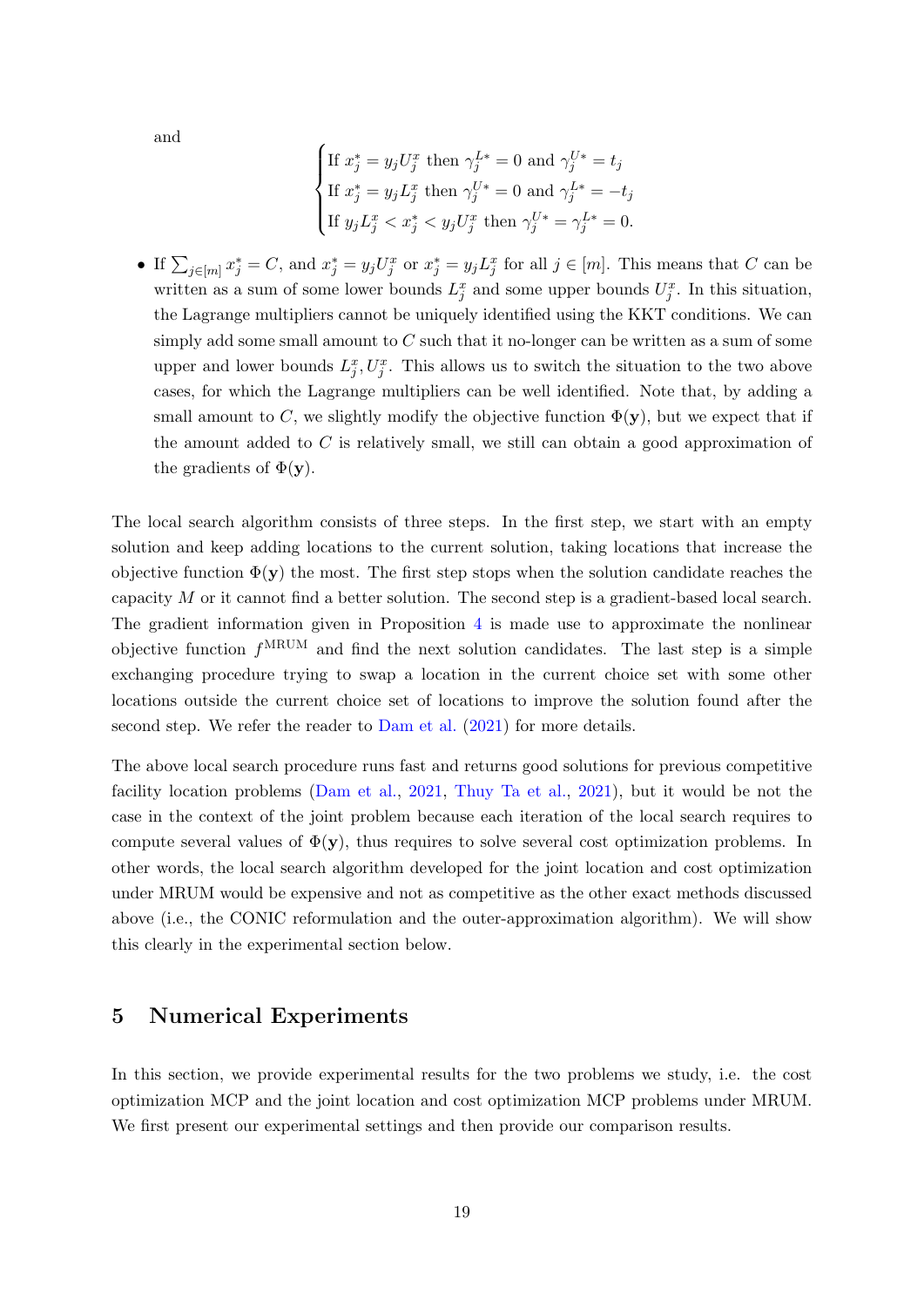#### 5.1 Experimental Settings

We randomly generated a dataset for each problem to evaluate the performance of the algorithms proposed. The dataset for the cost optimization problem has totally 240 instances, in which we generate 24 instances for each pair  $(|I|, m)$  in the set  $\{(100, 100), (100, 1000), (100, 3000),$  $(200, 2000), (400, 1000), (800, 400), (800, 800), (1000, 1000), (2000, 2000), (5000, 1000)$ , and the dataset for the joint location and cost optimization problem has 216 instances of the same values of  $(|I|, m)$  as in the cost optimization problem, but excludes the pair (2000, 2000) since instances of this size become too expensive to be solved by any approaches within the time budget.

We set the maximum budget to spend on the new facilities as  $C \in \{0.2m, 0.5m, 0.7m\}$  and the maximum number of facilities that can be opened as  $M \in \{0.2m, 0.5m, 0.7m\}$ , recalling that m is the total number of possible locations. As describe above, given  $i \in I$  and  $j \in [m]$ , the parameter  $a_{ij}$  represents the sensitivity of customer i w.r.t the cost spent on facility j, and the parameter  $b_{ij}$  represents other factors that affect customers' choice decisions. Both  $a_{ij}$  and  $b_{ij}$  parameters are generated randomly and uniformly from  $\{[0.5, 1.5]$  and  $[1, 10]\}$ , respectively. The parameter  $q_i$  representing demand of customer i is also generated randomly and uniformly from two intervals [1, 10] and [90, 100]. The two parameters  $L_j^x$  and  $U_j^x$ ,  $\forall j \in [m]$ , (i.e., the lower and upper bounds for the cost to spend on facility  $j \in [m]$ ) are also generated uniformly from two closed intervals satisfying that  $\sum_{j\in[m]} L_j^x \leq C$  for some sets of  $j \in [m]$ . We note that the dataset for the cost optimization MCP problem needs to satisfy  $\sum_{j\in [m]} L_j^x \leq C$  to ensure that the problem always has a feasible solution.

The experiments are conducted on a PC with processors AMD Ryzen 3-3100 CPU @ 3.60 GHz, RAM of 16 gigabytes, and operating system Window 10. We use MATLAB 2020 to implement and run the convex optimization algorithms for the cost optimization problem. We use  $C++$ and link to IBM ILOG-CPLEX 12.10 (under default settings) to solve CONIC programs and the master problem of the multicut outer-approximation algorithm. The CPU time limit for each instance is 600 seconds, i.e., we stop the algorithms if they exceed the time budget and report the best solutions found.

### <span id="page-19-0"></span>5.2 Cost Optimization MCP

In this section, we provide comparison results for the cost optimization MCP. We solve the instances generated above by the two approaches discussed in Section [3,](#page-8-0) i.e., using a general convex optimization solver (i.e., fmincon of MATLAB), and solving the equivalent CONIC program by CPLEX. We denote the two approaches as CONIC and CONVEX. Table [1](#page-20-0) below reports the numbers of instances solved with the best objectives and the average CPU times. Each row of this table reports averages over 8 instances grouped by  $(|I|, m)$ , and C. We highlight in bold the largest numbers of instances solved with best objective values, noting that both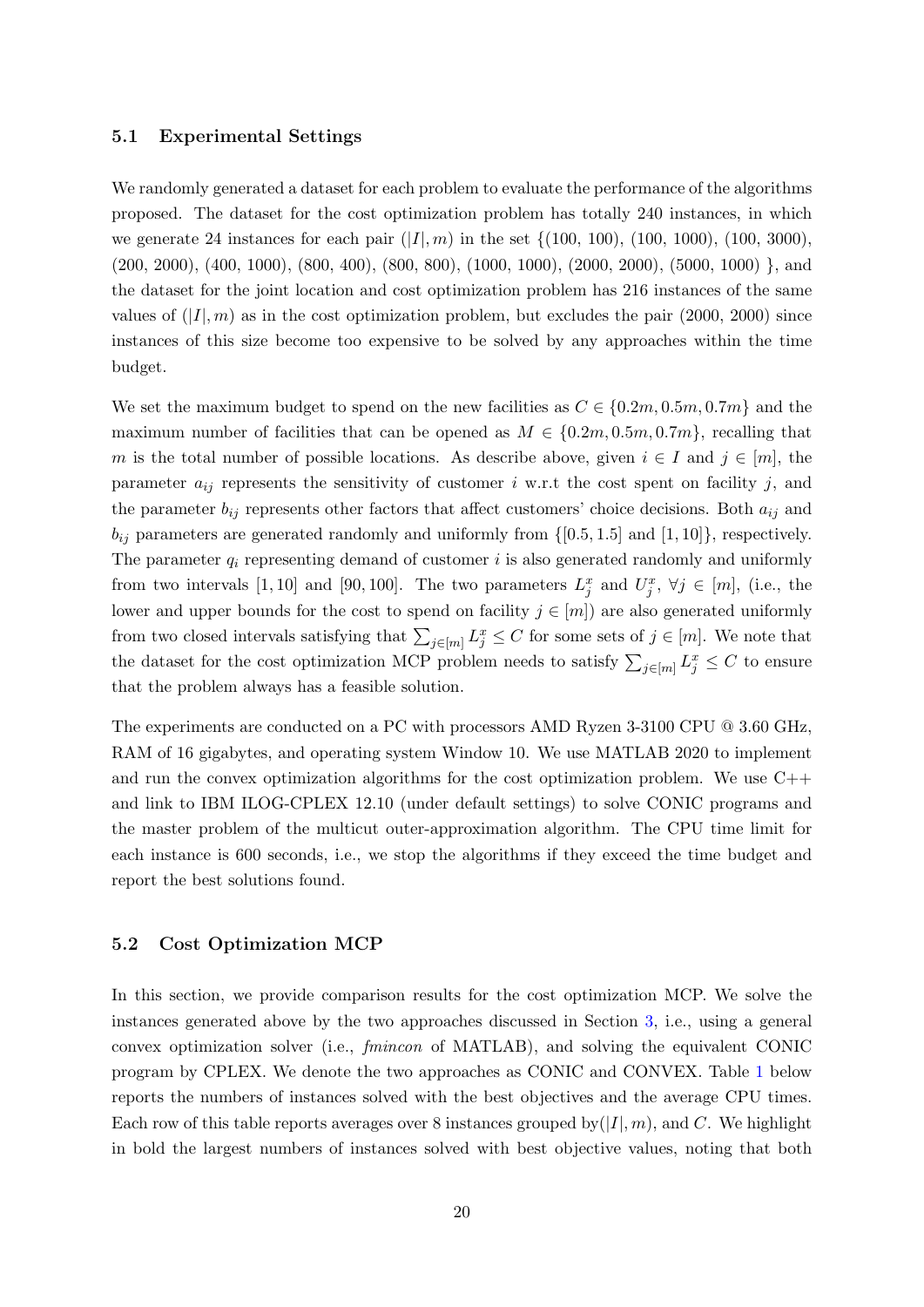|      |       | ັ     |              |                     |                        | л.            |  |  |  |
|------|-------|-------|--------------|---------------------|------------------------|---------------|--|--|--|
|      |       |       |              | $#$ Instances       | Average<br>CPU time(s) |               |  |  |  |
| I    | $\,m$ | $\,C$ |              | with best objective |                        |               |  |  |  |
|      |       |       | <b>CONIC</b> | <b>CONVEX</b>       | CONIC                  | <b>CONVEX</b> |  |  |  |
| 100  | 100   | 20    | 8            | 8                   | 0.05                   | 0.11          |  |  |  |
| 100  | 100   | 50    | 8            | 8                   | 0.05                   | 0.09          |  |  |  |
| 100  | 100   | 70    | 8            | 8                   | 0.05                   | 0.10          |  |  |  |
| 100  | 1000  | 200   | 8            | 8                   | 0.41                   | 6.10          |  |  |  |
| 100  | 1000  | 500   | 8            | 8                   | 0.42                   | 7.36          |  |  |  |
| 100  | 1000  | 700   | 8            | 8                   | 0.43                   | 6.96          |  |  |  |
| 800  | 400   | 80    | 8            | 8                   | 1.84                   | 5.48          |  |  |  |
| 800  | 400   | 200   | 8            | 8                   | 1.85                   | 6.10          |  |  |  |
| 800  | 400   | 280   | 8            | 8                   | 1.79                   | 6.32          |  |  |  |
| 800  | 800   | 160   | 8            | 8                   | 3.77                   | 50.48         |  |  |  |
| 800  | 800   | 400   | 8            | 8                   | 3.76                   | 52.97         |  |  |  |
| 800  | 800   | 560   | 8            | 8                   | 3.77                   | 57.25         |  |  |  |
| 400  | 1000  | 200   | 8            | 8                   | 1.55                   | 22.72         |  |  |  |
| 400  | 1000  | 500   | 8            | 8                   | 1.53                   | 23.69         |  |  |  |
| 400  | 1000  | 700   | 8            | 8                   | 1.56                   | 24.31         |  |  |  |
| 1000 | 1000  | 200   | 8            | 8                   | 7.30                   | 112.53        |  |  |  |
| 1000 | 1000  | 500   | 8            | 8                   | 7.18                   | 121.48        |  |  |  |

1000 1000 700 8 8 7.44 129.71 200 2000 400 8 8 1.85 55.35 200 2000 1000 **8 8** 1.89 55.54 200 2000 1400 **8 8** 1.85 50.73 100 3000 600 8 8 1.84 60.93 100 3000 1500 8 8 1.88 63.72 100 3000 2100 8 8 1.90 49.79 5000 1000 200 8 4 136.08 621.93 5000 1000 500 8 2 116.72 670.42 5000 1000 700 8 0 114.81 661.56 2000 2000 400 8 0 48.40 600.00 2000 2000 1000 **8** 0 46.44 600.00 2000 2000 1400 **8** 0 47.55 600.00

<span id="page-20-0"></span>CONIC and CONVEX are exact methods, thus if an instance is completed by any of the two approaches within the time budget, we know that the instance is solved to optimality.

Table 1: Comparison results for the cost optimization instances, 8 instances per row.

Average 8 7.1

Table [1](#page-20-0) shows that the CONIC approach outperforms the general convex solver in terms of both number of instances with the best objective values and average CPU time. The CONIC approach gives the best objective values for all the instances in all the 30 groups of instances while the CONVEX just gives the largest numbers of best objective values in 24/30 groups of instances. On the other hand, the average CPU times required by CONIC are significantly less than the time taken by CONVEX. For some medium and large instances (i.e., when  $m > 400$ ), the CONIC approach is about 5 to 30 times faster than the CONVEX. More specifically, for instances of  $(|I|, m) = (100, 1000)$ , the average CPU times required by CONVEX are about 15 times larger than those required by the CONIC. CONIC is even about 30 times faster than CONVEX for instances of  $m = 3000$ . In addition, we can see that an increase in the number of zones  $|I|$  or the number of locations m produces remarkable changes in performance for both CONIC and CONVEX, while a change in C has almost no effect.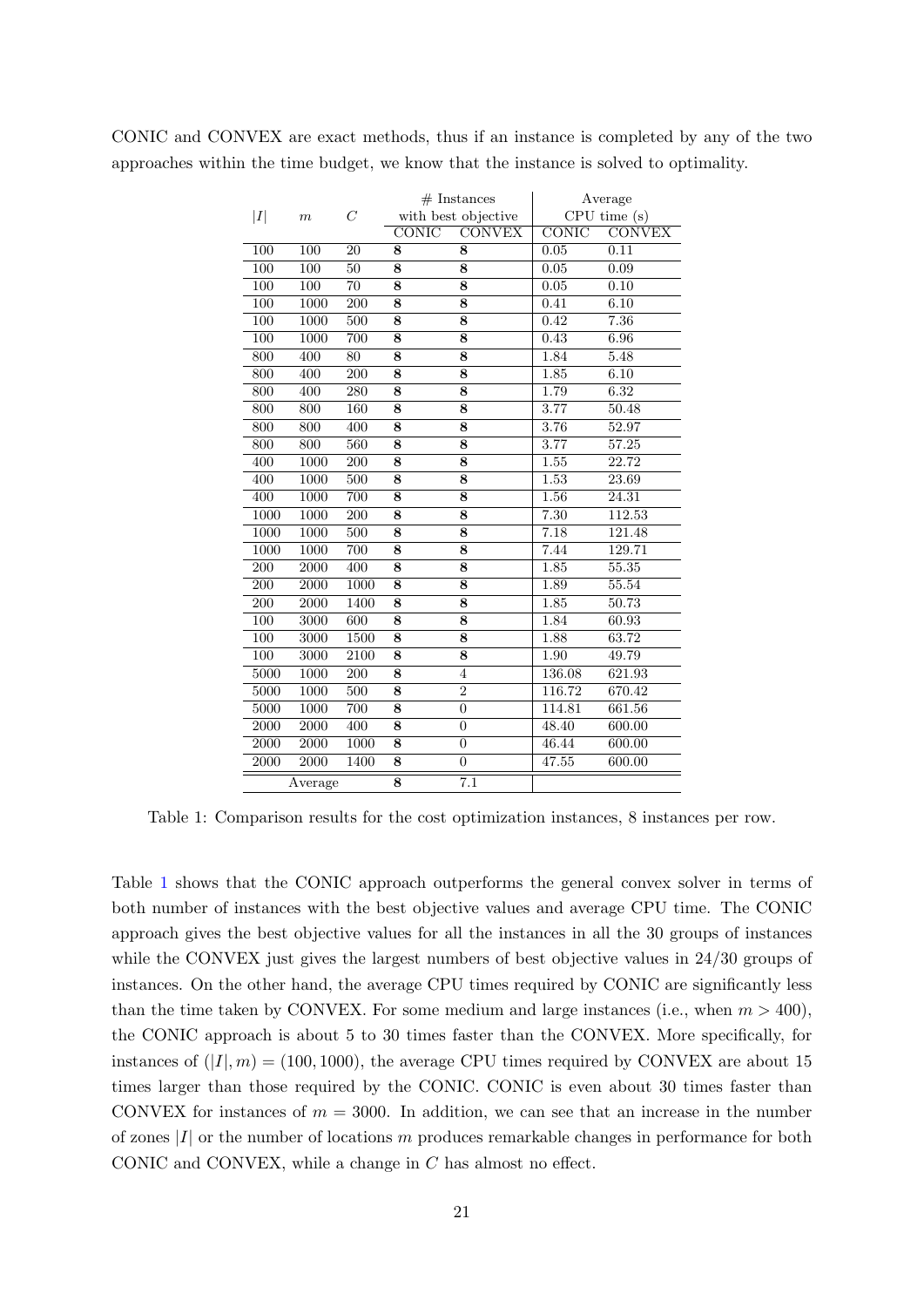#### 5.3 Joint Location and Cost Optimization MCP

In this section, we report numerical results for the joint location and cost optimization problem. We perform a comparison between three approaches proposed above, namely, the CONIC reformulation solved by the CPLEX's conic solver [\(Bonami and Tramontani,](#page-27-3) [2015\)](#page-27-3), the multicut outer-approximation algorithm (denoted as MOA), and the local search heuristic (denoted as LS). We note that one of the most important parameters affecting the performance of the MOA algorithm is the number of groups T (i.e, the number of cuts added to the master problem at each iteration). Therefore, we test our MOA algorithm with  $T \in \{1, 5, 20\}$ . A more detailed analysis on the performance of MOA when T varies will be provided later. For the LS approach, the computation of each  $\Phi(\mathbf{y})$  requires to solve a cost optimization problem over x. To this end, we use the CONIC approach (i.e. the better one among the two methods proposed to solve the cost optimization problem - see Section [5.2](#page-19-0) for instance).

We first report the comparison results for our small and medium instances in Table [2,](#page-22-0) where each row of the table reports the averages for 8 instances grouped by  $|I|, m, C$ , and M. There are 45 groups of instances in total. Here, we know that the CONIC and MOA are global approaches, thus if they stop before exceeding the time budget (600 seconds), then we report that the corresponding instances are solved to optimality. In contrast, since LS is heuristic, we do not include this approach in the "solved to optimality" columns. We also take the best solutions found by the three approaches (CONIC, MOA, and LS) and report the numbers of instances solved with the best objectives. We also indicate the largest numbers of instances solved to optimality and the largest numbers of instances solved with the best objective values in bold.

Table [2](#page-22-0) shows that the MOA algorithms seem to achieve the best performance for all the instances considered in terms of the number of instances solved to optimality; they provide optimal solutions for all the instances of each group, while the CONIC approach only gives the optimal solutions for 22/45 groups of instances. We also observe that the CONIC approach is less efficient in cases where  $M = m/5$ . In particular, for larger problem instances (e.g.,  $|I| = 800$ , on average, the CONIC approach only solves less than  $3/8$  instances to optimality within 600 seconds. In overall, the CONIC approach can only solve about 79.6% instances to optimality while the MOA algorithms give optimal solutions for 100% instances. However, when comparing the number of instances with the best objective values, we observe that, on average, both CONIC and MOA are able to return the best values for all the instances. This is because CONIC exceeds the time budget and cannot confirm that the solutions found are optimal. The LS algorithm is much worse, as compared to the other exact approaches, as it only gives the best solutions to only 5.6% of the instances.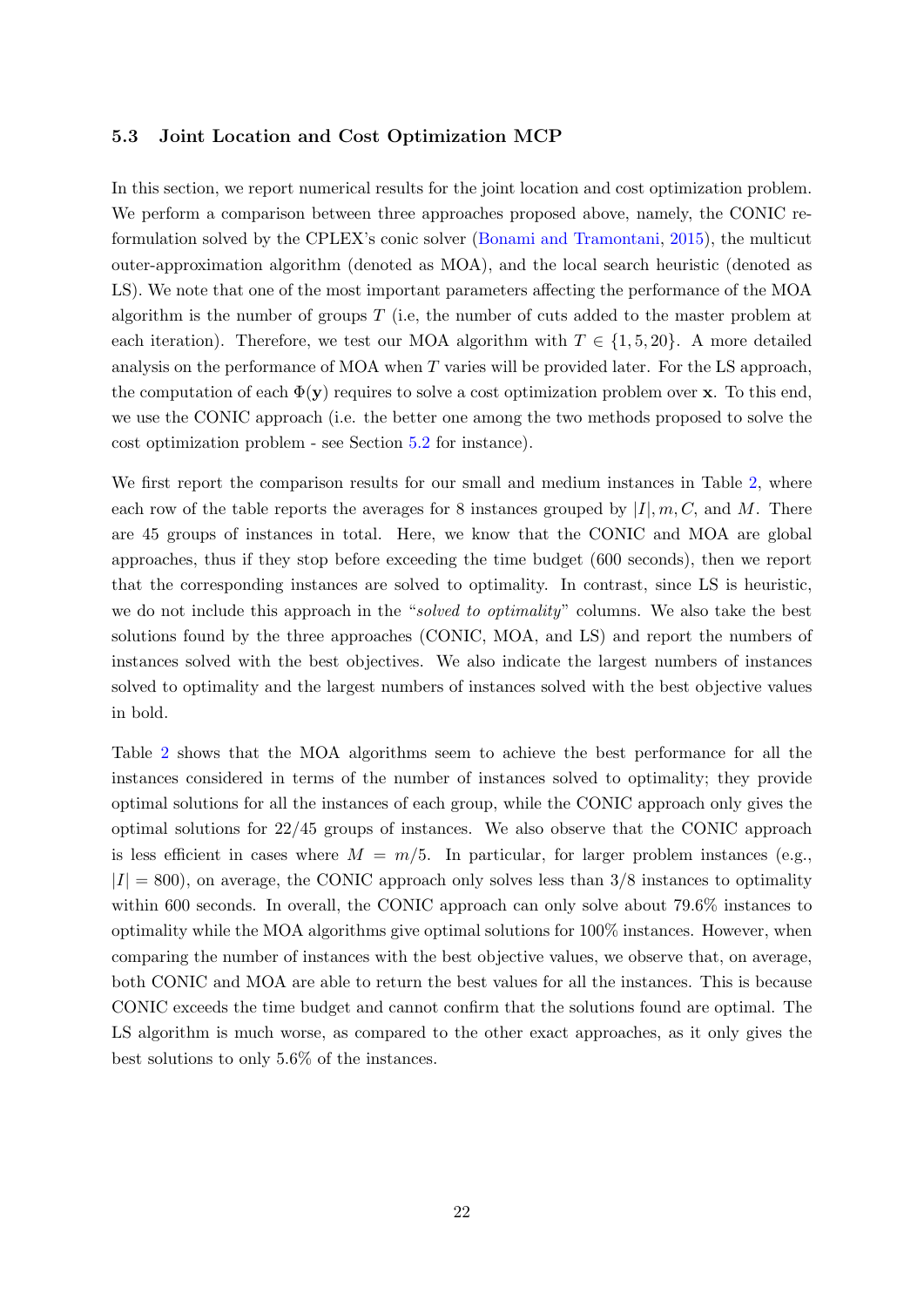<span id="page-22-0"></span>

|                        |     |                  | М                | $#$ Instances solved    |                         |                    |                    | $#$ Instances with     |                         |                    | Average CPU time (s)   |                          |                        |                   |                |
|------------------------|-----|------------------|------------------|-------------------------|-------------------------|--------------------|--------------------|------------------------|-------------------------|--------------------|------------------------|--------------------------|------------------------|-------------------|----------------|
| I <br>$\boldsymbol{m}$ |     | $\,$ $\,$        |                  | to optimality           |                         |                    | best objectives    |                        |                         |                    |                        |                          |                        |                   |                |
|                        |     |                  |                  | CΝ                      | M1                      | M5                 | M20                | $\overline{\text{CN}}$ | <b>MOA</b>              | LS                 | $\overline{\text{CN}}$ | $\overline{\mathrm{M1}}$ | $\overline{\text{M5}}$ | M20               | LS             |
| 100                    | 100 | 20               | 20               | $\overline{\bf 8}$      | $\overline{\bf 8}$      | $\overline{\bf 8}$ | 8                  | $\overline{8}$         | $\overline{\bf 8}$      | $\overline{\bf 8}$ | 1.0                    | 0.3                      | 0.3                    | 0.7               | 600.0          |
| 100                    | 100 | $\overline{20}$  | 50               | $\overline{\bf 8}$      | $\overline{8}$          | $\overline{\bf 8}$ | $\overline{8}$     | $\overline{\bf 8}$     | $\overline{\bf 8}$      | $\overline{\bf 8}$ | $\overline{1.2}$       | 0.1                      | 0.1                    | $\overline{0.2}$  | 600.0          |
| 100                    | 100 | 20               | 70               | 8                       | 8                       | 8                  | 8                  | 8                      | 8                       | 7                  | 1.1                    | 0.0                      | 0.1                    | 0.1               | 600.0          |
| 100                    | 100 | 50               | 20               | $\overline{7}$          | $\overline{8}$          | $\overline{8}$     | $\overline{8}$     | $\overline{8}$         | $\overline{8}$          | 8                  | 77.2                   | 1.1                      | 1.1                    | $\overline{1.2}$  | 600.0          |
| 100                    | 100 | $\overline{50}$  | $\overline{50}$  | $\overline{\bf 8}$      | $\overline{\mathbf{8}}$ | $\overline{\bf 8}$ | $\overline{\bf 8}$ | $\overline{\bf 8}$     | $\overline{\mathbf{8}}$ | $\overline{\bf 8}$ | $\overline{2.3}$       | 0.3                      | 0.4                    | 0.6               | 600.0          |
| 100                    | 100 | $\overline{50}$  | $\overline{70}$  | $\overline{\bf 8}$      | $\overline{\bf 8}$      | $\overline{\bf 8}$ | $\overline{\bf 8}$ | $\overline{\bf 8}$     | $\overline{\bf 8}$      | $\overline{\bf 8}$ | $\overline{3.2}$       | $\overline{0.1}$         | $\overline{0.1}$       | $\overline{0.1}$  | 460.8          |
| 100                    | 100 | 70               | 20               | 8                       | $\overline{\bf 8}$      | 8                  | 8                  | 8                      | 8                       | 8                  | 7.1                    | 1.3                      | 1.0                    | 1.2               | 600.0          |
| 100                    | 100 | $\overline{70}$  | 50               | $\overline{\bf 8}$      | $\overline{\bf 8}$      | $\overline{\bf 8}$ | $\overline{\bf 8}$ | $\overline{\bf 8}$     | $\overline{\bf 8}$      | $\overline{\bf 8}$ | 1.1                    | $\overline{0.2}$         | 0.3                    | 0.5               | 600.0          |
| $\overline{100}$       | 100 | $\overline{70}$  | 70               | $\overline{\mathbf{8}}$ | $\overline{\bf 8}$      | $\overline{\bf 8}$ | $\overline{\bf 8}$ | $\overline{\bf 8}$     | $\overline{\bf 8}$      | $\overline{\bf 8}$ | $\overline{1}.1$       | 0.0                      | $\overline{0.1}$       | $\overline{0.1}$  | 510.6          |
| 400                    | 800 | 80               | 80               | $\mathbf{1}$            | $\overline{\bf 8}$      | 8                  | 8                  | 8                      | $\overline{\bf 8}$      | $\overline{0}$     | 571.7                  | 32.2                     | 33.1                   | 37.7              | 600.0          |
| 400                    | 800 | 80               | 200              | 7                       | 8                       | 8                  | 8                  | 8                      | 8                       | $\boldsymbol{0}$   | 133.2                  | 2.1                      | 3.6                    | 7.5               | 600.0          |
| 400                    | 800 | 80               | 280              | 8                       | 8                       | 8                  | 8                  | 8                      | 8                       | $\overline{0}$     | 32.5                   | 0.3                      | 0.4                    | 0.9               | 600.0          |
| 400                    | 800 | 200              | 80               | $\mathbf{1}$            | 8                       | 8                  | 8                  | 8                      | 8                       | $\overline{4}$     | 530.2                  | 84.0                     | 93.6                   | 62.4              | 600.0          |
| 400                    | 800 | 200              | 200              | $\overline{\bf 8}$      | $\overline{8}$          | $\overline{8}$     | 8                  | 8                      | 8                       | $\overline{4}$     | 33.5                   | 5.1                      | 9.9                    | 16.7              | 600.0          |
| 400                    | 800 | 200              | 280              | 7                       | $\overline{\bf 8}$      | 8                  | 8                  | 8                      | 8                       | $\overline{4}$     | 105.0                  | 0.4                      | 0.5                    | 1.6               | 600.0          |
| 400                    | 800 | 280              | 80               | $\mathbf 1$             | 8                       | 8                  | 8                  | 8                      | 8                       | $\overline{4}$     | $600.\overline{0}$     | 92.1                     | 104.1                  | 68.2              | 600.0          |
| 400                    | 800 | 280              | 200              | $\overline{\bf 8}$      | $\overline{\bf 8}$      | 8                  | 8                  | $\overline{\bf 8}$     | $\overline{\bf 8}$      | $\overline{4}$     | 35.4                   | 7.8                      | 18.0                   | 10.1              | 600.0          |
| 400                    | 800 | 280              | 280              | $\overline{7}$          | $\overline{\bf 8}$      | $\overline{\bf 8}$ | $\overline{8}$     | $\overline{\bf 8}$     | $\overline{\bf 8}$      | $\overline{4}$     | 110.9                  | 0.7                      | $\overline{4.2}$       | 6.7               | 600.0          |
| 800                    | 800 | 160              | 160              | $\overline{0}$          | 8                       | 8                  | 8                  | 8                      | 8                       | $\mathbf{1}$       | 600.0                  | 92.5                     | 124.0                  | 82.9              | 600.0          |
| 800                    | 800 | 160              | 400              | $\bf 5$                 | 8                       | 8                  | 8                  | 8                      | 8                       | $\theta$           | 274.6                  | 6.5                      | 9.7                    | 18.5              | 600.0          |
| 800                    | 800 | 160              | 560              | $\overline{\bf 8}$      | $\overline{\mathbf{8}}$ | $\overline{8}$     | $\overline{8}$     | $\overline{\bf 8}$     | $\overline{\bf 8}$      | $\overline{0}$     | 104.2                  | $\overline{2.4}$         | $\overline{2.2}$       | $\overline{5.2}$  | 600.0          |
| 800                    | 800 | 400              | 160              | $\overline{2}$          | $\overline{\bf 8}$      | $\overline{\bf 8}$ | $\overline{\bf 8}$ | $\overline{\bf 8}$     | $\overline{\bf 8}$      | $\overline{4}$     | 474.3                  | 315.5                    | $\overline{213.8}$     | 141.7             | 600.0          |
| 800                    | 800 | 400              | 400              | $\overline{6}$          | 8                       | 8                  | 8                  | 8                      | 8                       | $\overline{4}$     | 233.0                  | 16.1                     | 43.4                   | 39.8              | 600.0          |
| 800                    | 800 | 400              | 560              | $\overline{7}$          | $\overline{\bf 8}$      | 8                  | 8                  | $\overline{\bf 8}$     | $\overline{\bf 8}$      | $\overline{4}$     | 160.0                  | 3.0                      | 7.0                    | 8.0               | 600.0          |
| 800                    | 800 | 560              | 160              | $\overline{2}$          | $\overline{\bf 8}$      | $\overline{\bf 8}$ | $\overline{\bf 8}$ | $\overline{\bf 8}$     | $\overline{\bf 8}$      | $\overline{\bf 8}$ | 460.8                  | 333.2                    | $\overline{275.5}$     | 154.6             | 600.0          |
| 800                    | 800 | 560              | 400              | 8                       | 8                       | 8                  | 8                  | 8                      | 8                       | $\overline{4}$     | 101.2                  | 15.7                     | 38.3                   | 42.8              | 600.0          |
| 800                    | 800 | 560              | 560              | 8                       | 8                       | 8                  | 8                  | 8                      | 8                       | $\overline{4}$     | 76.9                   | 4.3                      | 6.3                    | 19.2              | 600.0          |
| 1000                   | 100 | 200              | 200              | $\overline{4}$          | 8                       | 8                  | 8                  | 8                      | 8                       | $\overline{4}$     | 303.9                  | 7.0                      | 10.6                   | 18.6              | 600.0          |
| 1000                   | 100 | 200              | 500              | 8                       | 8                       | 8                  | 8                  | 8                      | 8                       | $\overline{2}$     | 12.0                   | 1.2                      | 3.1                    | 8.8               | 600.0          |
| 1000                   | 100 | 200              | 700              | $\overline{\mathbf{8}}$ | $\overline{\bf 8}$      | 8                  | 8                  | 8                      | 8                       | $\overline{0}$     | 3.6                    | 0.9                      | 2.5                    | 5.5               | 600.0          |
| 1000                   | 100 | 500              | 200              | $\overline{7}$          | $\overline{\bf 8}$      | 8                  | 8                  | $\overline{\bf 8}$     | $\overline{\bf 8}$      | $\overline{\bf 8}$ | 97.3                   | 13.0                     | 18.8                   | $\overline{20.1}$ | 600.0          |
| 1000                   | 100 | 500              | 500              | 8                       | 8                       | 8                  | 8                  | 8                      | 8                       | $\overline{4}$     | 4.5                    | 2.5                      | 4.4                    | 11.7              | 600.0          |
| 1000                   | 100 | 500              | 700              | $\overline{\bf 8}$      | $\overline{8}$          | $\overline{8}$     | 8                  | $\overline{8}$         | $\overline{8}$          | $\overline{4}$     | 3.9                    | 1.2                      | 3.9                    | 6.2               | 600.0          |
| 1000                   | 100 | 700              | $\overline{200}$ | $\overline{\bf 8}$      | $\overline{\bf 8}$      | $\overline{\bf 8}$ | $\overline{\bf 8}$ | $\overline{\bf 8}$     | $\overline{\bf 8}$      | $\overline{\bf 8}$ | 7.9                    | 20.4                     | 20.0                   | $\overline{22.3}$ | 600.0          |
| 1000                   | 100 | 700              | 500              | $\overline{\bf 8}$      | $\overline{\bf 8}$      | $\overline{8}$     | $\overline{8}$     | $\overline{\bf 8}$     | $\overline{\bf 8}$      | $\overline{\bf 8}$ | 4.0                    | $\overline{2.1}$         | 5.1                    | 12.8              | 600.0          |
| 1000                   | 100 | 700              | 700              | 8                       | 8                       | 8                  | 8                  | 8                      | 8                       | $\overline{4}$     | 3.6                    | 1.4                      | 1.3                    | 7.9               | 600.0          |
| 1000                   | 400 | 200              | $\overline{200}$ | $\overline{1}$          | $\overline{\bf 8}$      | $\overline{8}$     | $\overline{8}$     | $\overline{8}$         | $\overline{8}$          | $\overline{4}$     | 532.2                  | 35.8                     | 56.4                   | 45.4              | 600.0          |
| 1000                   | 400 | $\overline{200}$ | $\overline{500}$ | $\overline{7}$          | $\overline{\mathbf{8}}$ | $\overline{\bf 8}$ | $\overline{\bf 8}$ | $\overline{\bf 8}$     | $\overline{\mathbf{8}}$ | $\overline{0}$     | 151.3                  | $\overline{2.9}$         | 5.8                    | 15.3              | 600.0          |
| 1000                   | 400 | 200              | 700              | $\overline{7}$          | $\overline{\bf 8}$      | $\overline{\bf 8}$ | 8                  | 8                      | $\overline{\mathbf{8}}$ | $\overline{0}$     | 101.6                  | 1.6                      | 1.7                    | 6.1               | 600.0          |
| 1000                   | 400 | 500              | $\overline{200}$ | $\overline{7}$          | $\overline{\bf 8}$      | $\overline{\bf 8}$ | $\overline{\bf 8}$ | $\overline{\bf 8}$     | $\overline{\bf 8}$      | 8                  | 175.8                  | 100.2                    | 84.4                   | 74.3              | 600.0          |
| 1000                   | 400 | 500              | 500              | $\overline{7}$          | $\overline{\bf 8}$      | $\overline{\bf 8}$ | $\overline{\bf 8}$ | $\overline{\bf 8}$     | $\overline{\bf 8}$      | $\overline{4}$     | 102.4                  | 6.0                      | 14.4                   | $\overline{22.2}$ | 600.0          |
| 1000                   | 400 | 500              | 700              | 8                       | 8                       | 8                  | 8                  | 8                      | 8                       | $\overline{4}$     | 41.6                   | 3.8                      | 2.6                    | 10.6              | 600.0          |
| 1000                   | 400 | 700              | 200              | $\overline{4}$          | $\overline{8}$          | $\overline{8}$     | $\overline{\bf 8}$ | $\overline{\bf 8}$     | $\overline{\bf 8}$      | $\overline{\bf 8}$ | 332.9                  | 179.3                    | 148.9                  | 83.0              | 600.0          |
| 1000                   | 400 | 700              | 500              | 7                       | 8                       | 8                  | 8                  | 8                      | 8                       | $\overline{4}$     | 108.7                  | 6.2                      | 14.0                   | 27.2              | 600.0          |
| 1000                   | 400 | 700              | 700              | $\overline{7}$          | 8                       | 8                  | 8                  | 8                      | 8                       | $\overline{4}$     | 101.0                  | 11.7                     | 5.4                    | 6.8               | 600.0          |
|                        |     |                  |                  |                         |                         |                    |                    |                        |                         |                    |                        |                          |                        |                   |                |
| Average                |     |                  |                  | 6.37                    | $\overline{8}$          | $\overline{8}$     | 8                  | $\overline{8}$         | 8                       | 4.49               | $\mathbf{1}$           | $\overline{32}$          | 9                      | $\overline{8}$    | $\overline{0}$ |

Table 2: Comparison results for the joint location and cost optimization problem, for smallsize and medium-size instances grouped by  $(m, |I|, C, M)$  (8 instances per row); CN stands for the CONIC approach and M1, M5, M20 stand for the MOA algorithms with  $T = 1, 5, 20$ , respectively.

We now turn our attention to the average CPU times. In Table [2](#page-22-0) we indicate in bold the smallest average CPU times. We first remark that LS has the worst performance as it always requires more than 600 seconds to solve 43/45 groups of instances. This is contrary to what has been observed for other MCP facility location problems [\(Dam et al.,](#page-28-0) [2021\)](#page-28-0) but is to be expected, as we discuss earlier, each step of the LS requires to solve numerous cost optimization problems, thus is much more expensive than when only the selection of locations is considered. Moreover, we also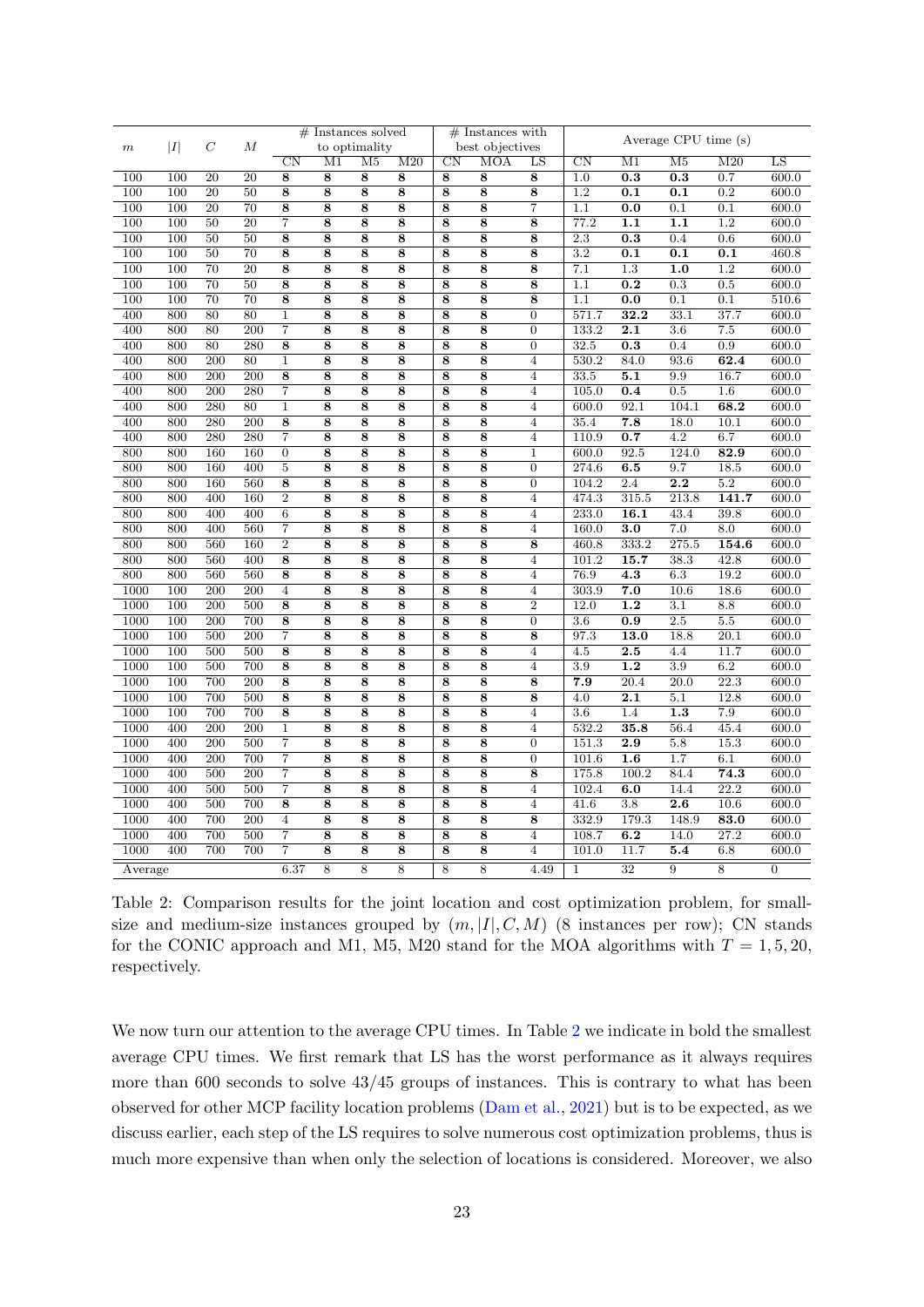observe that the MOA algorithms outperform the other approaches (CONIC and LS) in terms of average CPU time for instances of  $(|I|, m) \in \{(100, 100), (800, 400), (800, 800), (400, 1000)\}\$  and they are just slightly slower than CONIC for 6 instances of  $(|I|, m) = (100, 1000)$ . If we count the numbers of groups for which each approach requires the shortest average CPU times (number of values in bold on each column), we can see that M1 (i.e. single-cut outer-approximation) performs the best with 32/45 times dominating the other approaches, followed by M2 (with 9/45 times) and M20 (8/45 times). In particular, the CONIC only performs the best for only 1/45 group of instances and LS exceeds the time budget for most the cases and is always the slowest approach.

In Table [3](#page-24-0) we report the comparison results for large-size instances. Each row of the table corresponds to 8 instances, grouped by  $(|I|, m, C, M,$  similarly as in Table [2.](#page-22-0) There are 36 groups of instances in total. We also highlight in bold the largest numbers of instances solved to optimality and the largest numbers of instances solved with the best objectives values. The symbol "-" indicates that the corresponding algorithm encounters an "out-of-memory" issue and cannot return any solution. In terms of the number of instances solved to optimality, the MOA algorithm with  $T = 1$  (i.e. M1) seems to perform the best; it gives the largest numbers of instances solved to optimality for 32/36 groups of instances. Moreover, in these 32/36 groups of instances, M1 solves 8/8 instances to optimality for 26 groups. Such numbers for the CONIC, M5 and M20 approaches are 8, 17, 9, respectively, which are remarkably smaller than the M1. We note that the M20 algorithm (i.e. MOA with 20 cuts per iteration) encounters an outof-memory issue on 150/288 large-size instances. On average, M1 is able to return optimal solutions for 87.5% of the instances while the percentages of instances solved to optimality for the CONIC, M5 and M20 approaches are 50.5%, 76%, and 44.4%, respectively. In terms of number of instances solved with the best objective values, we also observe that while the MOA algorithms achieve the best objective values for 99.6% instances, CONIC and LS give best objective values for only 72.8% and 59% of the instances, respectively.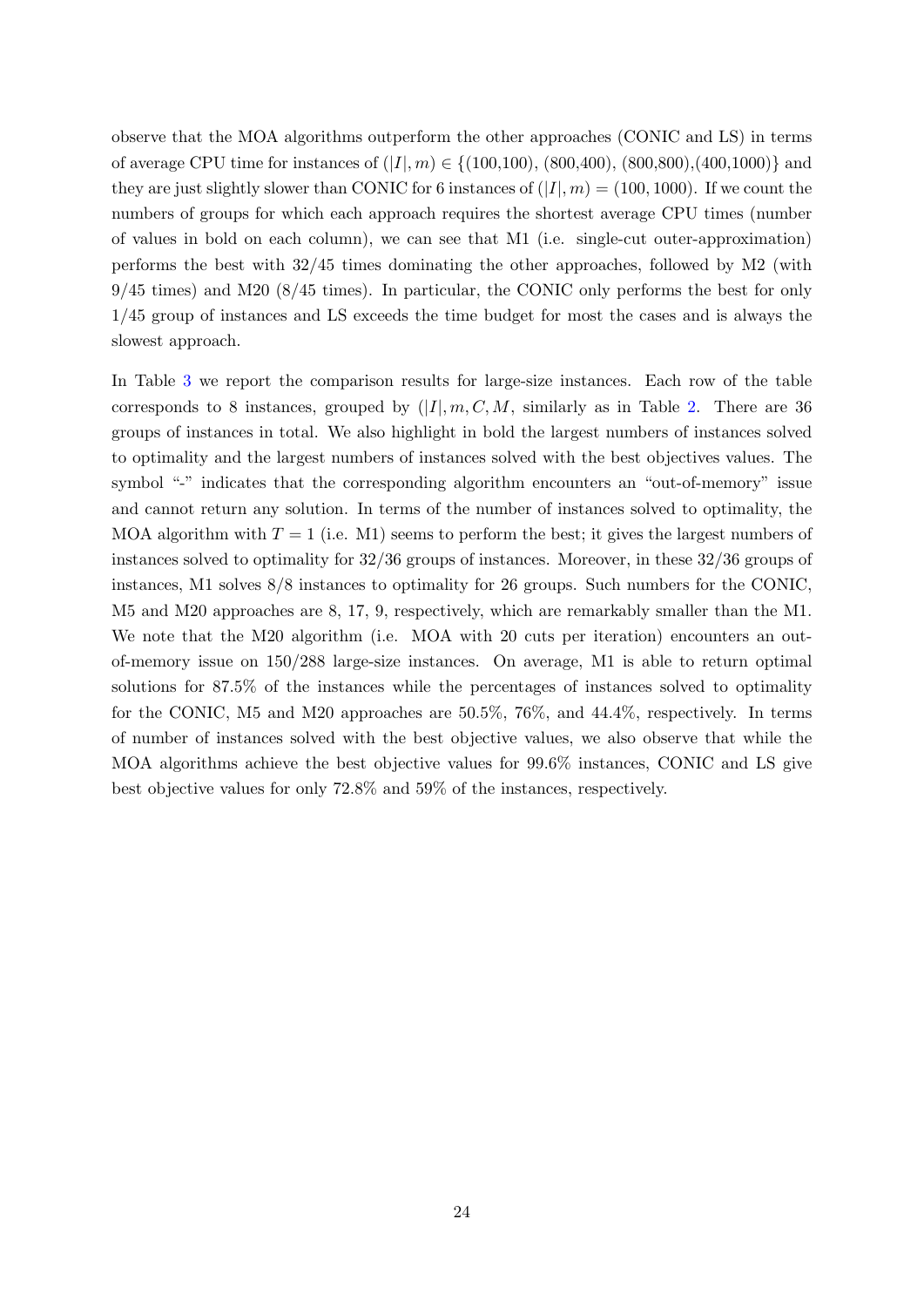<span id="page-24-0"></span>

|                        |                  |                  |                  | $#$ instances solved |                         |                         | $#$ instances solved |                        |                         | Average CPU time (s) |                        |                  |                  |                   |                |
|------------------------|------------------|------------------|------------------|----------------------|-------------------------|-------------------------|----------------------|------------------------|-------------------------|----------------------|------------------------|------------------|------------------|-------------------|----------------|
| I <br>$\boldsymbol{m}$ |                  | $\boldsymbol{C}$ | $\boldsymbol{M}$ | to optimality        |                         |                         | with best objectives |                        |                         |                      |                        |                  |                  |                   |                |
|                        |                  |                  |                  | CN                   | M1                      | M <sub>5</sub>          | M20                  | $\overline{\text{CN}}$ | <b>MOA</b>              | LS                   | $\overline{\text{CN}}$ | M1               | M <sub>5</sub>   | M20               | LS             |
| 1000                   | 1000             | 200              | 200              | $\mathbf{1}$         | $\overline{7}$          | 7                       | $\overline{5}$       | $\overline{\bf 8}$     | 8                       | 4                    | 539.0                  | 208.7            | 189.4            | 97.7              | 600.0          |
| 1000                   | 1000             | 200              | 500              | $\overline{4}$       | 8                       | 8                       | $\overline{\bf 8}$   | 8                      | 8                       | $\overline{0}$       | 382.0                  | 8.0              | 13.7             | $\overline{26.9}$ | 600.0          |
| 1000                   | 1000             | 200              | 700              | $\overline{7}$       | 8                       | 8                       | 8                    | 8                      | 8                       | $\overline{0}$       | 271.5                  | $\overline{3.5}$ | 3.0              | $\overline{5.2}$  | 600.0          |
| 1000                   | 1000             | 500              | $\overline{200}$ | $\overline{0}$       | $\overline{6}$          | $\overline{6}$          | $\overline{4}$       | $\overline{\bf 8}$     | $\overline{\bf 8}$      | $\overline{4}$       | 600.0                  | 329.5            | 227.3            | 151.3             | 600.0          |
| 1000                   | 1000             | 500              | 500              | $\overline{7}$       | $\overline{\bf 8}$      | $\overline{\bf 8}$      | $\overline{\bf 8}$   | $\overline{8}$         | $\overline{8}$          | 4                    | 281.2                  | 15.9             | 62.1             | 45.3              | 600.0          |
| 1000                   | 1000             | 500              | 700              | 6                    | $\overline{8}$          | $\overline{8}$          | $\overline{\bf 8}$   | 8                      | 8                       | $\overline{4}$       | 338.6                  | 6.8              | 7.9              | 14.8              | 600.0          |
| 1000                   | 1000             | 700              | 200              | $\overline{0}$       | $\overline{6}$          | $\overline{4}$          | $\overline{4}$       | 8                      | $\bf8$                  | 8                    | 600.0                  | 404.7            | 221.1            | 142.0             | 600.0          |
| 1000                   | 1000             | 700              | 500              | $\overline{7}$       | 8                       | 8                       | 8                    | 8                      | 8                       | 4                    | 282.2                  | 38.7             | 87.9             | 73.1              | 600.0          |
| 1000                   | 1000             | 700              | 700              | $\overline{7}$       | $\overline{\bf 8}$      | $\overline{\bf 8}$      | 7                    | 8                      | 8                       | 4                    | 229.5                  | 94.0             | 97.4             | $\overline{10.3}$ | 600.0          |
| 1000                   | 5000             | 200              | 200              | $\overline{0}$       | $\overline{0}$          | $\overline{0}$          | $\overline{0}$       | $\mathbf{0}$           | 8                       | $\overline{0}$       | 600.0                  | 600.0            | 600.0            | 600.0             | 600.0          |
| 1000                   | 5000             | $\overline{200}$ | 500              | $\overline{0}$       | $\overline{8}$          | $\overline{8}$          | $\overline{8}$       | $\overline{0}$         | $\overline{8}$          | $\overline{0}$       | 600.0                  | 87.0             | 98.0             | 141.1             | 600.0          |
| 1000                   | 5000             | $\overline{200}$ | 700              | $\overline{0}$       | $\overline{\bf 8}$      | $\overline{\bf 8}$      | $\overline{\bf 8}$   | $\boldsymbol{0}$       | $\overline{\bf 8}$      | $\overline{0}$       | 600.0                  | 9.7              | $\overline{4.8}$ | $\overline{22.3}$ | 600.0          |
| 1000                   | 5000             | 500              | $\overline{200}$ | $\Omega$             | $\overline{0}$          | $\theta$                | $\overline{0}$       | $\Omega$               | 8                       | $\overline{4}$       | 600.0                  | 600.0            | 600.0            | 600.0             | 600.0          |
| 1000                   | 5000             | 500              | 500              | $\overline{0}$       | $\overline{\bf 8}$      | $\overline{7}$          | $\overline{1}$       | $\overline{0}$         | 8                       | $\overline{4}$       | 600.0                  | 268.2            | 328.8            | 128.9             | 600.0          |
| 1000                   | 5000             | 500              | 700              | $\overline{0}$       | $\overline{\mathbf{7}}$ | $\overline{\mathbf{7}}$ | $\overline{6}$       | $\overline{0}$         | $\overline{\bf 8}$      | $\overline{4}$       | 600.0                  | 164.4            | 116.7            | $\overline{21.7}$ | 600.0          |
| 1000                   | 5000             | 700              | 200              | $\overline{0}$       | $\overline{0}$          | $\overline{0}$          | $\overline{0}$       | $\theta$               | 8                       | 8                    | 600.0                  | 600.0            | 600.0            |                   | 600.0          |
| 1000                   | 5000             | 700              | 500              | $\overline{0}$       | $\overline{5}$          | $\overline{4}$          | $\mathbf{1}$         | $\boldsymbol{0}$       | 8                       | 4                    | 600.0                  | 429.5            | 400.0            | 161.9             | 600.0          |
| 1000                   | 5000             | 700              | 700              | $\overline{0}$       | $\overline{6}$          | $\overline{\mathbf{7}}$ | $\overline{2}$       | $\theta$               | 8                       | $\overline{4}$       | 600.0                  | 158.0            | 7.7              | 10.3              | 600.0          |
| 2000                   | 200              | 400              | 400              | $\overline{4}$       | 8                       | $\overline{7}$          | $\overline{0}$       | 8                      | 8                       | $\overline{4}$       | 378.5                  | 43.7             | 39.3             |                   | 600.0          |
| 2000                   | 200              | 400              | 1000             | $\overline{\bf 8}$   | 8                       | 8                       | 8                    | 8                      | 8                       | $\overline{4}$       | 21.0                   | 5.0              | 10.4             | 46.2              | 600.0          |
| 2000                   | $\overline{200}$ | 400              | 1400             | $\overline{\bf 8}$   | $\overline{\bf 8}$      | $\overline{\bf 8}$      | $\overline{\bf 8}$   | $\overline{\bf 8}$     | $\overline{\bf 8}$      | $\overline{4}$       | 16.9                   | 5.8              | $\overline{7.2}$ | $\overline{20.8}$ | 600.0          |
| 2000                   | $\overline{200}$ | 1000             | 400              | $6\overline{6}$      | $\overline{\bf 8}$      | $\overline{5}$          | $\overline{0}$       | 8                      | 8                       | 8                    | 240.1                  | 112.8            | 83.3             |                   | 600.0          |
| 2000                   | 200              | 1000             | 1000             | $6\phantom{1}6$      | 8                       | 8                       | $\overline{2}$       | 8                      | 8                       | 8                    | 169.6                  | 8.7              | 21.1             | 55.5              | 600.0          |
| 2000                   | 200              | 1000             | 1400             | 8                    | $\overline{\bf 8}$      | $\overline{7}$          | $\overline{7}$       | 8                      | $\overline{\mathbf{8}}$ | 4                    | 23.4                   | 13.9             | 16.1             | 14.4              | 600.0          |
| 2000                   | 200              | 1400             | 400              | $6\phantom{1}6$      | 8                       | $\overline{4}$          | $\boldsymbol{0}$     | 8                      | 8                       | 8                    | 189.5                  | 107.7            | 55.1             |                   | 600.0          |
| 2000                   | 200              | 1400             | 1000             | 8                    | 8                       | $\overline{7}$          | 3                    | 8                      | 8                       | 8                    | 30.8                   | 11.2             | 23.5             | 52.6              | 600.0          |
| 2000                   | 200              | 1400             | 1400             | 8                    | 8                       | $\overline{7}$          | $\overline{7}$       | 8                      | $\overline{8}$          | 8                    | 33.0                   | 14.7             | 12.2             | 15.1              | 600.0          |
| 3000                   | 100              | 600              | 600              | $\overline{5}$       | $\overline{\bf 8}$      | $\overline{5}$          | $\overline{0}$       | $\overline{\bf 8}$     | $\overline{\bf 8}$      | $\overline{4}$       | 326.2                  | 23.8             | 54.1             | $\overline{a}$    | 600.0          |
| 3000                   | 100              | 600              | 1500             | $\overline{7}$       | 8                       | 8                       | $\boldsymbol{0}$     | 8                      | 8                       | $\overline{4}$       | 90.0                   | 4.9              | 15.6             |                   | 600.0          |
| 3000                   | 100              | 600              | 2100             | 8                    | $\overline{8}$          | $\overline{7}$          | $\overline{2}$       | 8                      | 8                       | $\overline{4}$       | 24.7                   | 7.8              | 11.2             | 67.4              | 600.0          |
| 3000                   | 100              | 1500             | 600              | 6                    | $\overline{\mathbf{7}}$ | $\overline{2}$          | $\overline{0}$       | 8                      | 7                       | $\overline{7}$       | 173.9                  | 31.5             | 49.6             | $\overline{a}$    | 600.0          |
| 3000                   | 100              | 1500             | 1500             | $\overline{5}$       | 8                       | 8                       | $\overline{0}$       | 6                      | 8                       | 7                    | 237.3                  | 9.0              | 25.2             | $\overline{a}$    | 600.0          |
| 3000                   | 100              | 1500             | 2100             | $\overline{8}$       | 8                       | $\overline{7}$          | 3                    | 8                      | 8                       | 7                    | 29.3                   | 10.9             | 15.6             | 55.4              | 600.0          |
| 3000                   | 100              | 2100             | 600              | $\overline{5}$       | $\overline{\bf 8}$      | $\overline{2}$          | $\overline{0}$       | $\overline{\bf 8}$     | $\overline{\bf 8}$      | $\overline{7}$       | 239.5                  | 49.2             | 14.1             | $\overline{a}$    | 600.0          |
| 3000                   | 100              | 2100             | 1500             | $\overline{4}$       | $\overline{\bf 8}$      | $\overline{6}$          | $\overline{0}$       | $\overline{4}$         | $\overline{\bf 8}$      | 7                    | 312.3                  | 15.1             | 13.2             | $\overline{a}$    | 600.0          |
| 3000                   | 100              | 2100             | 2100             | 8                    | 8                       | $\overline{7}$          | $\overline{2}$       | 8                      | 8                       | $\overline{7}$       | 66.5                   | 7.5              | 14.7             | 57.2              | 600.0          |
| Average                |                  |                  |                  | 4.36                 | $\overline{7}$          | 6.08                    | 3.55                 | 5.83                   | 7.97                    | 4.72                 | 3                      | 20               | $\overline{12}$  | 9                 | $\overline{3}$ |

Table 3: Comparison results for the joint location and cost optimization problem, for *large-size* instances grouped by  $(m, |I|, C, M)$  (8 instances per row); CN stands for the CONIC approach and M1, M5, M20 stand for the MOA algorithm with  $T = 1, 5, 20$ , respectively.

In terms of average CPU time, we first note that LS remains to be the worst since it exceeds the time budget of 600 seconds for all the instances. In fact, for medium-size and large-size instances, due to the expensiveness of the computation of  $\Phi(\mathbf{y})$ , the LS algorithm could not complete the first step (i.e., adding locations to an empty set) within the time budget. Moreover, if we look at the groups of instances that all the four approaches (CONIC, M1, M5 and M0) provide optimal solutions for all 8/8 instances, the average CPU times required by CONIC are higher than those required by M1 and M5, but lower than the average CPU times of M20. We also observe that CONIC performs well for instances of  $|I| \le 200$ ,  $m \ge 1000$  and  $M = 0.7m$ . For these instances, CONIC is even better than M5. In summary, MOA with  $T = 1$  requires the shortest CPU times in most groups of instances (20/36). It is better than the MOA algorithm with  $T \in \{5, 20\}$ (the numbers of such groups for M5 and M20 are 12 and 9, respectively), although the gaps are not as large as in the small-size and medium-size instances. The CONIC and LS approaches always require higher average CPU times for all the groups of instances, as compared to the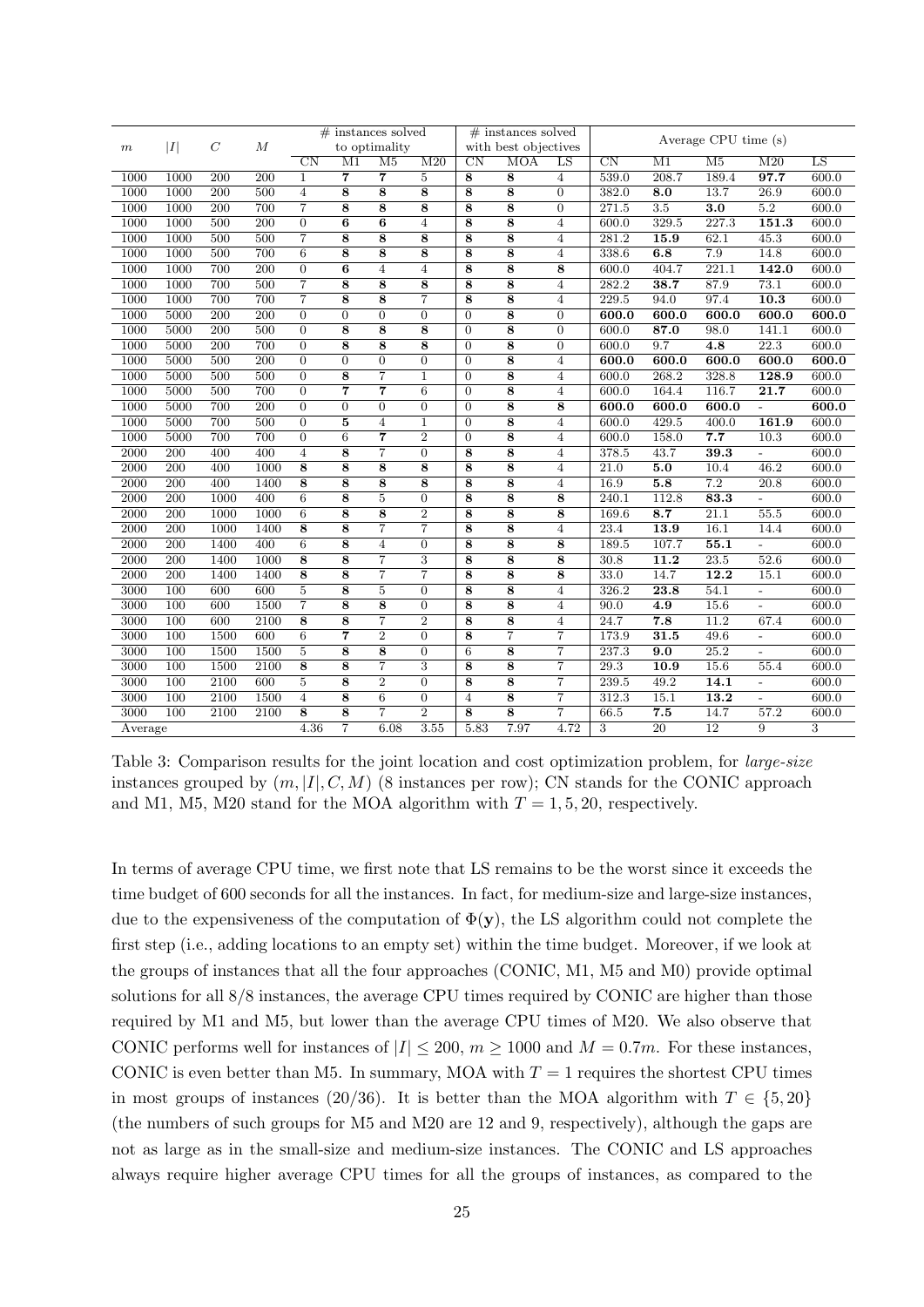#### <span id="page-25-0"></span>MOA algorithms.



Figure 2: Average CPU times (grouped by  $|I|$  and m) of the MOA as functions of the number of cuts per iteration T.

<span id="page-25-1"></span>

Figure 3: Average CPU times (grouped by  $|I|, m$  and M) of the MOA algorithm as functions of the number of cuts per iteration T.

Since MOA algorithms perform the best for the joint location and cost optimization instances, and their performance would depend on the number of cuts added to the master problem at each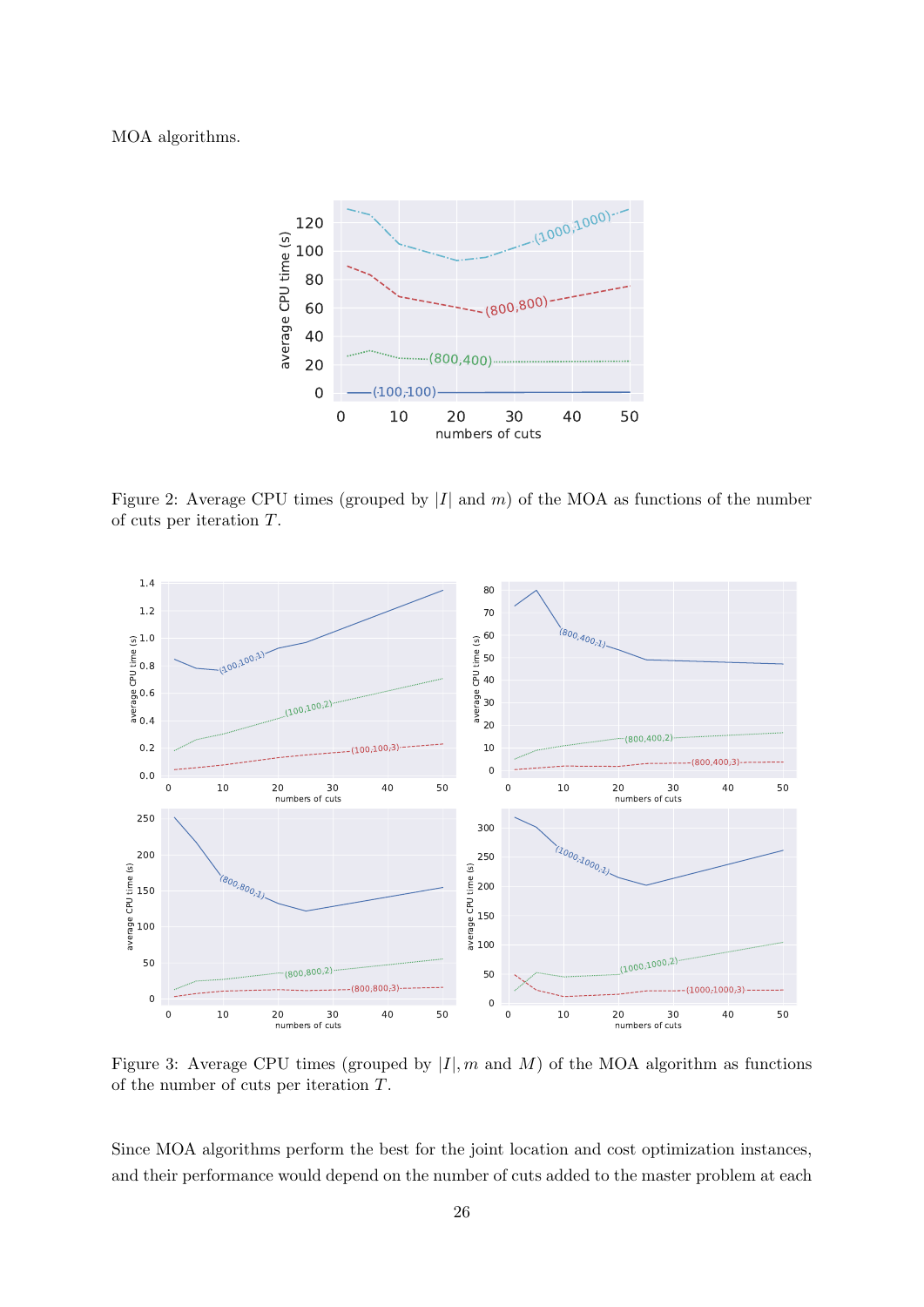iteration (i.e.,  $T$ ), we provide additional results to analyse how  $T$  affects the running time of the MOA. To this end, we let T vary in  $\{1, 5, 10, 20, 25, 50\}$  and plot the corresponding average running times in Figure [2](#page-25-0) for four groups of instance of sizes  $(|I|, m) \in \{(100, 100), (800, 400),$ (800,800), (1000,1000)}, where each line represents the average CPU time of 432 instances of the same  $(|I|, m)$ . We also plot in Figure [3](#page-25-1) the average CPU times for each group  $(|I|, m)$  with different values of M, i.e.,  $M \in \{0.2m, 0.5m, 0.7m\}$ . Each line on each sub-figure corresponds to 144 instances. We see from the Figure [2](#page-25-0) that the MOA algorithm with  $T = 25$  seems to have the lowest average running times. Moreover, Figure [3](#page-25-1) shows that the MOA algorithms with small T (i.e,  $T = 1$  or  $T = 5$ ) seem to achieve good performance for  $M \in \{0.5m, 0.7m\}$ . However, the algorithm becomes slower for instances of  $M = 0.2m$ . Such instances seem to be better solved by MOA with T from 10 to 25. We also observe that, when T becomes too large (e.g.  $T \geq 50$ , the MOA algorithm becomes slow and often encounters out-of-memory issues. This is to be expected as if T is large, the master problem grows quickly in size, and will become much more expensive to solve. All these are consistent with observations in [\(Mai and Lodi,](#page-29-1) [2020\)](#page-29-1). It is interesting to note that the MOA algorithm with  $T = 25$  seems to performs the best in terms of CPU time, but the results in Table [2](#page-22-0) and Table [3](#page-24-0) show that the MOA with  $T = 1$  seems to be more robust, in the sense that it gives the highest number of instances solved to optimality. This can be explained by the fact that MOA with a high value of T would better explore the structure of the problem and require less iterations to converge. On the contrary, MOA with  $T = 1$  will require more iterations, but the cost to perform one iteration will be cheaper. Thus, the MOA with high  $T$  would finish small- or medium-size instances faster, but for large-size instances, the master problem is getting expensive quickly and the MOA would not be able to terminate the instances within the time budget.

In summary, for the cost optimization problem, we observe that our proposed methods (CONIC and CONVEX) are able to solve large-scale instances to optimality in fairly short CPU times, and the CONIC approach performs better than CONVEX. For the joint location and cost optimization problem, the MOA with  $T = 1$  performs the best in terms of number of instances solved to optimality. In particular, the MOA algorithms can efficiently handle instances of thousands of locations and customer zones. The LS approach, even-though performs well in prior MCP work, performs the worst.

## <span id="page-26-0"></span>6 Conclusion

In this paper, we studied a joint facility location and cost optimization problem under RUM models. We examined the two popular RUM frameworks in the discrete choice literature, namely the ARUM and MRUM. We showed that, while the cost optimization under ARUM is highly non-convex and would be challenging to handle, the cost optimization problem under MRUM seems more appealing to deal with, as it can be efficiently and exactly solved by a convex optimization or conic programming solver. We further dealt with the joint location and cost optimization problem under MRUM by proposing two exact methods based on a conic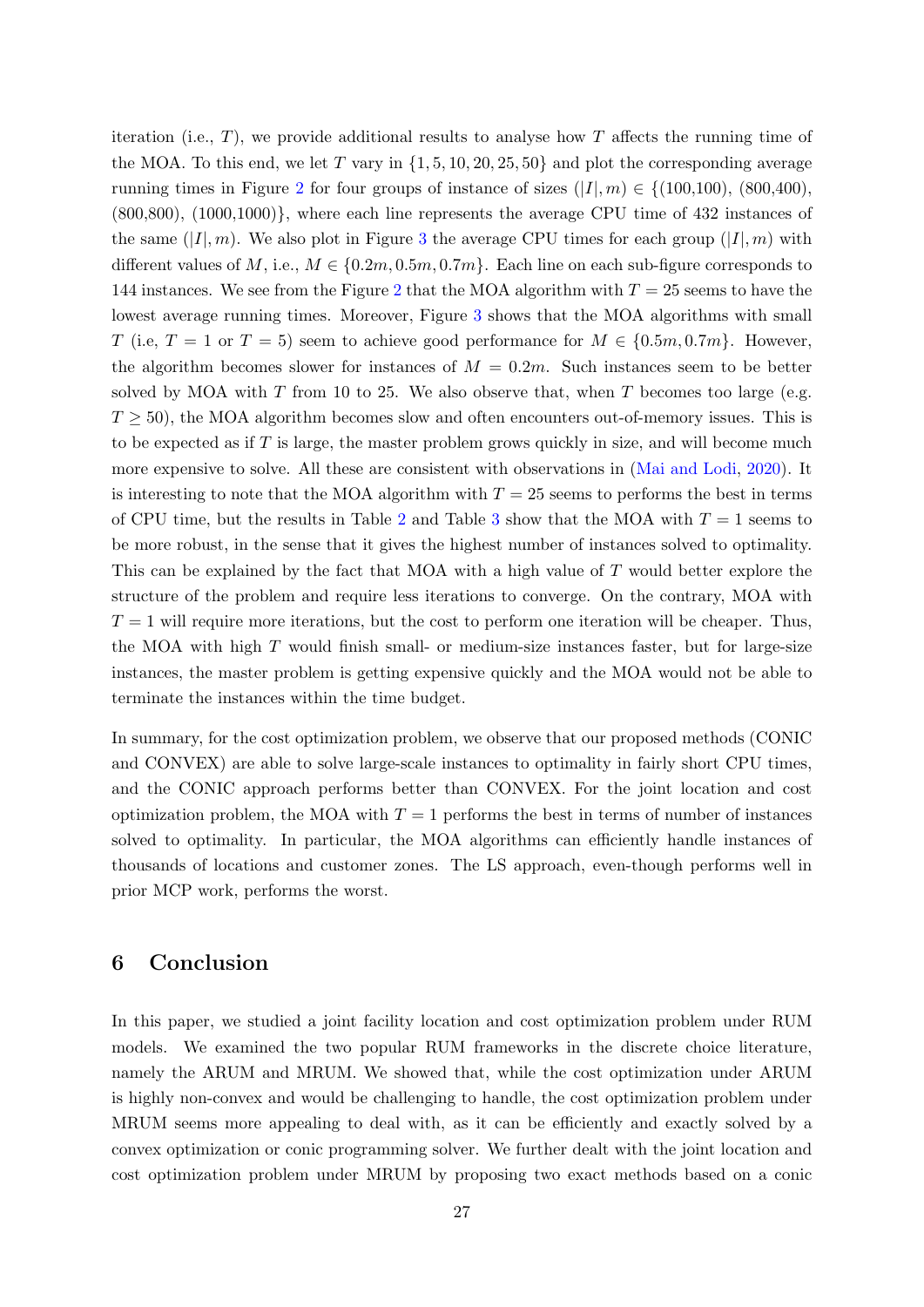reformulation and the multicut outer-approximation scheme, and a local search heuristic. We provided experiments based on generated instances of various sizes, which show the efficiency and scalability of our approaches, in particular the CONIC approach for the cost optimization problem and the MOA algorithms for the joint problem.

Our paper clearly shows several advantages of the MRUM framework in facility location, which would suggest promising directions for future work, for instance, exploring the use of the MRUM framework in other choice-based decision-making problems such as joint assortment and price optimization [\(Wang,](#page-30-2) [2012\)](#page-30-2) or security game problems [\(Yang et al.,](#page-30-5) [2012\)](#page-30-5).

# References

- <span id="page-27-1"></span>Ben-Akiva, M. and Lerman, S. R. Discrete Choice Analysis: Theory and Application to Travel Demand. MIT Press, Cambridge, Massachusetts, 1985.
- <span id="page-27-9"></span>Ben-Akiva, M. The structure of travel demand models. PhD thesis, MIT, 1973.
- <span id="page-27-0"></span>Benati, S. and Hansen, P. The maximum capture problem with random utilities: Problem formulation and algorithms. European Journal of Operational Research, 143(3):518–530, 2002a.
- <span id="page-27-10"></span>Benati, S. and Hansen, P. The maximum capture problem with random utilities: Problem formulation and algorithms. European Journal of Operational Research, 143(3):518–530, 2002b.
- <span id="page-27-3"></span>Bonami, P. and Tramontani, A. Recent improvement to misocp in cplex. INFORMS, Philadelphia, PA, USA, Tech. Rep, 2015.
- <span id="page-27-4"></span>Bonami, P., Lee, J., Leyffer, S., and Wächter, A. More branch-and-bound experiments in convex nonlinear integer programming. Preprint ANL/MCS-P1949-0911, Argonne National Laboratory, Mathematics and Computer Science Division, 2011.
- <span id="page-27-6"></span>Börjesson, M. and Eliasson, J. Experiences from the swedish value of time study. Transportation Research Part A: Policy and Practice, 59:144–158, 2014.
- <span id="page-27-7"></span>Börjesson, M., Eliasson, J., and Franklin, J. P. Valuations of travel time variability in scheduling versus mean–variance models. Transportation Research Part B: Methodological, 46(7):855– 873, 2012.
- <span id="page-27-5"></span>Brilon, W. and Dette, H. A multiplicative concept for random utility. Technical report, Technical Report, 2002.
- <span id="page-27-8"></span>Chen, R. and Jiang, H. Capacitated assortment and price optimization under the nested logit model. Journal of Global Optimization, 77(4):895–918, 2020.
- <span id="page-27-2"></span>Ciari, F., Bock, B., and Balmer, M. Modeling station-based and free-floating carsharing demand: Test case study for berlin. Transportation Research Record, 2416(1):37–47, 2014.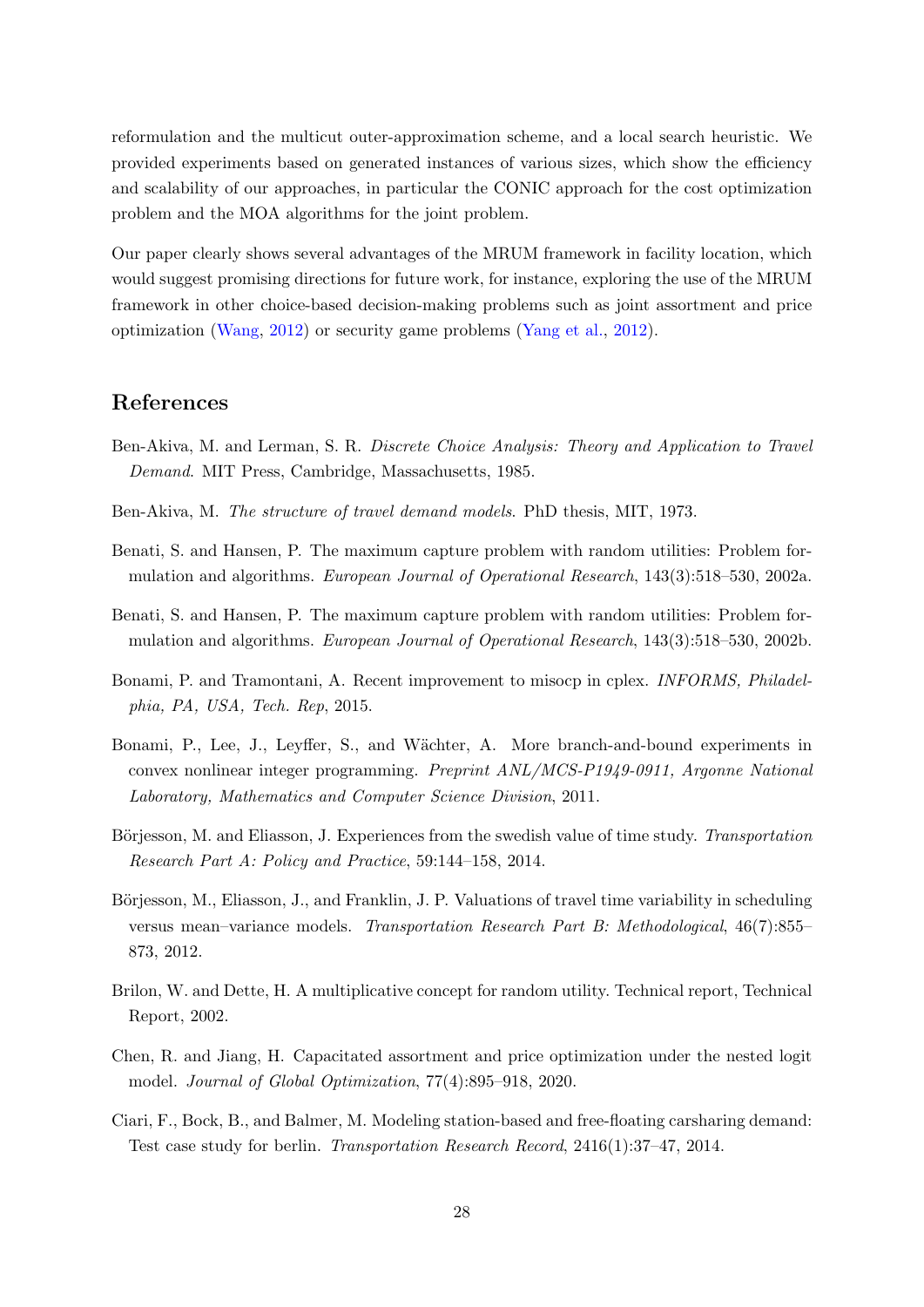- <span id="page-28-12"></span>Daly, A. and Bierlaire, M. A general and operational representation of generalised extreme value models. Transportation Research Part B,  $40(4):285 - 305$ , 2006.
- <span id="page-28-0"></span>Dam, T. T., Ta, T. A., and Mai, T. Submodularity and local search approaches for maximum capture problems under generalized extreme value models. European Journal of Operational Research, 2021.
- <span id="page-28-8"></span>De Jong, G., Kouwenhoven, M., Bates, J., Koster, P., Verhoef, E., Tavasszy, L., and Warffemius, P. New sp-values of time and reliability for freight transport in the netherlands. Transportation Research Part E: Logistics and Transportation Review, 64:71–87, 2014.
- <span id="page-28-13"></span>Duran, M. A. and Grossmann, I. E. An outer-approximation algorithm for a class of mixedinteger nonlinear programs. Mathematical programming, 36(3):307–339, 1986.
- <span id="page-28-9"></span>Fosgerau, M. Investigating the distribution of the value of travel time savings. Transportation Research Part B: Methodological, 40(8):688–707, 2006.
- <span id="page-28-2"></span>Fosgerau, M. and Bierlaire, M. Discrete choice models with multiplicative error terms. Transportation Research Part B, 43(5):494–505, 2009.
- <span id="page-28-6"></span>Freire, A. S., Moreno, E., and Yushimito, W. F. A branch-and-bound algorithm for the maximum capture problem with random utilities. European Journal of Operational Research, 252 (1):204–212, 2016.
- <span id="page-28-5"></span>Haase, K. and Müller, S. A comparison of linear reformulations for multinomial logit choice probabilities in facility location models. European Journal of Operational Research, 232(3): 689–691, 2014.
- <span id="page-28-4"></span>Hasse, K. Discrete location planning. Institute of Transport and Logistics Studies, 2009.
- <span id="page-28-10"></span>Hess, S., Daly, A., and Batley, R. Revisiting consistency with random utility maximisation: theory and implications for practical work. Theory and Decision, 84(2):181–204, 2018.
- <span id="page-28-3"></span>Hijazi, H., Bonami, P., and Ouorou, A. An outer-inner approximation for separable mixedinteger nonlinear programs. INFORMS Journal on Computing, 26(1):31–44, 2014.
- <span id="page-28-1"></span>Jorge, D. and Correia, G. Carsharing systems demand estimation and defined operations: a literature review. European Journal of Transport and Infrastructure Research, 13(3), 2013.
- <span id="page-28-11"></span>Li, H., Webster, S., Mason, N., and Kempf, K. Product-line pricing under discrete mixed multinomial logit demand: winner—2017 m&som practice-based research competition. Manufacturing  $\mathcal C$  Service Operations Management, 21(1):14-28, 2019.
- <span id="page-28-7"></span>Lin, Y. H. and Tian, Q. Branch-and-cut approach based on generalized benders decomposition for facility location with limited choice rule. European Journal of Operational Research, 293 (1):109–119, 2021a.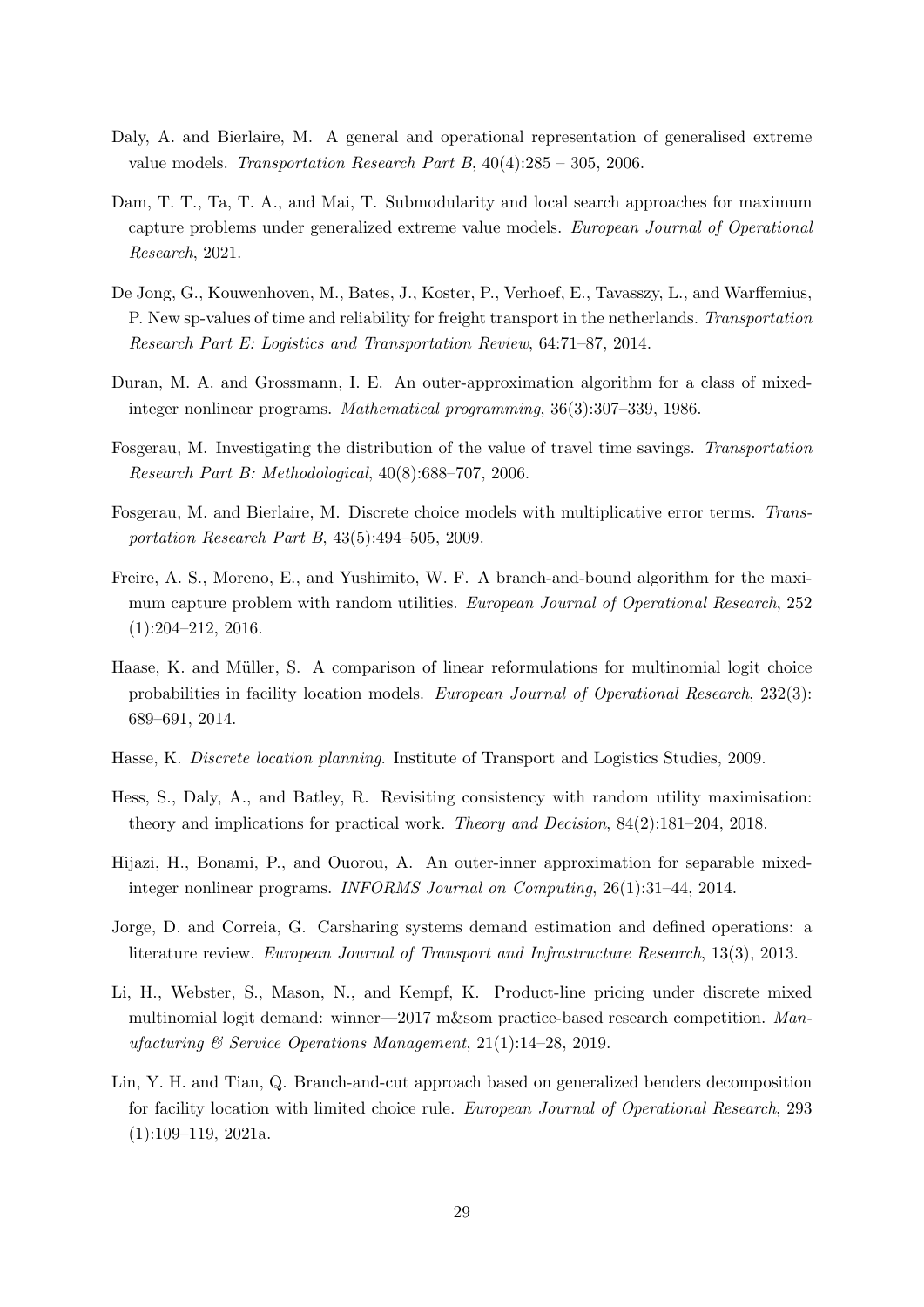- <span id="page-29-5"></span>Lin, Y. H. and Tian, Q. Generalized benders decomposition for competitive facility location with concave demand and zone-specialized variable attractiveness. Computers  $\mathcal{B}$  Operations Research, 130:105236, 2021b.
- <span id="page-29-0"></span>Ljubić, I. and Moreno, E. Outer approximation and submodular cuts for maximum capture facility location problems with random utilities. European Journal of Operational Research, 266(1):46–56, 2018.
- <span id="page-29-1"></span>Mai, T. and Lodi, A. A multicut outer-approximation approach for competitive facility location under random utilities. European Journal of Operational Research, 284(3):874–881, 2020.
- <span id="page-29-13"></span>McCormick, G. P. Computability of global solutions to factorable nonconvex programs: Part i—convex underestimating problems. Mathematical programming, 10(1):147–175, 1976.
- <span id="page-29-3"></span>McFadden, D. Modelling the choice of residential location. In Karlqvist, A., Lundqvist, L., Snickars, F., and Weibull, J., editors, Spatial Interaction Theory and Residential Location, pages 75–96. North-Holland, Amsterdam, 1978.
- <span id="page-29-6"></span>McFadden, D. Econometric models of probabilistic choice. In Manski, C. and McFadden, D., editors, Structural Analysis of Discrete Data with Econometric Applications, chapter 5, pages 198–272. MIT Press, 1981.
- <span id="page-29-4"></span>McFadden, D. and Train, K. Mixed MNL models for discrete response. Journal of applied Econometrics, pages 447–470, 2000.
- <span id="page-29-10"></span>Miao, S. and Chao, X. Dynamic joint assortment and pricing optimization with demand learning. Manufacturing & Service Operations Management, 23(2):525–545, 2021.
- <span id="page-29-11"></span>Nocedal, J. and Wright, S. J. Numerical Optimization. Springer, New York, NY, USA, 2nd edition, 2006.
- <span id="page-29-7"></span>Rusmevichientong, P., Shen, Z.-J. M., and Shmoys, D. B. Dynamic assortment optimization with a multinomial logit choice model and capacity constraint. *Operations research*,  $58(6)$ : 1666–1680, 2010.
- <span id="page-29-8"></span>Rusmevichientong, P., Shmoys, D., Tong, C., and Topaloglu, H. Assortment optimization under the multinomial logit model with random choice parameters. Production and Operations Management, 23(11):2023–2039, 2014.
- <span id="page-29-12"></span>Schaible, S. Fractional programming. In Handbook of global optimization, pages 495–608. Springer, 1995.
- <span id="page-29-2"></span>Shaheen, S., Sperling, D., and Wagner, C. Carsharing in europe and north american: past, present, and future. Transportation Quarterly, 89(3):35–52, 1998.
- <span id="page-29-9"></span>Talluri, K. and Van Ryzin, G. Revenue management under a general discrete choice model of consumer behavior. Management Science, 50(1):15–33, 2004.